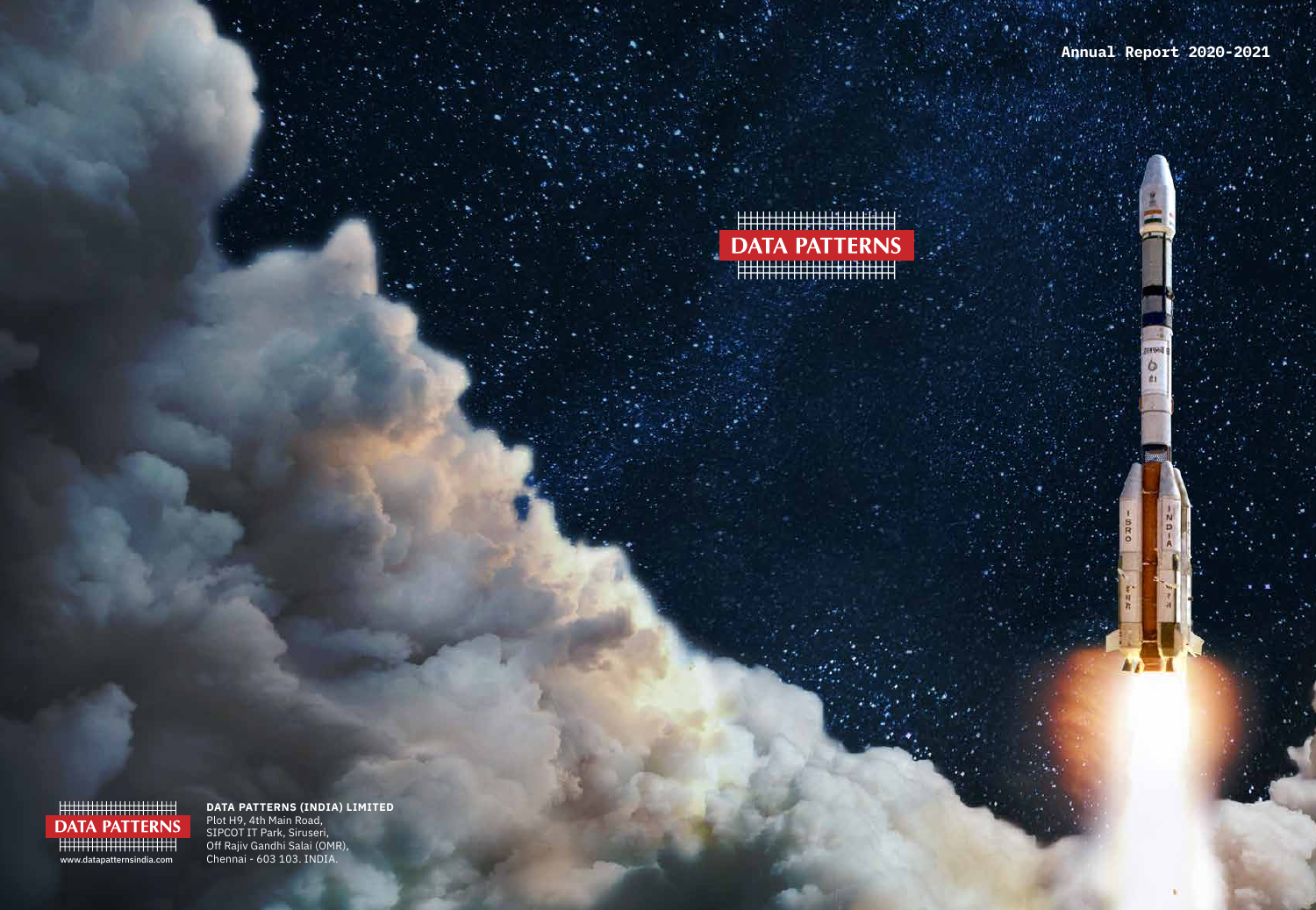### **Disclaimer**

This report and information, including the Management Discussion and Analysis presentation, may contain forward-looking statements that involve risks and uncertainties. We have based these forward looking statements on our current beliefs, expectations and intentions as to facts, actions and events that will or may occur in the future. Such statements generally are identified by forward-looking words such as "believe," "plan," "anticipate," "continue," "estimate," "expect," "may," "will" or other similar words. A forward-looking statement may include a statement of the assumptions or basis underlying the forward-looking statement. We have chosen these assumptions or basis in good faith, and we believe that they are reasonable in all material respects. However, we caution you that forward looking statements and assumed facts or bases almost always vary from actual results, and the differences between the results implied by the forward-looking statements and assumed facts or bases and actual results can be material, depending on the circumstances. You should also keep in mind that any forward-looking statement made by us in this Report or elsewhere speaks only as of the date on which we made it. We have no duty to, and do not intend to, update or revise the forwardlooking statements in this Report after the date hereof. In light of these risks and uncertainties, any forward-looking statement made in this Report or elsewhere may or may not occur and has to be understood and read along with this supplemental disclosure. Further, financial or performance indicators used here, have limitations as analytical tools, and should not be considered in isolation from, or as a substitute for, analysis of our historical financial performance, as reported and presented in our financial statements. Further, past performance is not necessarily indicative of future results. You are cautioned not to place undue reliance on these forward-looking statements, which are based on current view of the Bank's management on future events.

Data Patterns (India) Private Limited is proposing, subject to receipt of requisite approvals, market conditions and other considerations, an initial public offering of its equity shares (the "Equity Shares") and has filed a red herring prospectus dated December 05, 2021 (the "RHP") with the Securities and Exchange Board of India ("SEBI") and the stock exchanges. The RHP is available on the website of SEBI at www.sebi.gov.in and the website of the Lead Manager at www.jmfl.com and www.iiflcap.com, and the websites of BSE Limited and National Stock Exchange of India Limited at www.bseindia.com and www.nseindia.com, respectively. Any potential investor should note that investment in Equity Shares involves a high degree of risk. For details, potential investors should refer to the RHP including the section titled "Risk Factors" appearing on page 34.

This Annual report does not constitute, (i) a part of the RHP; or (ii) a prospectus, a statement in lieu of a prospectus, an offering circular, an offering memorandum, an advertisement, an offer or a solicitation of any offer or an offer document or recommendation or solicitation to purchase or sell any securities under the Companies Act, the SEBI ICDR Regulations, or any other applicable law in India or elsewhere.



Online Annual report www.datapatternsindia.com

# Contents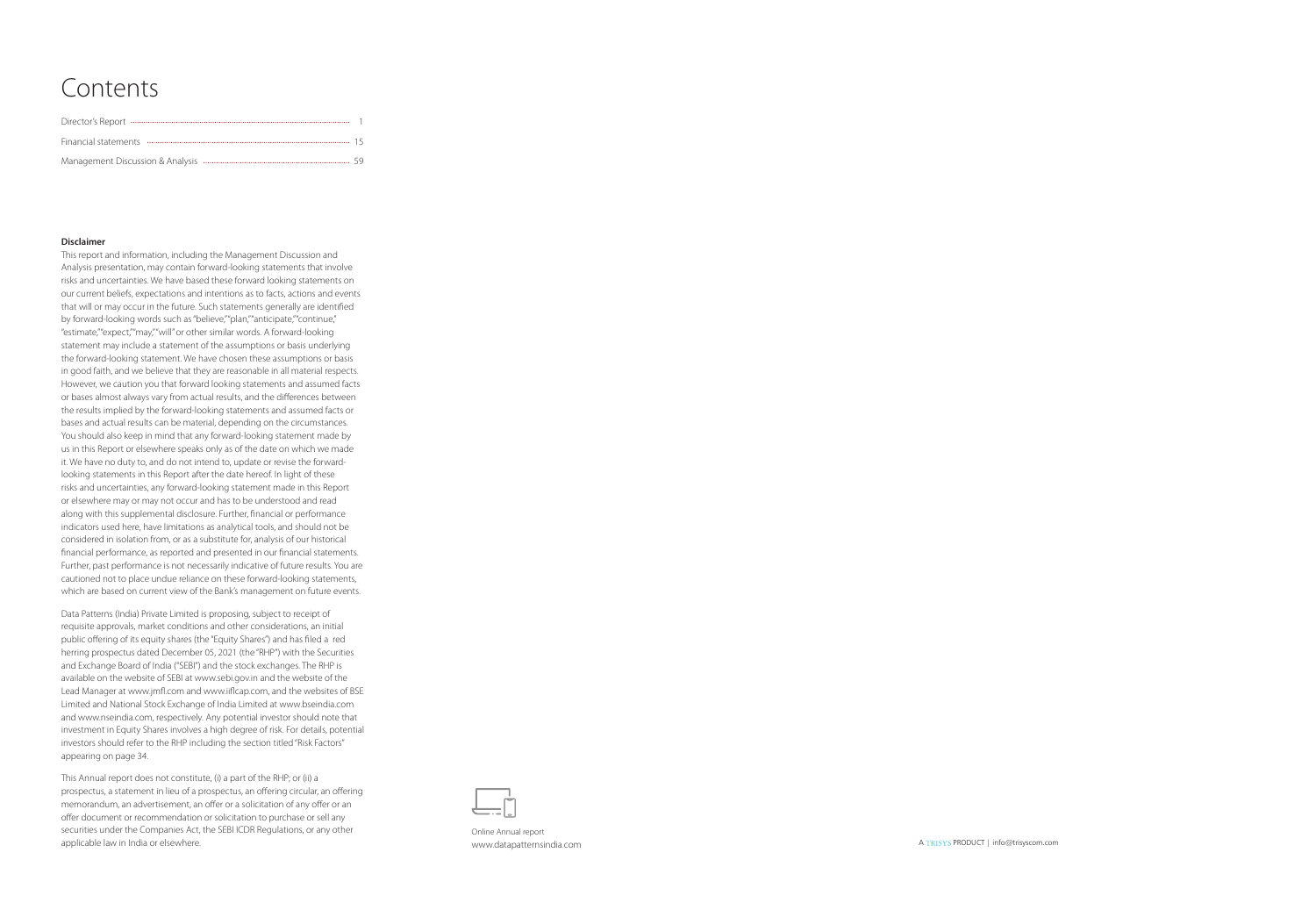# Directors' Report

Your Directors take immense pleasure in presenting their 23rd Annual Report on the business and operations of the Company and the Audited Accounts for the financial year ended 31st March, 2021.

# **STATE OF THE COMPANY'S AFFAIRS AND BRIEF BUSINESS OVERVIEW**

The summary of operating results in IndAs for the period ended 31st March, 2021 is given below;

| <b>Particulars</b>                                    | 2020-21<br>(Rs. in Crores) | 2019-20<br>(Rs. in Crores)# |
|-------------------------------------------------------|----------------------------|-----------------------------|
| Revenue                                               | 226.55                     | 160.20                      |
| Profit before interest, Depreciation and Tax (EBIDTA) | 94.59                      | 47.27                       |
| Profit before Tax                                     | 74.52                      | 28.47                       |
| Profit after tax                                      | 55.56                      | 21.06                       |
| Surplus brought forward from previous year            | 109.07                     | 88.40                       |
| Profit available for distribution                     | 54.60                      | 21.03                       |
| Dividend Proposed (including tax)                     | 0.34                       | 0.41                        |
| Balance carried to Balance Sheet                      | 164.28                     | 109.06                      |
| Earnings per share of Rs.100                          | 327                        | 124                         |

# Previous year figures are based on audited consolidated financials.

\* Revenue for the FY 2020-21 has increased by Rs. 66.35 Crores, from Rs. 160.199 Crores in FY 2019-20 to Rs. 226.55 Crores in FY 2020-21

# **COVID – 19 CHALLANGES, BUSINESS CONTINUITY PLAN AND IMPACT**

During Mar' 2020, the COVID-19 pandemic developed rapidly into a global crisis, forcing Governments to enforce lock-downs of all economic activity. We from the Company, focused to ensuring the health and well-being of all employees, and on minimizing disruption to services for all our customers by implementing business continuity plan such as extending work from home facility wherever possible and working with minimum strength. This has impacted the normal business operations of the Company by way of interruption in production, supply chain disruption, unavailability of personnel, closure/lock down of production facilities, sales and profitability. However, we have controlled our activities and ensured with minimum impact, and currently back to regular operations to the maximum extent.

### **AMALGAMATION**

The Company and its wholly owned subsidiary company i.e., Data Patterns India Private Limited were engaged in complementary businesses. Your Directors after careful analysis, to bring in the benefits of synergy, had proposed a Scheme of Amalgamation for merging the company with the Data Patterns (India) Private Limited, and had accorded their consent for the same at the Board Meeting held on 29th March, 2019. Accordingly, pursuant to the provisions of Section 230 to 232 of the Companies Act, 2013 read with relevant rules, the company had filed an application along with the Scheme of Amalgamation before the Hon'ble National Company Law Tribunal, Chennai Bench ("Hon'ble NCLT") for the proposed merger. The Scheme of Amalgamation was approved by the Hon'ble National Company Law Tribunal, Division Bench - I, Chennai,vide, CP/1466/CAA/2019, Order dated 13th April, 2021 with appointed date as 01st of April, 2018. Accordingly the financials of the Company for the year 2020-21 has been drawn as a standalone financials.

Thereafter your company applied for change in name from Indus Teqsite Private Limited to Data Patterns (India) Private Limited, the approval of which was given by Ministry Of Corporate Affairs on 04.08.2021.

# **DIVIDEND**

In order to conserve the funds for the activities of the Company, your Directors have recommended Rs. 65.30 per share as per the audited financials of the Company for the financial year ended 31st March, 2021.

### **TRANSFER TO RESERVES**

The Company has not transferred any amount to General Reserve during the financial year 2020-21.

# **TRANSFER OF AMOUNTS TO INVESTOR EDUCATION AND PROTECTION FUND**

The Company do not have any unclaimed/unpaid funds lying to be transferred to Investor Education and protection fund (IEPF).

# **CHANGE IN THE NATURE OF BUSINESS, IF ANY**

There has been no change in the nature of the business of the Company during the financial year under review.

# **DETAILS OF DIRECTORS, KEY MANAGERIAL PERSONNEL INCLUDING THOSE WHO WERE APPOINTED OR HAVE RESIGNED DURING THE YEAR**

During the year under review, Ms. Manvi Bhasin, has been appointed as Company Secretary of your Company w.e.f. 19th July, 2021.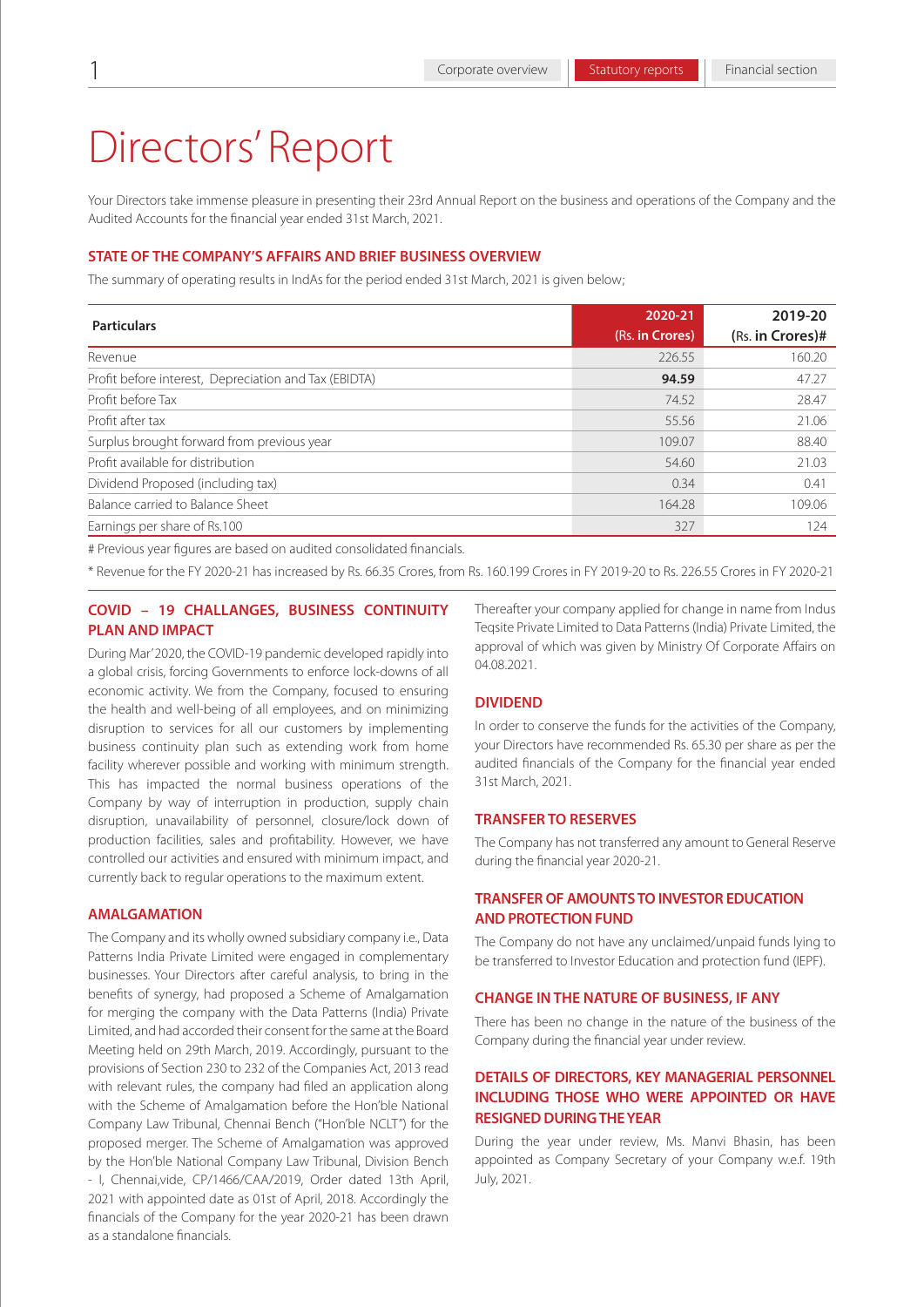In pursuant to the provisions of section 135 and schedule VII of the Companies Act, 2013, CSR Committee of the Board of Directors was formed to recommend (a) the policy on Corporate Social Responsibility (CSR) and (b) implementation of the CSR Projects or Programs to be undertaken by the Company as per CSR Policy for consideration and approval by the Board of Directors

b. Annual report on CSR Activities is given in the Annexure.I.

# **BOARD MEETING**

During the Financial Year 2020-21, the Board of Directors has met for 7 times i.e., on 28.04.2020 16.07.2020, 10.09.2020, 28.12.2020, 04.01.2021, 20.01.2021, 01.02.2021.

# **No. of Meeting Attended by Directors as follows:**

| <b>Director</b>                    | <b>Designation</b>     | No. of Board<br><b>Meetings</b><br><b>Attended</b> |
|------------------------------------|------------------------|----------------------------------------------------|
| Mr. Srinivasagopalan<br>Rangarajan | Managing<br>Director   |                                                    |
| Mrs. Rekha Murthy<br>Rangarajan    | Whole-Time<br>Director |                                                    |

# **COMMITTEE MEETINGS:**

The Company has constituted its CSR Committee which includes the following Members:

During the Financial Year under review the said Committee has met for one time i.e., on 28.04.2020.

# **PARTICULARS OF LOANS, GUARANTEES OR INVESTMENTS U/S 186**

The Company has complied with the provisions of Section 186 of Companies Act, 2013 in relation to Loans, Investments & Guarantees given by the Company during the Financial Year under review.

# **RELATED PARTY CONTRACT OR ARRANGEMENTS**

### **List of Related Parties:**

| Key Managerial<br>Personnel | Mr. Srinivasagopalan Rangarajan<br>Managing Director                   |  |  |  |
|-----------------------------|------------------------------------------------------------------------|--|--|--|
|                             | Ms. Rekha Murthy Rangarajan<br>Whole-Time Director                     |  |  |  |
|                             | Ms. Manyi Bhasin<br>Company Secretary                                  |  |  |  |
| Director's Relative         | Ms. Vasundara Keshava Murthy<br>(Ms. Rekha Murthy Rangarajan's Mother) |  |  |  |

# **Transaction with Related Parties:**

There are no materially significant related party transactions made by the Company as defined under section 188 of the companies Act 2013 during the year under review with Promoters, Key Managerial Personnel or other designated persons which may have potential conflict with interest of the Company at large, except the following:

With your Company's well-crafted business strategies, solid foundation, aligned goals, missions & values, we are pleased to inform that your Company's Directors in their meeting held on 04th June, 2021, has taken a monumental decision to take your Company's shares into public through Initial Public Offering (IPO).

# **Transactions with Key Managerial Personnel:**

| Name of the Related Party       | <b>Nature of Transaction</b> | <b>Transaction Amount</b><br>(Rs. in Crore) | <b>Closing Balance</b><br>(Rs. in Crore) |
|---------------------------------|------------------------------|---------------------------------------------|------------------------------------------|
| Mr. Srinivasagopalan Rangarajan | Director Remuneration        | 0.75                                        |                                          |
|                                 | <b>Dividend</b>              | 0.13                                        |                                          |
|                                 | Loans Repaid                 | 15.20                                       | 0.51                                     |
|                                 | Interest on loan             | 2.77                                        |                                          |
| Ms. Rekha Murthy Rangarajan     | Director Remuneration        | 0.50                                        | $\overline{\phantom{a}}$                 |
|                                 | <b>Dividend</b>              | 0.10                                        |                                          |
|                                 | Loans Repaid                 | 2.56                                        | -                                        |
|                                 | Interest on loan             | 0.12                                        | $\overline{\phantom{0}}$                 |
| Ms. Vasundara Keshava Murthy    | <b>Dividend</b>              | 0.01                                        | $\overline{\phantom{0}}$                 |

There are no transactions requiring disclosure of particulars of contracts/arrangements entered into by the company with related parties referred to in sub-section (1) of section 188 of the Companies Act, 2013, hence, disclosure in Form AOC-2 is not required.

# **STATEMENT INDICATING DEVELOPMENT & IMPLEMENTATION OF RISK MANAGEMENT POLICY**

There are no risks prevalent impacting the existence of the Company. The Company has adequate policy and compliance for information security under the ISMS - Information Security Management System and ISO Compliance. The Details of valid certification on the reporting date is as follows:

- $\blacksquare$  ISO 900:2008
- $A59100:2009$
- $\blacksquare$  ISO 27001:2005
- Mr. SrinivasagopalanRangarajan, Chairman
- Ms. Rekha Murthy Rangarajan, Member

# **MATERIAL CHANGES & COMMITMENTS AFFECTING FINANCIAL POSITION OF THE COMPANY, OCCURRING AFTER BALANCE SHEET DATE**

No material changes and commitments affecting the financial position of the Company occurred between the beginning and end of the financial year to which this financial statement relates.

- **•** Company ensures that the manufacturing operations are conducted in the manner whereby optimum utilization and maximum possible savings of energy is achieved.
- ¡ No Specific investment has been made in reduction in energy consumption.
- ¡ As the impact of measures taken for conservation and optimum utilization of energy are not quantitative, its impact on cost cannot be stated accurately.

Also, your Company has identified the Bankers and counsels for the same and has started the required processes, like, preparation Draft Red Herring Prospectus, conversion of your Company into a Public Limited Co, etc., and the exercise is likely to be completed by the end of this calendar year.

In view of the decision to take the Company into Initial Public Offering and as required under the SEBI guidelines, the Board of Directors of have also decided to voluntarily adopt Ind AS framework for purposes of financial reporting from the accounting year 2020-21 with transition date as 1st April, 2019. The company recognized the transitional entries in its books effective 01st April, 2019.

# **DETAILS OF SIGNIFICANT AND MATERIAL ORDERS PASSED BY THE REGULATORS OR COURTS OR TRIBUNALS IMPACTING THE GOING CONCERN STATUS ANDCOMPANY'S OPERATIONS IN FUTURE**

The Hon'ble National Company Law Tribunal, Division Bench - I, Chennai, vide, CP/1466/CAA/2019, Order dated 13th April, 2021 (pursuant to the provisions of Section 230 to 232 with respect to the Scheme of Amalgamation), passed Order for merger with Data Patterns (India) Private Limited, the wholly owned subsidiary of the company.

# **DEPOSITS**

The Company has not accepted any deposits during the financial year 2020-21.

# **STATUTORY AUDITORS**

R.G.N. Price & Co, (FRN No:002785S) Chartered Accountant, was re-appointed as the auditors of the company in the 21stAnnual General Meeting to hold the office for the period of 5 consecutive years i.e. from the Financial Year 2019-20 to 2023-24 till the conclusion of the 26thAnnual General Meeting.

# **BOARD'S COMMENT AND EXPLANATION OR COMMENTS ON AUDIT REPORT**

There were no qualifications, reservations or adverse remarks made by the Auditors in their Report.

Further, the Provisions relating to submission of Secretarial Audit Report is not applicable to the Company.

# **DETAILS IN RESPECT OF FRAUDS REPORTED BY THE AUDITORS IN TERMS OF SECTION 143(12) OF COMPANIES ACT, 2013**

The Statutory Auditors of the Company has not reported any frauds to the Board of Directors in due process of auditing the Financial Statements of the Company for the Financial Year 2020-21.

# **SHARE CAPITAL**

No changes made to the Share Capital of the Company and no allotment was made during the financial year under review.

However, pursuant to NCLT Order dated 13th April, 2021 approving the Amalgamation of your Company's Wholly Owned Subsidiary, Data Patterns (India) Private Limited with your Company which inter alia included consolidation of Authorised Share Capital of the Companies, your Company's Authorised Share Capital stands increased to Rs. 15.75 Crores from the existing Rs. 7.75 Crores.

# **EXTRACT OF ANNUAL RETURN**

The extract of the Annual Return in Form No. MGT-9 is attached as "Annexure II" to this report and further, the same is also placed at the website of the Company i.e., https://www.datapatternsindia.com/.

# **ENERGY CONSERVATION, TECHNOLOGY ABSORPTION, FOREX EARNINGS & OUTGO IN PRESCRIBED MANNER**

Foreign Exchange Earnings- Rs. 17.49 Crores

■ Foreign Exchange Outgo – Rs. 43.34 Crores

# **ESTABLISHMENT OF VIGIL MECHANISM**

Pursuant to the provisions of Section 177 of the Companies Act, 2013 read with Rule 7(1) of Companies (Meeting of Board and its Powers) Rules, 2014, the Company has established the Vigil Mechanism for the genuine concerns or grievances of its Directors and Employees and also nominated Ms. Rekha Murthy Rangarajan, Whole Time Director of the Company to play the role of audit committee for the purpose of vigil mechanism to whom other Directors and Employees may report their concerns, in terms of Rule 7(3) of Companies (Meeting of Board and its Powers) Rules, 2014, as the Company is not required to constitute an Audit Committee.

The said mechanism is also placed at the website of the Company i.e., https://www.datapatternsindia.com/.

# **CORPORATE SOCIAL RESPONSIBILITY (CSR)**

a) About the CSR Policy of the Company and its implementation and the initiatives taken by the Company.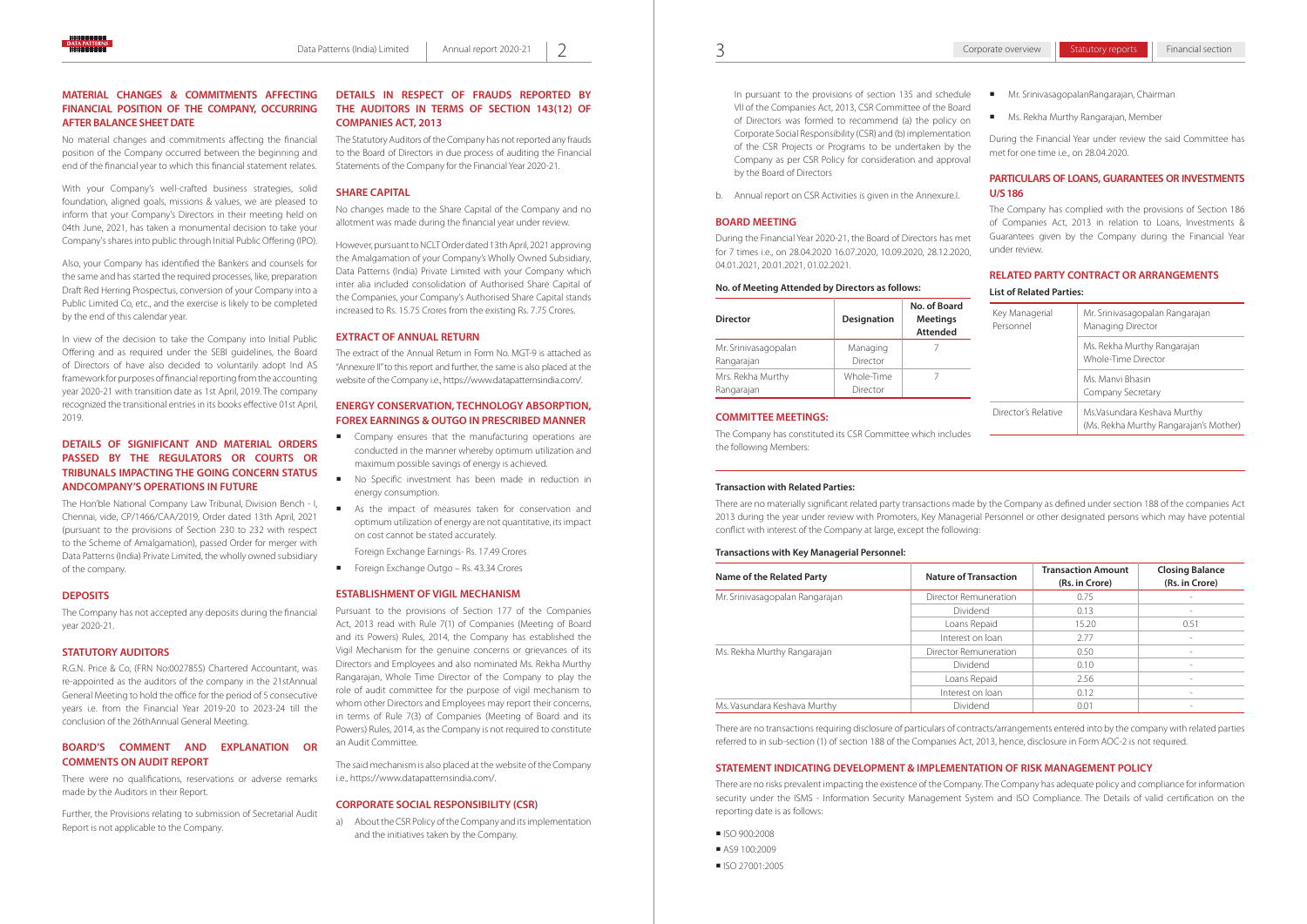# **ANNEXURE-I**

# **ANNUAL REPORT ON CORPORATE SOCIAL RESPONSIBILITY (CSR)**

In accordance with the requirements of the provisions of Section 135 of the Act, the Company has constituted a Corporate Social Responsibility ('CSR') Committee. The composition and terms of reference of the CSR Committee are provided in the Report on Corporate Governance.

The Company has also formulated a CSR Policy which is available on the website of the Company at www.datapatterns.com.

The projects undertaken during the year are in accordance with Schedule VII of the Act and the CSR Policy of the Company. Further, details on the prescribed CSR spend under Section135 of the Act and the amount committed and spent during the year under review is provided in the Annual Report on CSR activities as provided below in the Annual Report on CSR Activities:-

- 1. Brief outline on CSR Policy of the Company:
	- (a) Promoting Employment, enhancing Vocational training and related skill development
	- (b) To Spend on technology development and enhance sustainable import substitute products availability.
	- (c) eradicating hunger, poverty and malnutrition, promoting preventive health care and sanitation, including contribution to the Swach Bharat Kosh setup by the Central Government for the promotion of sanitation and making available safe drinking water.
- (d) promoting education, including special education and employment enhancing vocation skills especially among children, women, elderly, and the differently abled and livelihood enhancement projects;
- (e) promoting gender equality, empowering women, setting up homes and hostels for women and orphans; setting up old age homes, day care centers and such other facilities for senior citizens and measures for reducing inequalities faced by socially and economically backward groups
- (f) protection of national heritage, art and culture including restoration of buildings and sites of historical importance and works of art; setting up public Libraries; promotion and development of traditional arts and handicrafts;
- (g) measures for the benefit of armed forces veterans, war widows and their dependents
- (h) contribution to the Prime Minister's National Relief Fund or any other fund set up by the Central Government for socio-economic development and relief and welfare of the Scheduled Castes, the Scheduled Tribes, other backward classes, minorities and women; etc as detailed in the website of the company.

# 2. Composition of CSR Committee:

| No. | Name of the Director            | <b>Designation/Nature</b><br>of Directorship | <b>Number of CSR Committee</b><br>Meetings held during the<br>vear | <b>Number of CSR Committee</b><br>Meeting attended during<br>the vear |  |
|-----|---------------------------------|----------------------------------------------|--------------------------------------------------------------------|-----------------------------------------------------------------------|--|
|     | Mr. Srinivasagopalan Rangarajan | Chairman                                     | 01                                                                 |                                                                       |  |
|     | Ms. Rekha Murthy Rangarajan     | Member                                       | Λ1                                                                 |                                                                       |  |

3. Provide the web-link where Composition of CSR committee, CSR Policy and CSR projects approved by the board are disclosed on

4. Provide the details of Impact assessment of CSR projects carried out in pursuance of sub-rule (3) of rule 8 of the Companies

- the website of the company- www.datapatterns.com
- (Corporate Social responsibility Policy) Rules, 2014, if applicable (attach the report)- N.A.
- 5. Details of the amount available for set off in pursuance of sub-rule (3) of rule 7 of the Companies (Corporate Social responsibility Policy) Rules, 2014 and amount required for set off for the financial year, if any-

| э.  | <b>Financial Year</b> | Amount available to set-off from   | Amount required to be set-off for   |  |  |
|-----|-----------------------|------------------------------------|-------------------------------------|--|--|
| No. |                       | preceeding financial year (in Rs.) | the financial year, if any (in Rs.) |  |  |
|     | 2019-2020             |                                    |                                     |  |  |

- 6. Average net profit of the Company as per section 135(5) Rs.14.74 Crores
- 7. (a) Two percent of average net profit of the Company as per Section 135(5) Rs. 0.29 Crores. (b) Surplus arising out of the CSR projects or programmes or activities of the previous financial years- NIL (c) Amount required to be set off for the financial year, if any- NIL (d) Total CSR obligation for the financial year (7a+7b- 7c) -Rs. 0.29 Crores

# **DECLARATION OF INDEPENDENT DIRECTORS**

The provisions of Section 149 of the Companies Act, 2013 for the appointment of Independent Directors do not apply to your Company.

However, foreseeing the post IPO applicability of Section 149 of the Companies Act, 2013, read with applicable rules and provisions of SEBI (Listing Obligation and Disclosure Requirement) Regulations, 2015, your Board of Directors have shortlisted few Independent Directors to be part of Board Members.

# **COMPANY'S POLICY ON APPOINTMENT OF DIRECTORS**

Your Company's policy for the appointment of the Directors to the Board is to ensure that the Board consists of Members with the range of skills and qualities for promoting the success of the Company in a way which ensures the value to the shareholders and stakeholders.

# **ADEQUACY OF INTERNAL FINANCIAL CONTROLS WITH REFERENCE TO FINANCIAL STATEMENTS**

Your company has in place adequate internal financial controls with reference to Financial Statements. During the year under review, such controls were tested and no reportable material weakness in the design or operations were observed.

# **DIRECTORS RESPONSIBILITY STATEMENT**

In Pursuance with the provisions of section 134(5) of the Companies Act, 2013, the Board hereby submit its responsibility statement referred to in clause (c) of sub-section (3) shall State that —

- (a) in the preparation of the annual accounts, the applicable accounting standards had been followed along with proper explanation relating to material departures;
- (b) the directors have selected such accounting policies and applied them consistently and made judgments and estimates that are reasonable and prudent so as to give a true and fair view of the state of affairs of the company at the end of the financial year and of the profit and loss of the company for that period;
- (c) the directors have taken proper and sufficient care for the maintenance of adequate accounting records in accordance with the provisions of this Act for safeguarding the assets of the Company and for preventing and detecting fraud and other irregularities;
- (d) the directors have prepared the annual accounts on a going concern basis; and
- (e) the directors had devised proper systems to ensure compliance with the provisions of all applicable laws and that such systems were adequate and operating effectively.

# **SECRETARIAL AUDIT REPORT**

Requirements of Secretarial Audit Report would be applicable from the financial year 2021-22.

# **MAINTENANCE OF COST RECORDS AND COST AUDIT**

In terms of Section 148 of the Companies Act, 2013 read with relevant rules, the maintenance of Cost Records and Audit is applicable on the Company and accordingly the Company is maintaining proper Cost records and accounts in the prescribed manner and the Audit of the same will be conducted by a Cost Accountant.

# **COMPLAINTS RELATING TO SEXUAL HARASSMENT**

The Company is committed to provide a safe and conducive work environment to its employees.

The company has in place a Policy for prevention of Sexual Harassment at the Workplace in line with the requirements of the Sexual Harassment of Women at the Workplace (Prevention, Prohibition & Redressal) Act, 2013.

Internal Complaints Committee (ICC) has been set up to redress complaints received regarding sexual harassment. All employees (permanent, contractual, temporary, trainees) are covered under this policy. The following is a summary of sexual harassment complaints received and disposed of during the year:

- (a) Number of complaints pending at the beginning of the year - Nil
- (b) Number of complaints received during the year Nil
- (c) Number of complaints disposed off during the year Nil
- (d) Number of cases pending at the end of the year Nil

# **PARTICULARS OF EMPLOYEES**

There were no Employee whose remuneration was in excess of the limits prescribed under section 197 of the Companies Act, 2013 read with Rule 5(2) & (3) of the Companies (Appointment & Remuneration of Managerial Personnel) Rules, 2014.

# **SECRETARIAL STANDARDS**

The company has complied with the applicable Secretarial Standards as required under the provisions of the Companies Act, 2013

### **ACKNOWLEDGMENTS**

Your Directors place on record their appreciation for the valuable services rendered by the Company's Shareholders, Employees, Bankers and other agencies associated with the company. The Board expects much more continuous support and co-operation in the future years to come.

### For **Data Patterns (India) Private Limited**

**(Srinivasagopalan Rangarajan) (Rekha Murthy Rangarajan) Managing Director Whole-Time Director**

Place: Chennai Address:3-A, Akshaya Apartments, 34. Krishnaswamy Avenue, Mylapore, Chennai – 600 004

Date:11.08.2021 DIN: 00643456 DIN: 00647472 Address:3-A, Akshaya Apartments, 34. Krishnaswamy Avenue, Mylapore, Chennai – 600 004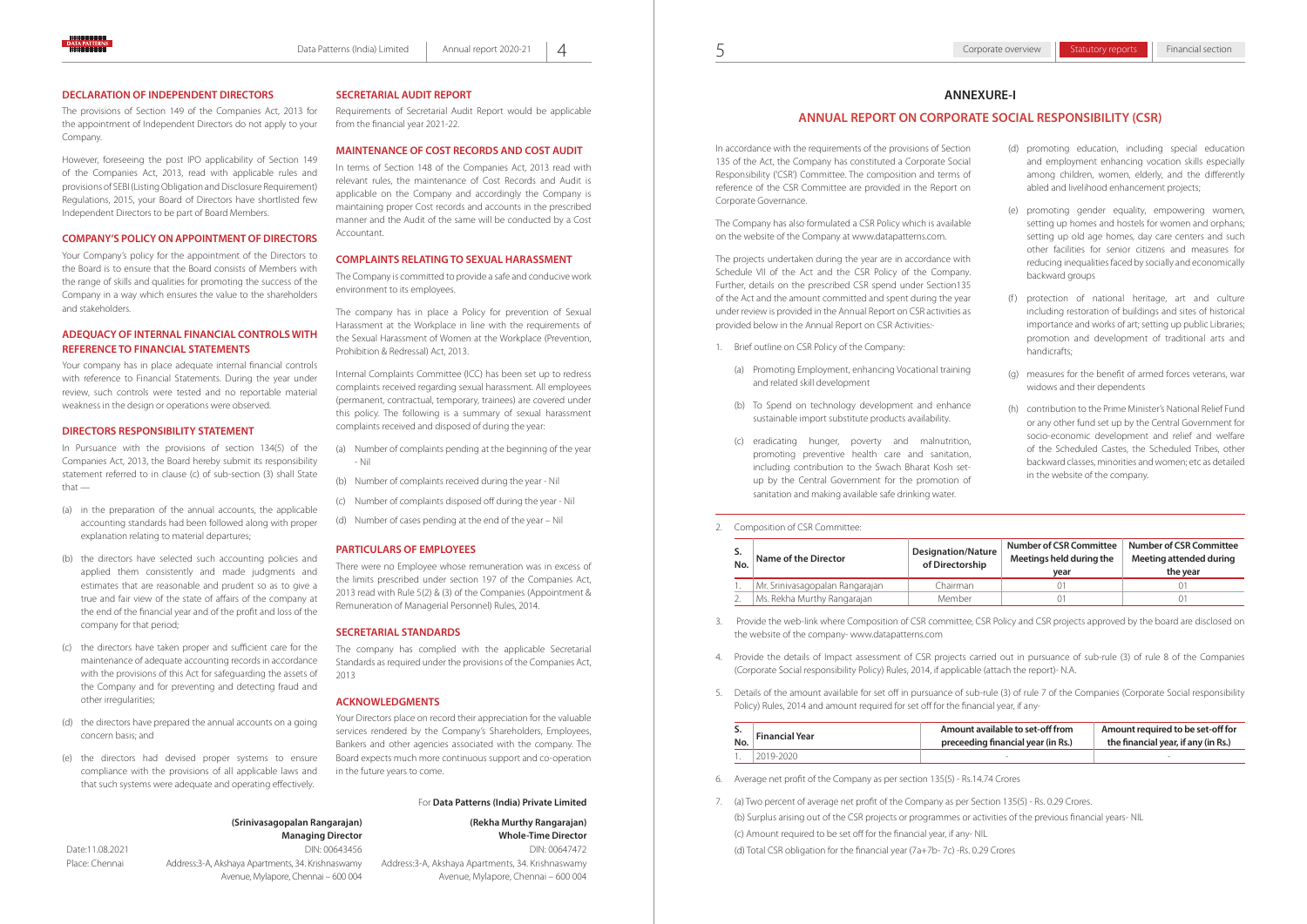9. (a) Details of Unspent CSR amount for the preceding three financial years:

| Preceding<br>No. l<br><b>Financial Year</b> |  | Amount transferred<br>to Unspent<br><b>CSR Account under</b> | Amount<br>spent in<br>the reporting | Amount transferred to any fund specified<br>under Schedule VII as per section 135(6), if | Amount remaining<br>to be<br>spent in<br>succeeding financial |                     |                 |  |  |
|---------------------------------------------|--|--------------------------------------------------------------|-------------------------------------|------------------------------------------------------------------------------------------|---------------------------------------------------------------|---------------------|-----------------|--|--|
|                                             |  | section 135 (6)<br>(in Rs.)                                  | <b>Financial Year</b><br>(in Rs.)   | Name of the<br><b>Fund</b>                                                               | Amount<br>(in Rs.)                                            | Date of<br>transfer | years. (in Rs.) |  |  |
|                                             |  |                                                              |                                     | NII                                                                                      |                                                               |                     |                 |  |  |

Subsequent to the merger approved by NCLT, the financial numbers for FY 2020-21 have been taken as the consolidated numbers of both the company, Indus Teqsite Private Limited as well as the wholly owned subsidiary Data Patterns (India) Private Limited. Accordingly, the CSR liability is re-worked and the total liability is Rs. 29 lakhs. Amount spent is Rs. 5 lakhs towards PM's care fund, balance unspent is Rs. 24 lakhs, the same will be transferred to fund specified under Schedule VII as per second proviso to section 135(5), of the Companies Act, 2013 before the end of 30th September, 2021

(b) Details of CSR amount spent in the financial year for ongoing projects of the preceding financial year(s):

| (1)       | (2)         | (3)                    | (4)                                                                  | (5)                 | (6)                                                                | (7)                                                                                     | (8)                                                                                      |  |  |
|-----------|-------------|------------------------|----------------------------------------------------------------------|---------------------|--------------------------------------------------------------------|-----------------------------------------------------------------------------------------|------------------------------------------------------------------------------------------|--|--|
| S.<br>No. | Project ID. | Name of the<br>Project | <b>Financial</b><br>Year in<br>which the<br>project was<br>commenced | Project<br>duration | <b>Total</b><br>amount<br>allocated for<br>the project<br>(in Rs.) | Amount spent<br>on the project<br>in the reporting<br><b>Financial Year</b><br>(in Rs.) | <b>Cumulative amount</b><br>spent at the end of<br>reporting Financial Year.<br>(in Rs.) |  |  |
|           | NIL         |                        |                                                                      |                     |                                                                    |                                                                                         |                                                                                          |  |  |

- 10. In case of creation or acquisition of capital asset, furnish the details relating to the asset so created or acquired through CSR spent in the financial year (asset-wise details).
	- (a) Date of creation or acquisition of the capital asset(s): NIL
	- (b) Amount of CSR spent for creation or acquisition of capital asset: NIL
	- (c) Details of the entity or public authority or beneficiary under whose name such capital asset is registered, their address etc.: NIL
	- (d) Provide details of the capital asset(s) created or acquired (including complete address and location of the capital asset): NIL.
- 11. Specify the reason(s), if the company has failed to spend two per cent of the average net profit as per section 135(5): Due to the it was difficult to understand their needs and then to cater them.

outburst of COVID 19 during March' 2020, forcing Governments to enforce lock-downs of all economic activity, making it difficult for your Company in identifying the areas to spend the CSR amount. Since no organization/NGO was operational for meeting people,

 Further your Directors have always believed in "Innovation at fore and people at core" therefore, they have already outlined the activities to be taken up in next financial year.

### For **Data Patterns (India) Private Limited**

**(Srinivasagopalan Rangarajan) (Rekha Murthy Rangarajan)** Place: Chennai Address:3-A, Akshaya Apartments, 34. Krishnaswamy Avenue, Mylapore, Chennai – 600 004

**Managing Director Whole-Time Director** Date:11.08.2021 DIN: 00643456 DIN: 00647472 Address:3-A, Akshaya Apartments, 34. Krishnaswamy Avenue, Mylapore, Chennai – 600 004

|                                                                  | Amount Unspent (in Rs. Cr)                                                       |                                                                                                            |  |  |  |
|------------------------------------------------------------------|----------------------------------------------------------------------------------|------------------------------------------------------------------------------------------------------------|--|--|--|
| <b>Total Amount Spent for the</b><br>Financial Year. (in Rs. Cr) | <b>Total Amount transferred to Unspent CSR</b><br>Account as per section 135(6). | Amount transferred to any fund specified<br>under Schedule VII as per second proviso to<br>section 135(5). |  |  |  |
| 0.05                                                             | ู่ 124                                                                           | $NIL$ $(*)$                                                                                                |  |  |  |

(\*) Company proposes to transfer the unspent amount to fund specified under Schedule VII as per second proviso to section 135(5), of the Companies Act, 2013 before the end of 30th September, 2021

(b) Details of CSR amount spent against ongoing projects for the financial year:

| (1) | (2)         | (3)                | (4)        | (5)      | (6)           | (7)               | (8)                  |  |  |
|-----|-------------|--------------------|------------|----------|---------------|-------------------|----------------------|--|--|
|     | Name of the | Item from the      | Local area | Project  | Amount        | Mode of           | Mode of              |  |  |
| No. | Project     | list of activities | (Yes/No)   | duration | spent for the | implementati on   | implementation -     |  |  |
|     |             | in Schedule VII    |            |          | project (in   | – Direct (Yes/No) | Through implementing |  |  |
|     |             | to the Act         |            |          | Rs.)          |                   | agency.              |  |  |
|     | NIL         |                    |            |          |               |                   |                      |  |  |

# **(c) Details of CSR amount spent against other than ongoing projects for the financial year:**

| (1)        | (2)                    | (3)                                                                                                                                                                                                                                                                                                                                                                                                  | (4)                     |         | (5)       | (6)                         | (7)           |       | (8)                                    |                                                 |                                                      |  |                                                                |
|------------|------------------------|------------------------------------------------------------------------------------------------------------------------------------------------------------------------------------------------------------------------------------------------------------------------------------------------------------------------------------------------------------------------------------------------------|-------------------------|---------|-----------|-----------------------------|---------------|-------|----------------------------------------|-------------------------------------------------|------------------------------------------------------|--|----------------------------------------------------------------|
| SI.<br>No. | Name of<br>the Project | Item from the list of<br>activities in schedule<br>VII to the Act                                                                                                                                                                                                                                                                                                                                    | Local area<br>(Yes/No). |         |           | Location of the<br>project. |               |       |                                        | Amount<br>spent for<br>the project<br>(in Rs.). | Mode of<br>implementat<br>i on - Direct<br>(Yes/No). |  | Mode of<br>implementation<br>- Through<br>implementing agency. |
|            |                        |                                                                                                                                                                                                                                                                                                                                                                                                      |                         | State.  | District. |                             |               | Name. | <b>CSR</b><br>registratio<br>n number. |                                                 |                                                      |  |                                                                |
|            | PM Cares<br>Fund       | (viii) contribution to<br>the prime minister's<br>national relief fund 8 or<br>Prime Minister's Citizen<br>Assistance and Relief in<br><b>Emergency Situations</b><br>Fund (PM CARES Fund)]<br>or any other fund set<br>up by the central govt.<br>for socio economic<br>development and relief<br>and welfare of the<br>schedule caste, tribes,<br>other backward classes,<br>minorities and women; | <b>No</b>               | Central |           | Rs. 0.05<br>Crores.         | <b>Direct</b> |       |                                        |                                                 |                                                      |  |                                                                |

(d) Amount spent in Administrative Overheads: NIL

(e) Amount spent on Impact Assessment, if applicable: NIL

(f) Total amount spent for the Financial Year (8b+8c+8d+8e): Rs. 0.05 Crores.

(g) Excess amount for set off, if any

|       | S. No.   Particular                                                                                         | Amount<br>(in Rs. Crore) |
|-------|-------------------------------------------------------------------------------------------------------------|--------------------------|
| (i)   | Two percent of average net profit of the company as per section 135(5)                                      | Rs. 0.29                 |
| (i)   | Total amount spent for the Financial Year                                                                   | Rs. 0.05                 |
| (iii) | Excess amount spent for the financial year [(ii)-(i)]                                                       | $\overline{\phantom{a}}$ |
| (iv)  | Surplus arising out of the CSR projects or programmes or activities of the previous financial years, if any |                          |
| (v)   | Amount available for set off in succeeding financial years[(iii)-(iv)]                                      | $\overline{\phantom{0}}$ |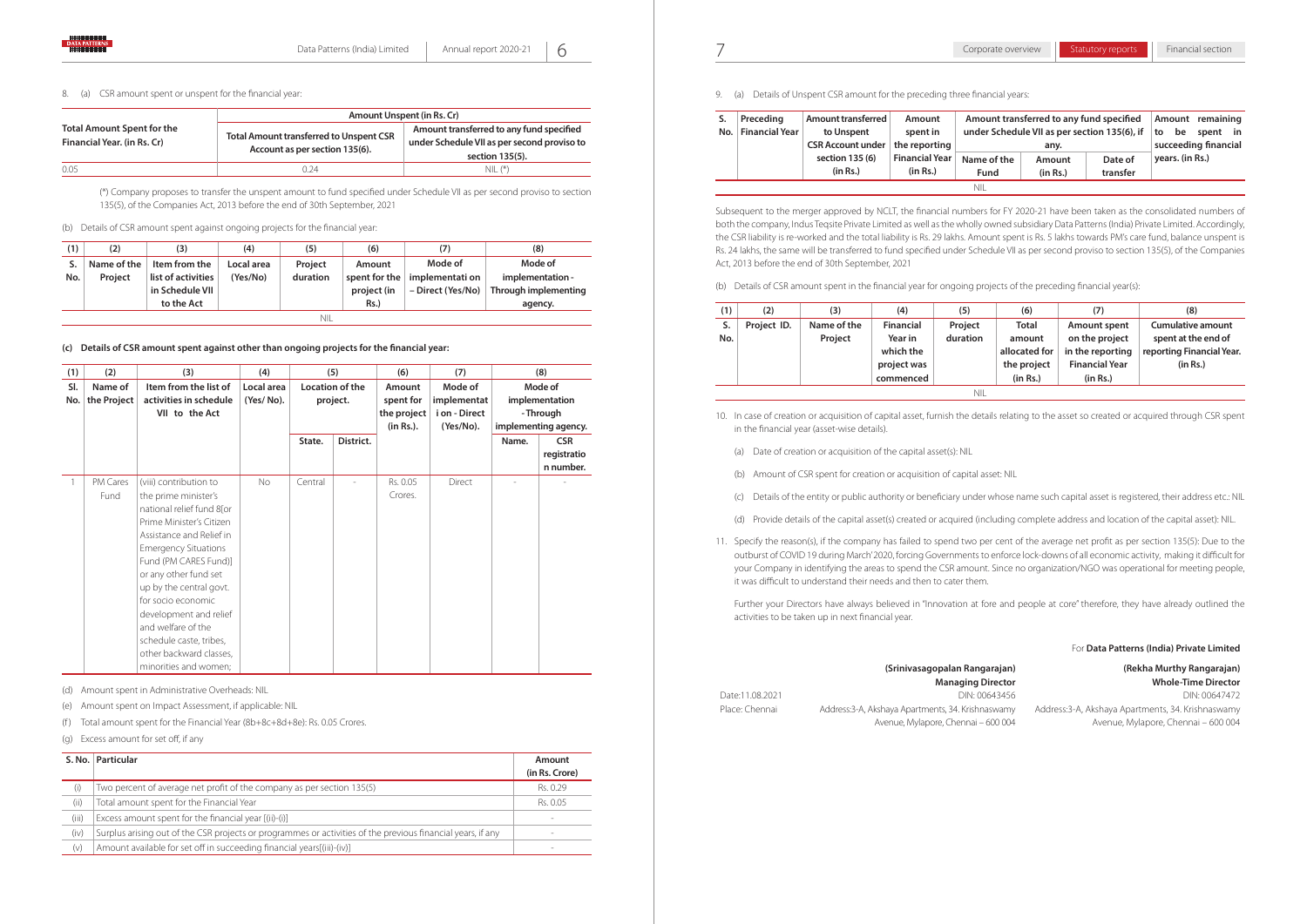| Category of<br><b>Shareholders</b>                                                           |                          |                          | No. of Shares held at the beginning of the<br>year i.e., as on 1st April, 2020 |                                         | No. of Shares held at the end of the year<br>i.e., as on 31st March, 2021 |                              |                |                                         | % Change<br>during       |
|----------------------------------------------------------------------------------------------|--------------------------|--------------------------|--------------------------------------------------------------------------------|-----------------------------------------|---------------------------------------------------------------------------|------------------------------|----------------|-----------------------------------------|--------------------------|
|                                                                                              | Demat                    | Physical                 | <b>Total</b>                                                                   | $%$ of<br><b>Total</b><br><b>Shares</b> | <b>Demat</b>                                                              | <b>Physical</b>              | <b>Total</b>   | $%$ of<br><b>Total</b><br><b>Shares</b> | the year                 |
| f) Any other                                                                                 | $\bar{a}$                | $\overline{a}$           | $\overline{a}$                                                                 | $\bar{\phantom{a}}$                     | $\overline{\phantom{a}}$                                                  |                              |                | $\overline{\phantom{a}}$                | $\bar{\phantom{a}}$      |
| Sub-total (A) (1)                                                                            | $\overline{\phantom{a}}$ | 11,96,629                | 11,96,629                                                                      | 70.40                                   | $\overline{\phantom{m}}$                                                  | 10,76,904                    | 10,76,904      | 63.36                                   | $\overline{\phantom{a}}$ |
| (2) Foreign                                                                                  |                          |                          |                                                                                |                                         |                                                                           |                              |                |                                         |                          |
| i NRIs - Individuals                                                                         | $\overline{a}$           | $\overline{\phantom{a}}$ | $\overline{a}$                                                                 | $\bar{a}$                               | $\overline{a}$                                                            | $\overline{a}$               | $\overline{a}$ | $\overline{a}$                          | $\overline{a}$           |
| ii Other Individuals                                                                         | $\overline{a}$           | $\overline{a}$           | $\overline{a}$                                                                 | L,                                      |                                                                           |                              |                | $\overline{a}$                          | $\overline{a}$           |
| iii Body Corp.                                                                               | $\overline{a}$           | L,                       | $\overline{a}$                                                                 | $\overline{a}$                          |                                                                           |                              | $\overline{a}$ | $\overline{a}$                          | ÷,                       |
| iv Bank/FI                                                                                   | $\bar{a}$                | $\overline{\phantom{a}}$ | $\bar{\phantom{a}}$                                                            | $\bar{a}$                               | $\qquad \qquad -$                                                         | $\overline{a}$               | $\overline{a}$ | $\qquad \qquad -$                       | $\overline{a}$           |
| e) Any Other                                                                                 | $\qquad \qquad -$        | ÷,                       | $\qquad \qquad -$                                                              | $\bar{\phantom{a}}$                     | $\qquad \qquad -$                                                         | $\overline{a}$               | $\overline{a}$ | $\qquad \qquad -$                       | $\frac{1}{2}$            |
| Sub-total (A) (2)                                                                            | $\overline{\phantom{0}}$ | $\overline{\phantom{a}}$ | $\qquad \qquad \blacksquare$                                                   | $\overline{\phantom{a}}$                | $\overline{\phantom{a}}$                                                  | $\qquad \qquad \blacksquare$ | $\overline{a}$ | $\qquad \qquad \blacksquare$            | $\overline{\phantom{a}}$ |
| <b>Total shareholding</b><br>of Promoter $(A) = (A)$<br>$(1)+(A)(2)$                         | $\overline{\phantom{0}}$ | 11,96,629                | 11,96,629                                                                      | 70.40                                   | $\overline{\phantom{0}}$                                                  | 10,76,904                    | 10,76,904      | 63.36                                   | $\overline{\phantom{a}}$ |
| <b>B. Public Shareholding</b>                                                                |                          |                          |                                                                                |                                         |                                                                           |                              |                |                                         |                          |
| 1. Institutions                                                                              | $\overline{a}$           | $\overline{a}$           | $\overline{a}$                                                                 | $\overline{a}$                          |                                                                           |                              | $\overline{a}$ | $\overline{a}$                          | $\overline{a}$           |
| a) Mutual Funds                                                                              | $\overline{a}$           | ÷,                       | $\bar{\phantom{a}}$                                                            | $\frac{1}{2}$                           | $\overline{a}$                                                            | $\overline{a}$               | L,             | $\overline{a}$                          | $\overline{a}$           |
| b) Banks / Fl                                                                                | $\overline{\phantom{0}}$ | $\frac{1}{2}$            | $\qquad \qquad -$                                                              | $\qquad \qquad -$                       | $\qquad \qquad -$                                                         | $\overline{\phantom{m}}$     | $\overline{a}$ | $\qquad \qquad -$                       | $\overline{\phantom{m}}$ |
| c) Central Govt                                                                              | $\frac{1}{2}$            | ÷,                       | $\overline{\phantom{a}}$                                                       | $\overline{\phantom{a}}$                | $\overline{\phantom{m}}$                                                  | $\overline{a}$               | $\overline{a}$ | $\qquad \qquad -$                       | $\frac{1}{2}$            |
| d) State Govt (s)                                                                            | $\frac{1}{2}$            | ÷,                       | $\overline{\phantom{a}}$                                                       | $\overline{\phantom{a}}$                | $\overline{\phantom{m}}$                                                  | $\overline{a}$               | $\overline{a}$ | $\overline{a}$                          | $\overline{\phantom{a}}$ |
| e) Venture Capital<br>Funds                                                                  | $\frac{1}{2}$            | 3,33,887                 | 3,33,887                                                                       | 19.64                                   | $\overline{a}$                                                            | 3,33,887                     | 3,33,887       | 19.64                                   | $\overline{\phantom{a}}$ |
| f) Insurance<br>Companies                                                                    | $\overline{a}$           | ÷,                       | $\bar{\phantom{a}}$                                                            | $\bar{\phantom{a}}$                     |                                                                           |                              | $\overline{a}$ |                                         | $\overline{\phantom{a}}$ |
| g) Flls                                                                                      | $\overline{\phantom{0}}$ | ÷,                       | $\overline{\phantom{a}}$                                                       | $\overline{\phantom{a}}$                | $\qquad \qquad -$                                                         | $\overline{a}$               | $\overline{a}$ | $\overline{\phantom{m}}$                | ÷,                       |
| h) Foreign Venture<br>Capital Funds                                                          | $\overline{a}$           | $\overline{a}$           | $\overline{\phantom{0}}$                                                       | $\overline{a}$                          |                                                                           |                              |                |                                         | ÷,                       |
| i) Others (specify)                                                                          | $\frac{1}{2}$            | $\overline{a}$           | $\overline{\phantom{0}}$                                                       | $\bar{\phantom{a}}$                     | $\overline{a}$                                                            |                              | $\overline{a}$ |                                         | $\overline{\phantom{a}}$ |
| Sub-total (B)(1)                                                                             | $\overline{\phantom{0}}$ | 3,33,887                 | 3,33,887                                                                       | 19.64                                   | $\overline{\phantom{a}}$                                                  | 3,33,887                     | 3,33,887       | 19.64                                   | $\overline{\phantom{a}}$ |
| 2. Non-Institutions                                                                          |                          |                          |                                                                                |                                         |                                                                           |                              |                |                                         |                          |
| a) Bodies Corp.                                                                              | $\overline{\phantom{a}}$ | $\bar{ }$                | $\overline{\phantom{0}}$                                                       | $\overline{\phantom{a}}$                | $\overline{a}$                                                            |                              | $\overline{a}$ | $\overline{\phantom{a}}$                | $\overline{\phantom{a}}$ |
| i) Indian                                                                                    | $\overline{\phantom{a}}$ | $\bar{\phantom{a}}$      | $\frac{1}{2}$                                                                  | $\overline{\phantom{a}}$                | $\overline{a}$                                                            |                              | $\overline{a}$ | $\overline{\phantom{a}}$                | $\overline{\phantom{a}}$ |
| ii) Overseas                                                                                 | $\overline{\phantom{a}}$ | $\bar{\phantom{a}}$      | $\overline{\phantom{a}}$                                                       | $\bar{\phantom{a}}$                     |                                                                           |                              |                | $\overline{a}$                          | $\overline{\phantom{a}}$ |
| b) Individuals                                                                               |                          | 49,674                   | 49,674                                                                         | 2.922                                   |                                                                           | 2,88,999                     | 2,88,999       | 17.00                                   |                          |
| i) Individual<br>shareholders<br>holding nominal<br>share capital<br>upto Rs.1 lakh          |                          |                          |                                                                                |                                         |                                                                           |                              |                |                                         |                          |
| ii) Individual<br>shareholders<br>holding nominal<br>share capital in<br>excess of Rs.1 lakh |                          |                          |                                                                                |                                         |                                                                           |                              |                |                                         |                          |
| c) Others (specify) -<br>Employees Trust                                                     |                          | 1,19,600                 | 1,19,600                                                                       | 7.04                                    |                                                                           |                              |                |                                         |                          |
| Sub-total (B)(2)                                                                             | $\overline{\phantom{0}}$ | 1,69,264                 | 1,69,264                                                                       | 9.96                                    | $\overline{\phantom{a}}$                                                  | 2,88,999                     | 2,88,999       | 17.00                                   | $\overline{\phantom{a}}$ |
| <b>Total Public</b>                                                                          | $\overline{\phantom{0}}$ | 5,03,161                 | 5,03,161                                                                       | 29.60                                   |                                                                           | 6,22,886                     | 6,22,886       | 36.64                                   |                          |
| Shareholding $(B) = (B)$<br>$(1) + (B)(2)$                                                   |                          |                          |                                                                                |                                         |                                                                           |                              |                |                                         |                          |
| held<br><b>Shares</b><br>C.<br>by<br>Custodian for GDRs &<br><b>ADRs</b>                     |                          |                          |                                                                                |                                         |                                                                           |                              |                |                                         |                          |
| Grand Total (A+B+C)                                                                          |                          | 16,99,790                | 16,99,790                                                                      | 100.00                                  |                                                                           | 16,99,790                    | 16,99,790      | 100.00                                  |                          |

(\*) Change of 5% is on account of transfer and 1.5% is inclusion in individuals

# **ANNEXURE-II**

# **FORM NO. MGT-9**

# **EXTRACT OF ANNUAL RETURN**

# **AS ON FINANCIAL YEAR ENDED 31.03.2021**

[Pursuant to Section 92(3) of the Companies Act, 2013 and Rule 12 of the Companies (Management & Administration) Rules, 2014]

# v **REGISTRATION AND OTHER DETAILS:**

|                          | CIN                                                | U72200TN1998PTC061236                                                  |
|--------------------------|----------------------------------------------------|------------------------------------------------------------------------|
| 2                        | <b>Registration Date</b>                           | 11th November, 1998                                                    |
| Name of the Company<br>3 |                                                    | Data Patterns (India) Private Limited                                  |
|                          |                                                    | [Formerly known as Indus Tegsite Private Limited]                      |
| $\overline{4}$           | Category/ Sub-category of the Company              | Company limited by shares/ Indian Non-Government Company               |
| 5                        | Address of the Registered office & contact details | Plot No.H9, Fourth Main Road, SIPCOT IT Park, Siruseri, Chennai-603103 |
| 6                        | Whether Listed Company                             | <b>No</b>                                                              |
|                          | Name, Address & contact details of the Registrar & | N.A.                                                                   |
|                          | Transfer Agent, if any                             |                                                                        |

# $\div$  **PRINCIPAL BUSINESS ACTIVITIES OF THE COMPANY:**

All the business activities contributing 10% or more of the total turnover of the Company shall be stated-

| Sr.<br>No.    | Name and Description of main products/services                                                                                                                                                                                                                                                                                                                                                                                        | NIC Code of<br>the Product/<br>service | % to total<br>turnover of<br>the Company |
|---------------|---------------------------------------------------------------------------------------------------------------------------------------------------------------------------------------------------------------------------------------------------------------------------------------------------------------------------------------------------------------------------------------------------------------------------------------|----------------------------------------|------------------------------------------|
|               | Radar Apparatus, Radio Navigational Aid Apparatus And Radio Remote Control Apparatus                                                                                                                                                                                                                                                                                                                                                  | 33124                                  | 55.67%                                   |
| $\mathcal{P}$ | Parts of Goods of Heading Number 8802 other Aircraft (for example, Helicopters, Aero planes);<br>Spacecraft (including Satellites) and Suborbital and Spacecraft launch vehicles                                                                                                                                                                                                                                                      | 35303                                  | 28.20%                                   |
| 3.            | Electric Instantaneous Or Storage Water Heaters And Immersion Heaters; Electric Space Heating<br>Apparatus And Soil Heating Apparatus; Electro-Thermic Hair-Dressing Apparatus (For Example,<br>Hair Dryers, Hair Curlers, Curling Tong Heaters) And Hand Dryers, Electric Smoothing Irons; Other<br>Electro-Thermic Appliances Of A Kind Used For Domestic Purposes; Electric Heating Resistors,<br>Other Than Those Of Heading 8545 | 27502                                  | 16.13%                                   |

# v **PARTICULARS OF HOLDING, SUBSIDIARY AND ASSOCIATE COMPANIES:**

| No. | Name & Address of the Company | CIN/ GLN | Holding/Subsidiary/<br>Associate | % of shares<br>held | Applicable<br><b>Section</b> |  |  |  |  |
|-----|-------------------------------|----------|----------------------------------|---------------------|------------------------------|--|--|--|--|
|     | NIL                           |          |                                  |                     |                              |  |  |  |  |

# v **SHARE HOLDING PATTERN (Equity Share Capital Breakup as percentage of Total Equity)**

# **i Category-wise Share Holding**

| Category of<br><b>Shareholders</b> |                          | No. of Shares held at the beginning of the<br>year i.e., as on 1st April, 2020 |                          |                                  |                          | No. of Shares held at the end of the year<br>i.e., as on 31st March, 2021 |                   |                                         |                        |  |
|------------------------------------|--------------------------|--------------------------------------------------------------------------------|--------------------------|----------------------------------|--------------------------|---------------------------------------------------------------------------|-------------------|-----------------------------------------|------------------------|--|
|                                    | Demat                    | Physical                                                                       | Total                    | $%$ of<br>Total<br><b>Shares</b> | <b>Demat</b>             | <b>Physical</b>                                                           | <b>Total</b>      | $%$ of<br><b>Total</b><br><b>Shares</b> | the year               |  |
| A) Promoters                       |                          |                                                                                |                          |                                  |                          |                                                                           |                   |                                         |                        |  |
| $(1)$ Indian                       | $\equiv$                 | $\overline{\phantom{a}}$                                                       | $\overline{\phantom{a}}$ |                                  |                          | $\overline{\phantom{a}}$                                                  |                   |                                         |                        |  |
| a) Individual/HUF                  | $\overline{\phantom{a}}$ | 11,96,629                                                                      | 11,96,629                | 70.40                            |                          | 10.76.904                                                                 | 10,76,904         | 63.36                                   | $(5)^{*}$<br>$(1.5)^*$ |  |
| b) Central Govt                    | $\qquad \qquad =$        |                                                                                |                          |                                  |                          |                                                                           |                   |                                         |                        |  |
| c) State Govt (s)                  | $\equiv$                 | $\overline{\phantom{a}}$                                                       | $\overline{\phantom{a}}$ | $\overline{\phantom{a}}$         | $\overline{\phantom{0}}$ | $\overline{\phantom{a}}$                                                  | $\qquad \qquad -$ |                                         |                        |  |
| d) Bodies Corp.                    | $\equiv$                 | $\overline{\phantom{a}}$                                                       | $\overline{\phantom{0}}$ |                                  | $\overline{\phantom{0}}$ |                                                                           |                   |                                         |                        |  |
| e) Banks / FI                      | $\overline{\phantom{0}}$ |                                                                                |                          |                                  |                          |                                                                           |                   |                                         |                        |  |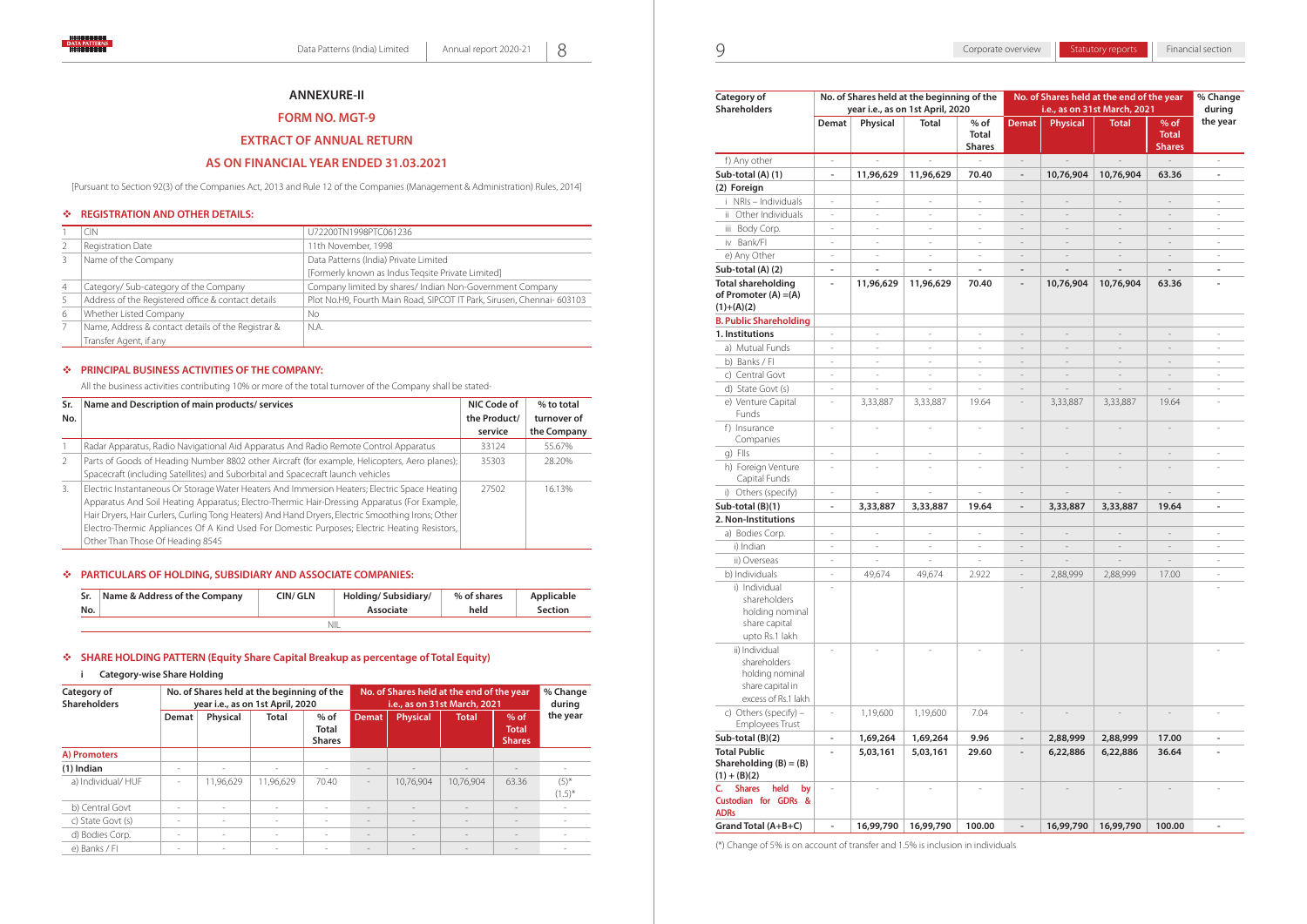

| Sr.<br>No. | For Each of the Top 10 Shareholders                                                                                                                                     |                          | Shareholding at the<br>beginning of the year | <b>Cumulative Shareholding</b><br>during the year |                                     |  |
|------------|-------------------------------------------------------------------------------------------------------------------------------------------------------------------------|--------------------------|----------------------------------------------|---------------------------------------------------|-------------------------------------|--|
|            |                                                                                                                                                                         | No. of<br>shares         | % of total shares<br>of the Company          | No. of<br>shares                                  | % of total shares<br>of the Company |  |
|            | Sudhir Nathan                                                                                                                                                           | $\overline{a}$           |                                              | 6,380                                             | 0.38                                |  |
|            | Thomas Mathuram S                                                                                                                                                       | $\overline{\phantom{a}}$ |                                              | 4,000                                             | 0.24                                |  |
|            | LaxmiShivanandMankekar<br>(Shivanand Shankar Mankekar)                                                                                                                  | 27,592                   | 1.62                                         | 27,592                                            | 1.62                                |  |
|            | Shivanand Shankar Mankekar<br>(LaxmiShivanandMankekar)                                                                                                                  | 11,036                   | 0.65                                         | 11,036                                            | 0.65                                |  |
|            | Shivanand Shankar Mankekar<br>(KedarShivanandMankekar)                                                                                                                  | 11,036                   | 0.65                                         | 11,036                                            | 0.65                                |  |
|            | Date wise Increase/ Decrease in Shareholding<br>during the year specifying the reasons for<br>increase/decrease (e.g. allotment/transfer /<br>bonus/ sweat equity etc): |                          |                                              |                                                   |                                     |  |
|            | Distribution of 1,19,600 shares to beneficial<br>(a)<br>owners of Indus Teqsite Employee Reward Trust<br>on 04.01.2021.                                                 | (1,19,600)               | (7.04)                                       |                                                   |                                     |  |
|            | (b) Transfer of shares from Mr. Srinivasagopalan<br>Rangarajan on 04.01.2021<br>following<br>the<br>employees of the company -                                          | (84990)                  | (5)                                          |                                                   |                                     |  |
|            | Desingurajan.P<br>$\overline{\phantom{a}}$                                                                                                                              | 38109                    | 2.24                                         |                                                   |                                     |  |
|            | Vijay Ananth K<br>$\bar{ }$                                                                                                                                             | 38110                    | 2.24                                         |                                                   |                                     |  |
|            | Thirunavukkarasu T S                                                                                                                                                    | 8771                     | 0.52                                         |                                                   |                                     |  |
|            | At the end of the year (or on the date of<br>separation, if separated during the year)                                                                                  |                          |                                              |                                                   |                                     |  |
|            | Oman India Joint Investment Fund                                                                                                                                        | 3,33,887                 | 19.64                                        | 3,33,887                                          | 19.64                               |  |
|            | Employees                                                                                                                                                               | 2,04,590                 | 12.04                                        |                                                   |                                     |  |
|            | Desingurajan P                                                                                                                                                          |                          |                                              | 47,809                                            | 2.81                                |  |
|            | Vijay Ananth K                                                                                                                                                          | ÷,                       |                                              | 46,310                                            | 2.72                                |  |
|            | G.K. Vasundhara                                                                                                                                                         |                          |                                              | 26,978                                            | 1.59                                |  |
|            | Tirunavukkarasu T S                                                                                                                                                     | $\overline{\phantom{a}}$ |                                              | 14,651                                            | 0.86                                |  |
|            | Sudhir Nathan                                                                                                                                                           |                          |                                              | 6,380                                             | 0.38                                |  |
|            | Thomas Mathuram S                                                                                                                                                       | $\frac{1}{2}$            |                                              | 4,000                                             | 0.24                                |  |
|            | LaxmiShivanandMankekar (Shivanand Shankar<br>Mankekar)                                                                                                                  | 27,592                   | 1.62                                         | 27,592                                            | 1.62                                |  |
|            | Shivanand Shankar Mankekar<br>(LaxmiShivanandMankekar)                                                                                                                  | 11,036                   | 0.65                                         | 11,036                                            | 0.65                                |  |
|            | Shivanand Shankar Mankekar<br>(KedarShivanandMankekar)                                                                                                                  | 11,036                   | 0.65                                         | 11,036                                            | 0.65                                |  |

| For Each of the Top 10 Shareholders                                                                                                                                     |                          | Shareholding at the<br>beginning of the year | <b>Cumulative Shareholding</b><br>during the year |                                     |  |
|-------------------------------------------------------------------------------------------------------------------------------------------------------------------------|--------------------------|----------------------------------------------|---------------------------------------------------|-------------------------------------|--|
|                                                                                                                                                                         | No. of<br>shares         | % of total shares<br>of the Company          | No. of<br>shares                                  | % of total shares<br>of the Company |  |
| Sudhir Nathan                                                                                                                                                           | $\bar{a}$                |                                              | 6,380                                             | 0.38                                |  |
| Thomas Mathuram S                                                                                                                                                       | $\overline{\phantom{a}}$ | $\overline{\phantom{0}}$                     | 4,000                                             | 0.24                                |  |
| LaxmiShivanandMankekar<br>(Shivanand Shankar Mankekar)                                                                                                                  | 27,592                   | 1.62                                         | 27,592                                            | 1.62                                |  |
| Shivanand Shankar Mankekar<br>(LaxmiShivanandMankekar)                                                                                                                  | 11,036                   | 0.65                                         | 11,036                                            | 0.65                                |  |
| Shivanand Shankar Mankekar<br>(KedarShivanandMankekar)                                                                                                                  | 11,036                   | 0.65                                         | 11,036                                            | 0.65                                |  |
| Date wise Increase/ Decrease in Shareholding<br>during the year specifying the reasons for<br>increase/decrease (e.g. allotment/transfer /<br>bonus/ sweat equity etc): |                          |                                              |                                                   |                                     |  |
| Distribution of 1,19,600 shares to beneficial<br>(a)<br>owners of Indus Teqsite Employee Reward Trust<br>on 04.01.2021.                                                 | (1, 19, 600)             | (7.04)                                       |                                                   |                                     |  |
| (b) Transfer of shares from Mr. Srinivasagopalan<br>Rangarajan<br>on 04.01.2021<br>the<br>following<br>employees of the company -                                       | (84990)                  | (5)                                          |                                                   |                                     |  |
| Desingurajan.P<br>$\overline{\phantom{0}}$                                                                                                                              | 38109                    | 2.24                                         |                                                   |                                     |  |
| Vijay Ananth K<br>$\frac{1}{2}$                                                                                                                                         | 38110                    | 2.24                                         |                                                   |                                     |  |
| Thirunavukkarasu T S<br>$\overline{\phantom{a}}$                                                                                                                        | 8771                     | 0.52                                         |                                                   |                                     |  |
| At the end of the year (or on the date of<br>separation, if separated during the year)                                                                                  |                          |                                              |                                                   |                                     |  |
| Oman India Joint Investment Fund                                                                                                                                        | 3,33,887                 | 19.64                                        | 3,33,887                                          | 19.64                               |  |
| Employees                                                                                                                                                               | 2,04,590                 | 12.04                                        |                                                   |                                     |  |
| Desingurajan P                                                                                                                                                          |                          |                                              | 47,809                                            | 2.81                                |  |
| Vijay Ananth K                                                                                                                                                          | ÷,                       | $\overline{a}$                               | 46,310                                            | 2.72                                |  |
| G.K. Vasundhara                                                                                                                                                         | $\overline{a}$           |                                              | 26,978                                            | 1.59                                |  |
| Tirunavukkarasu T S                                                                                                                                                     | $\overline{\phantom{a}}$ | $\overline{a}$                               | 14,651                                            | 0.86                                |  |
| Sudhir Nathan                                                                                                                                                           | ÷,                       |                                              | 6,380                                             | 0.38                                |  |
| Thomas Mathuram S                                                                                                                                                       | $\overline{\phantom{a}}$ | $\overline{\phantom{0}}$                     | 4,000                                             | 0.24                                |  |
| LaxmiShivanandMankekar (Shivanand Shankar<br>Mankekar)                                                                                                                  | 27,592                   | 1.62                                         | 27,592                                            | 1.62                                |  |
| Shivanand Shankar Mankekar<br>(LaxmiShivanandMankekar)                                                                                                                  | 11,036                   | 0.65                                         | 11,036                                            | 0.65                                |  |
| Shivanand Shankar Mankekar<br>(KedarShivanandMankekar)                                                                                                                  | 11,036                   | 0.65                                         | 11,036                                            | 0.65                                |  |

# **ii. Shareholding of Promoters**

| Sr.<br>No.    | <b>Shareholder's Name</b>          |                         | Shareholding at the beginning of the<br>Shareholding at the end of the year<br>year |                                                           |                         |                                           | % change in<br>shareholding                               |                          |
|---------------|------------------------------------|-------------------------|-------------------------------------------------------------------------------------|-----------------------------------------------------------|-------------------------|-------------------------------------------|-----------------------------------------------------------|--------------------------|
|               |                                    | No. of<br><b>Shares</b> | % of total<br><b>Shares</b><br>of the<br>Company                                    | % of Shares<br>Pledged /<br>encumbered<br>to total shares | No. of<br><b>Shares</b> | % of total<br>Shares<br>of the<br>Company | % of Shares<br>Pledged /<br>encumbered<br>to total shares |                          |
|               | Mr. Srinivasagopalan<br>Rangarajan | 6.58.956                | 38.77                                                                               | $\overline{\phantom{0}}$                                  | 5,73,966                | 33.77                                     |                                                           | (5)                      |
| $\mathcal{P}$ | Mrs. Rekha Murthy<br>Rangarajan    | 5,02,938                | 29.59                                                                               | $\overline{\phantom{0}}$                                  | 5,02,938                | 29.59                                     |                                                           |                          |
|               | Total                              | 11,61,894               | 68.36                                                                               |                                                           | 10,76,904               | 63.36                                     |                                                           | $\overline{\phantom{0}}$ |

# **iii Change in Promoters' Shareholding (please specify, if there is no change) –**

| Sr.<br>No. | <b>Particulars</b>                                                                                                                                                                                                                                                                                           |                  | Shareholding at the<br>beginning of the year | <b>Cumulative Shareholding</b><br>during the year |                                     |  |
|------------|--------------------------------------------------------------------------------------------------------------------------------------------------------------------------------------------------------------------------------------------------------------------------------------------------------------|------------------|----------------------------------------------|---------------------------------------------------|-------------------------------------|--|
|            |                                                                                                                                                                                                                                                                                                              | No. of<br>shares | % of total shares<br>of the Company          | No. of<br>shares                                  | % of total shares<br>of the Company |  |
|            | At the beginning of the year                                                                                                                                                                                                                                                                                 |                  |                                              |                                                   |                                     |  |
| 1.         | Mr. SrinivasagopalanRangarajan                                                                                                                                                                                                                                                                               | 6,58,956         | 38.77                                        | 6,58,956                                          | 38.77                               |  |
| 2.         | Mrs. Rekha Murthy Rangarajan                                                                                                                                                                                                                                                                                 | 5,02,938         | 29.59                                        | 5,02,938                                          | 29.59                               |  |
|            | Date wise Increase/ Decrease in Promoters<br>Shareholding during the year specifying the reasons<br>for increase/ decrease (e.g. allotment/ transfer/<br>bonus/ sweat equity etc.)<br>(Transfer of shares from Mr. Srinivasagopalan)<br>Rangarajan on 04.01.2021 the following<br>employees of the company - |                  |                                              | (84990)                                           | (5)                                 |  |
|            | - Desingurajan.P                                                                                                                                                                                                                                                                                             |                  |                                              | 38109                                             | 2.24                                |  |
|            | - Vijay Ananth K                                                                                                                                                                                                                                                                                             |                  |                                              | 38110                                             | 2.24                                |  |
|            | - Thirunavukkarasu TS)                                                                                                                                                                                                                                                                                       |                  |                                              | 8771                                              | 0.52                                |  |
|            | At the end of the year                                                                                                                                                                                                                                                                                       |                  |                                              |                                                   |                                     |  |
| 1.         | Mr. SrinivasagopalanRangarajan                                                                                                                                                                                                                                                                               | 5,73,966         | 33.77                                        | 5,73,966                                          | 33.77                               |  |
| 2.         | Mrs. Rekha Murthy Rangarajan                                                                                                                                                                                                                                                                                 | 5,02,938         | 29.59                                        | 5,02,938                                          | 29.59                               |  |

# **iv Shareholding Pattern of top ten Shareholders (Other than Directors, Promoters and Holders of GDRs and ADRs)**

| Sr.<br>No. | For Each of the Top 10 Shareholders |                  | Shareholding at the<br>beginning of the year | <b>Cumulative Shareholding</b><br>during the year |                                     |  |
|------------|-------------------------------------|------------------|----------------------------------------------|---------------------------------------------------|-------------------------------------|--|
|            |                                     | No. of<br>shares | % of total shares<br>of the Company          | No. of<br>shares                                  | % of total shares<br>of the Company |  |
|            | At the beginning of the year        |                  |                                              |                                                   |                                     |  |
|            | Oman India Joint Investment Fund    | 3,33,887         | 19.64                                        | 3,33,887                                          | 19.64                               |  |
|            | Employees Trust                     | 1,19,600         | 7.04                                         |                                                   |                                     |  |
|            | Desingurajan P                      | ۰                |                                              | 47,809                                            | 2.81                                |  |
|            | Vijay Ananth K                      |                  |                                              | 46,310                                            | 2.72                                |  |
|            | G.K. Vasundhara                     |                  |                                              | 26.978                                            | 1.59                                |  |
|            | Tirunavukkarasu T S                 |                  |                                              | 14,651                                            | 0.86                                |  |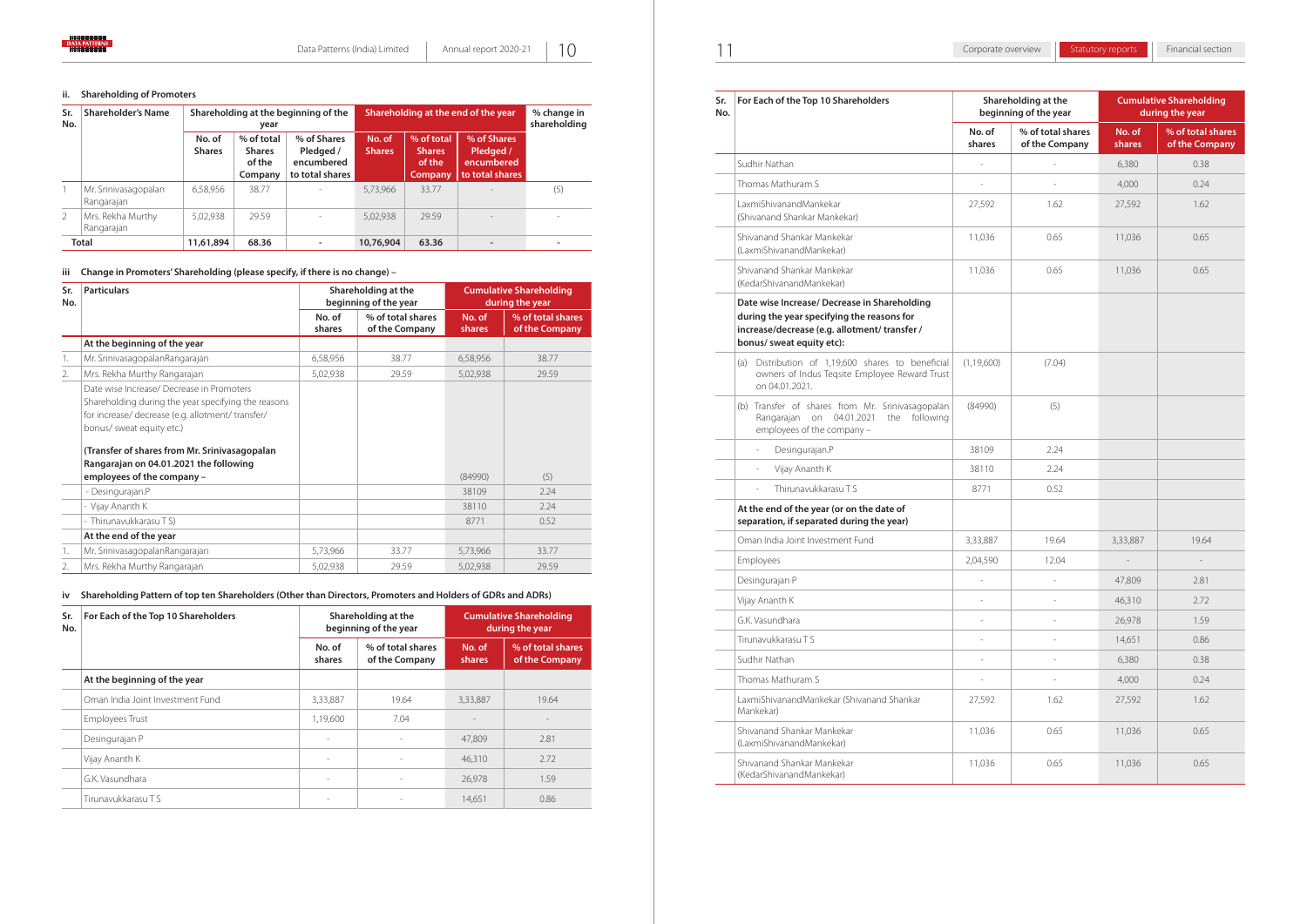| Name of MD/WTD/ Manager |            |         |                                       |  |  |  |  |  |  |  |
|-------------------------|------------|---------|---------------------------------------|--|--|--|--|--|--|--|
| <b>MD</b>               | <b>WTD</b> | Manager | <b>Total Amount</b><br>(Rs. in Crore) |  |  |  |  |  |  |  |
|                         |            |         |                                       |  |  |  |  |  |  |  |
| 0.72                    | 0.50       |         | 1.22                                  |  |  |  |  |  |  |  |
| 0.03                    | 0          |         | 0.03                                  |  |  |  |  |  |  |  |
|                         |            |         |                                       |  |  |  |  |  |  |  |
|                         |            |         |                                       |  |  |  |  |  |  |  |
|                         |            |         |                                       |  |  |  |  |  |  |  |
|                         |            |         |                                       |  |  |  |  |  |  |  |
|                         |            |         |                                       |  |  |  |  |  |  |  |
|                         |            |         |                                       |  |  |  |  |  |  |  |
| 0.13                    | 0.10       |         | 0.23                                  |  |  |  |  |  |  |  |
| 2.77                    | 0.12       |         | 2.89                                  |  |  |  |  |  |  |  |
|                         |            |         |                                       |  |  |  |  |  |  |  |
| 3.65                    | 0.73       |         | 4.38                                  |  |  |  |  |  |  |  |
|                         |            |         |                                       |  |  |  |  |  |  |  |

# **B. Remuneration to other directors:**

| Name of Directors   |  |
|---------------------|--|
| <b>Total Amount</b> |  |
|                     |  |

| Sr.           | <b>Particulars of Remuneration</b>          | <b>Name of Directors</b> |
|---------------|---------------------------------------------|--------------------------|
| No.           |                                             | <b>Total Amount</b>      |
| 1             | <b>Independent Directors</b>                |                          |
|               | Fee for attending Board/ Committee Meetings |                          |
|               | Commission                                  |                          |
|               | Others, please specify                      |                          |
|               | Total (1)                                   |                          |
| $\mathcal{P}$ | <b>Other Non-Executive Directors</b>        |                          |
|               | Fee for attending Board/ Committee Meetings | <b>N.A.</b>              |
|               | Commission                                  |                          |
|               | Others, please specify                      |                          |
|               | Total (2)                                   |                          |
|               | Total $(B)=(1+2)$                           |                          |
|               | <b>Total Managerial Remuneration</b>        |                          |
|               | Overall Ceiling as per the Act              |                          |

| Sr.<br>No. | For each of the Directors and KMP                                                                                                                                                                                                                                                                |                  | Shareholding at the<br>beginning of the year | <b>Cumulative Shareholding</b><br>during the year |                                     |
|------------|--------------------------------------------------------------------------------------------------------------------------------------------------------------------------------------------------------------------------------------------------------------------------------------------------|------------------|----------------------------------------------|---------------------------------------------------|-------------------------------------|
|            |                                                                                                                                                                                                                                                                                                  | No. of<br>shares | % of total shares<br>of the Company          | No. of<br>shares                                  | % of total shares<br>of the Company |
|            | At the beginning of the year                                                                                                                                                                                                                                                                     |                  |                                              |                                                   |                                     |
|            | Mr. SrinivasagopalanRangarajan                                                                                                                                                                                                                                                                   | 6,58,956         | 38.77                                        | 6,58,956                                          | 38.77                               |
|            | Mrs. Rekha Murthy Rangarajan                                                                                                                                                                                                                                                                     | 5,02,938         | 29.59                                        | 5,02,938                                          | 29.59                               |
|            | Date wise Increase/ Decrease in Shareholding<br>during the year specifying the reasons for<br>increase/decrease (e.g. allotment/transfer/<br>bonus/ sweat equity etc):<br>(Transfer of shares from Mr. Srinivasagopalan)<br>Rangarajan on 04.01.2021 the following<br>employees of the company - |                  |                                              | (84990)                                           | (5)                                 |
|            | - Desingurajan.P                                                                                                                                                                                                                                                                                 |                  |                                              | 38109                                             | 2.24                                |
|            | - Vijay Ananth K                                                                                                                                                                                                                                                                                 |                  |                                              | 38110                                             | 2.24                                |
|            | - Thirunavukkarasu TS)                                                                                                                                                                                                                                                                           |                  |                                              | 8771                                              | 0.52                                |
|            | At the end of the year (or on the date of<br>separation, if separated during the year)                                                                                                                                                                                                           |                  |                                              |                                                   |                                     |
|            | Mr. Srinivasagopalan Rangarajan                                                                                                                                                                                                                                                                  | 5,73,966         | 33.77                                        | 5,73,966                                          | 33.77                               |
|            | Mrs. Rekha Murthy Rangarajan                                                                                                                                                                                                                                                                     | 5,02,938         | 29.59                                        | 5,02,938                                          | 29.59                               |

# v **INDEBTEDNESS**

**Indebtedness of the Company including interest outstanding/accrued but not due for payment**

|                                                        | <b>Secured Loans</b>  | Unsecured         | <b>Deposits</b>   | <b>Total</b>        |
|--------------------------------------------------------|-----------------------|-------------------|-------------------|---------------------|
|                                                        | excluding<br>deposits | Loans             |                   | <b>Indebtedness</b> |
| Indebtedness at the beginning of the financial<br>year |                       |                   |                   |                     |
| Principal Amount<br>i)                                 | 37,62,53,631          | 18,87,60,486      | 44,15,53,647      | 1,00,65,67,764      |
| Interest due but not paid<br>ii)                       |                       |                   |                   |                     |
| Interest accrued but not due<br>iii)                   |                       |                   |                   |                     |
| Total $(i+i+i)$                                        | 37,62,53,631          | 18,87,60,486      | 44,15,53,647      | 1,00,65,67,764      |
| Change in Indebtedness during the financial            |                       |                   |                   |                     |
| year                                                   |                       |                   |                   |                     |
| * Addition                                             | 13,69,05,912          |                   |                   | 13,69,05,912        |
| * Reduction                                            | 20,24,98,080          | 17,49,76,118      | 11,49,67,680      | 49,24,41,878        |
| <b>Net Change - Reduction</b>                          | (6, 55, 92, 168)      | (17, 49, 76, 118) | (11, 49, 67, 680) | (35, 55, 35, 966)   |
| Indebtedness at the end of the financial year          |                       |                   |                   |                     |
| i) Principal Amount                                    | 31,06,61,463          | 1,37,84,368       | 32,65,85,967      | 65,10,31,798        |
| ii) Interest due but not paid                          |                       |                   |                   |                     |
| iii) Interest accrued but not due                      |                       |                   |                   |                     |
| Total (i+ii+iii)                                       | 31,06,61,463          | 1,37,84,368       | 32,65,85,967      | 65,10,31,798        |

| Sr.            | <b>Particulars of Remuneration</b>                                                        |                | Name of MD/WTD/ Manager |         |                              |
|----------------|-------------------------------------------------------------------------------------------|----------------|-------------------------|---------|------------------------------|
| No.            |                                                                                           | <b>MD</b>      | <b>WTD</b>              | Manager | <b>Total Am</b><br>(Rs. in C |
|                | <b>Gross salary</b>                                                                       |                |                         |         |                              |
|                | Salary as per provisions contained in section 17(1) of<br>(a)<br>the Income Tax Act, 1961 | 0.72           | 0.50                    |         | 1.22                         |
|                | Value of perquisites u/s 17(2) of the Income Tax Act,<br>(b)<br>1961                      | 0.03           | $\Omega$                |         | 0.03                         |
|                | Profits in lieu of salary Under Section 17(3) of the<br>(C)<br>Income Tax Act, 1961       |                |                         |         |                              |
| $\overline{2}$ | <b>Stock Option</b>                                                                       | ٠              | ٠                       |         |                              |
| 3              | <b>Sweat Equity</b>                                                                       |                |                         |         |                              |
| 4              | Commission                                                                                |                |                         |         |                              |
|                | - as % of profit                                                                          | ٠              | $\sim$                  |         |                              |
|                | - others, specify                                                                         |                |                         |         |                              |
|                | Others, please specify Dividend                                                           | 0.13           | 0.10                    |         | 0.23                         |
|                | Interest                                                                                  | 2.77           | 0.12                    |         | 2.89                         |
|                | Medical Reimbursements                                                                    |                |                         |         |                              |
|                | Total (A)                                                                                 | 3.65           | 0.73                    |         | 4.38                         |
|                | Ceiling as per the Act                                                                    | $\overline{a}$ |                         |         |                              |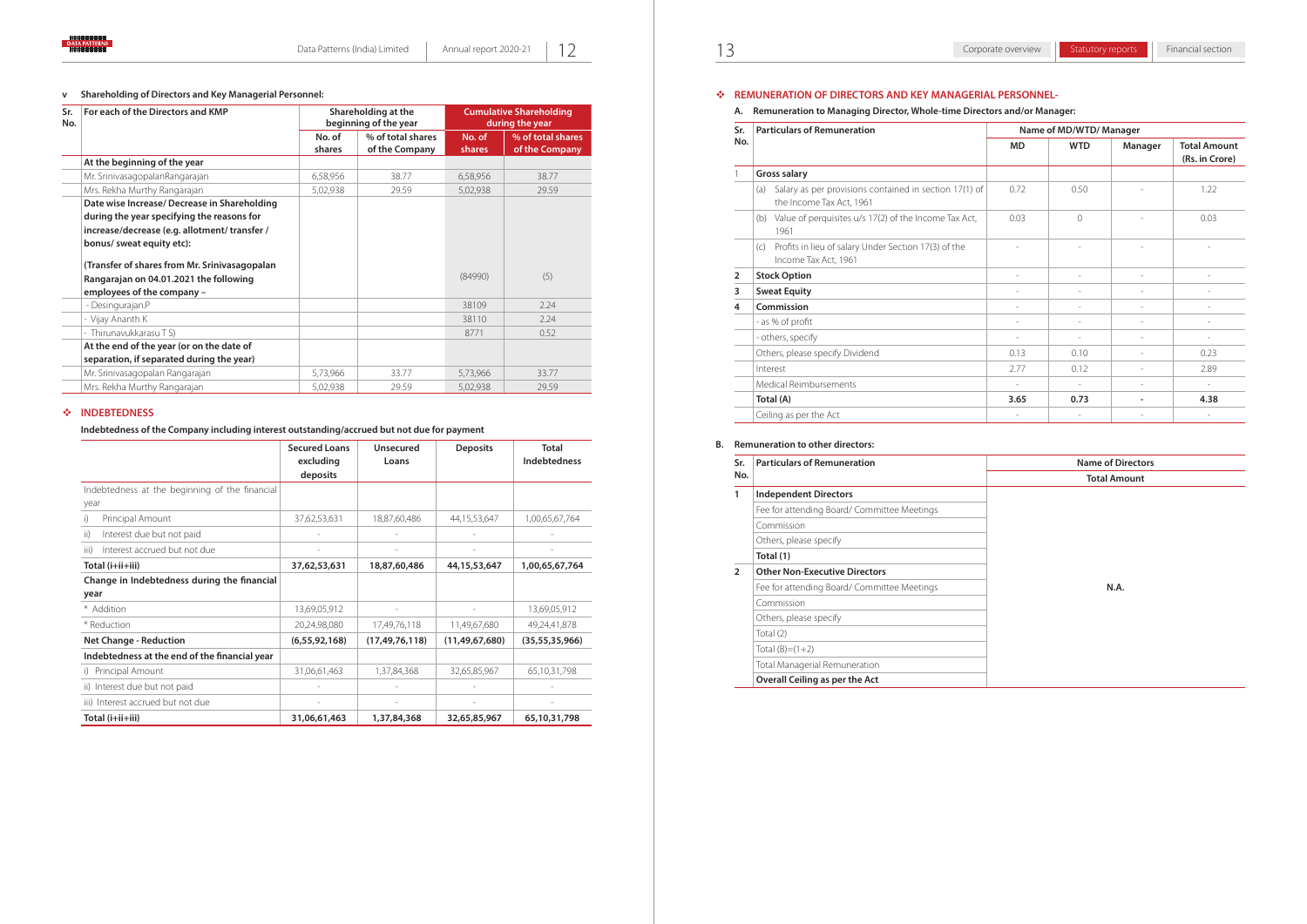| Sr.<br>No. | <b>Particulars of Remuneration</b>                                                        | <b>Key Managerial Personnel</b> |
|------------|-------------------------------------------------------------------------------------------|---------------------------------|
| 1.         | <b>Gross salary</b>                                                                       | -                               |
|            | Salary as per provisions contained in section 17(1) of the Income-tax<br>(a)<br>Act, 1961 |                                 |
|            | Value of perquisites u/s 17(2) Income-tax Act, 1961<br>(b)                                | -                               |
|            | Profits in lieu of salary under section 17(3) Income-tax Act, 1961<br>(c)                 |                                 |
| 2.         | <b>Stock Options</b>                                                                      |                                 |
| 3.         | <b>Sweat Equity</b>                                                                       |                                 |
| 4.         | Commission                                                                                |                                 |
|            | - as % of profit                                                                          |                                 |
|            | - others, specify                                                                         |                                 |
| 5.         | Others, please specify                                                                    |                                 |
|            | Total (A)                                                                                 |                                 |
|            | Ceiling as per the Act                                                                    |                                 |

# v **PENALTIES / PUNISHMENT/ COMPOUNDING OF OFFENCES:**

Date:11.08.2021 Quicket DIN: 00643456 DIN: 00643456 DIN: 00647472 DIN: 00647472 Place: Chennai Address:3-A, Akshaya Apartments, 34. Krishnaswamy Avenue, Mylapore, Chennai – 600 004

| <b>Type</b> |                                  | Section of the<br>Companies<br>Act | <b>Brief</b><br>Description | <b>Details of Penalty</b><br>/ Punishment/<br><b>Compounding fees</b><br>imposed | <b>Authority</b><br>[RD/NCLT/<br><b>COURT</b> | Appeal<br>made, if any<br>(give Details) |
|-------------|----------------------------------|------------------------------------|-----------------------------|----------------------------------------------------------------------------------|-----------------------------------------------|------------------------------------------|
| А.          | <b>COMPANY</b>                   |                                    |                             |                                                                                  |                                               |                                          |
|             | Penalty                          |                                    | $\overline{\phantom{a}}$    | $\overline{\phantom{a}}$                                                         | ۳                                             |                                          |
|             | Punishment                       |                                    |                             |                                                                                  | ۳                                             |                                          |
|             | Compounding                      |                                    | $\overline{\phantom{a}}$    | Ξ.                                                                               | ۳                                             | ۳                                        |
| <b>B.</b>   | <b>DIRECTORS</b>                 |                                    |                             |                                                                                  |                                               |                                          |
|             | Penalty                          | $\overline{\phantom{a}}$           | $\overline{\phantom{a}}$    | $\overline{\phantom{0}}$                                                         | ۰                                             | $\overline{\phantom{0}}$                 |
|             | Punishment                       | $\overline{\phantom{a}}$           | $\overline{\phantom{a}}$    | Ξ.                                                                               | ۰                                             | $\equiv$                                 |
|             | Compounding                      |                                    | $\overline{\phantom{a}}$    | Ξ.                                                                               | ۰                                             | -                                        |
| C.          | <b>OTHER OFFICERS IN DEFAULT</b> |                                    |                             |                                                                                  |                                               |                                          |
|             | Penalty                          | $\overline{\phantom{0}}$           | $\qquad \qquad -$           | $\overline{\phantom{0}}$                                                         | ۰                                             | ۰                                        |
|             | Punishment                       |                                    | $\overline{\phantom{a}}$    |                                                                                  |                                               |                                          |
|             | Compounding                      | $\overline{\phantom{a}}$           | $\overline{\phantom{a}}$    | -                                                                                | $\overline{\phantom{0}}$                      | $\overline{\phantom{a}}$                 |

For **Data Patterns (India) Private Limited**

# **(Srinivasagopalan Rangarajan) (Rekha Murthy Rangarajan)**

# **Managing Director Whole-Time Director**

Address:3-A, Akshaya Apartments, 34. Krishnaswamy Avenue, Mylapore, Chennai – 600 004

# **Financial** Section

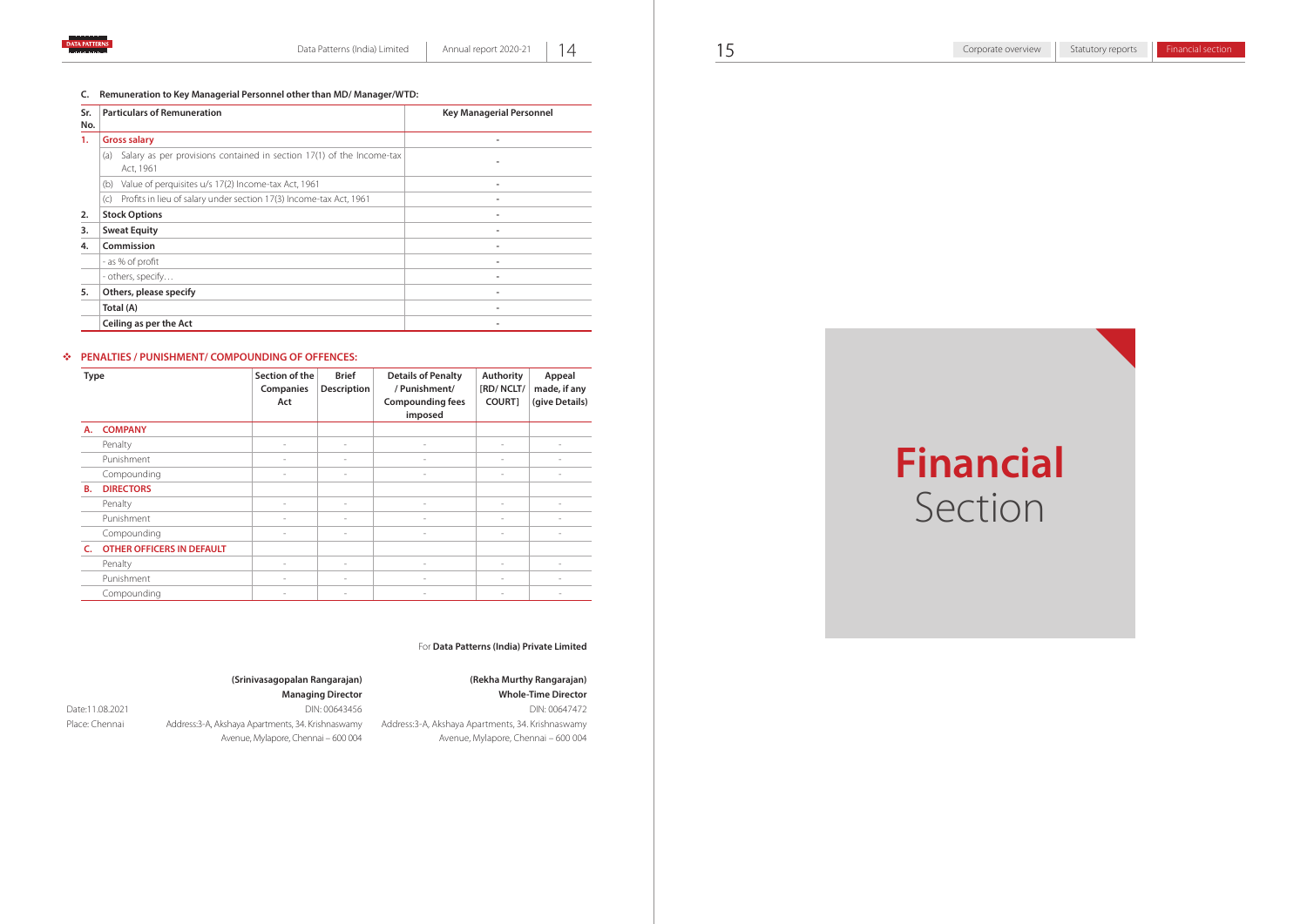# Independent Auditor's Report

# **Report on the Audit of Financial Statements**

We have audited the accompanying financial statements of Data Patterns (India) Private Limited ( formerly known as "Indus Teasite Private Limited") ("the Company") which comprise the Balance Sheet as at 31st March, 2021, the Statement of Profit and Loss (including Other Comprehensive Income), the Statement of Cash Flow and the Statement of Changes in Equity for the year then ended, and notes to the financial statements including a summary of significant accounting policies and other explanatory information (hereinafter referred to as "the financial statements").

# **Opinion**

In our opinion and to the best of our information and according to the explanations given to us, the aforesaid financial statements give the information required by the Companies Act, 2013 ( "the Act") in the manner so required and give a true and fair view in conformity with the Indian Accounting Standards prescribed under section 133 of the Act read with the Companies (Indian Accounting Standards) Rules, 2015, as amended ("Ind AS") and other accounting principles generally accepted in India, of the state of affairs of the Company as at 31st March, 2021 and its profit, total comprehensive income, its cash flows and changes in equity for the year ended on that date.

# **Basis of Opinion**

We conducted our audit in accordance with the Standards on Auditing (SAs) specified under section 143(10) of the Act. Our responsibilities under those Standards are further described in the Auditor's Responsibilities for the Audit of the Financial Statements section of our report. We are independent of the Company in accordance with the Code of Ethics issued by the Institute of Chartered Accountants of India together with the ethical requirements that are relevant to our audit of the financial statements under the provisions of the Act, and the Rules thereunder, and we have fulfilled our other ethical responsibilities in accordance with these requirements and the Code of Ethics. We believe that the audit evidence we have obtained is sufficient and appropriate to provide a basis for our opinion on the financial statements.

# **Emphasis of Matter**

We draw attention to Note no.42 in the financial statements where in the Company has disclosed the impact of COVID-19 pandemic on its current and future financial performance. Considering the uncertainties involved in the future economic scenario which is based on various external factors outside the control of the Company, the management's assumptions and estimates on operational and financial performance of the Company would largely depend on future developments as they emerge as stated in the said note.

Our opinion is not modified in respect of this matter.

# **Other Information**

The Company's Board of Directors is responsible for the preparation of the other information. The other information comprises the information included in the Board's Report including Annexures but does not include the financial statements and our auditor's report thereon.

Our opinion on the financial statements does not cover the other information and we do not express any form of assurance conclusion thereon.

In connection with our audit of the financial statements, our responsibility is to read the other information and, in doing so, consider whether the other information is materially inconsistent with the financial statement, or our knowledge obtained during the course of our audit or otherwise appears to be materially misstated.

If, based on the work we have performed, we conclude that there is a material misstatement of this other information, we are required to report that fact. We have nothing to report in this regard.

# **Management's Responsibility for the Financial Statements**

The Company's Board of Directors is responsible for the matters stated in Section 134(5) of the Act with respect to the preparation of these financial statements that give a true and fair view of the financial position, financial performance including other comprehensive income, cash flows and changes in equity of the Company in accordance with the accounting principles generally accepted in India, including the Indian Accounting Standards (IND AS) specified under the Act read with Rules framed thereunder as applicable.

This responsibility also includes maintenance of adequate accounting records in accordance with the provisions of the Act for safeguarding the assets of the Company and for preventing and detecting frauds and other irregularities; selection and application of appropriate accounting policies; making judgments and estimates that are reasonable and prudent; and design, implementation and maintenance of adequate internal financial controls, that were operating effectively for ensuring the accuracy and completeness of the accounting records, relevant to the preparation and presentation of the financial statements that give a true and fair view and are free from material misstatement, whether due to fraud or error.

In preparing the financial statements, the Board of Directors is responsible for assessing the Company's ability to continue as a going concern, disclosing, as applicable, matters related to going concern and using the going concern basis of accounting unless the Board of Directors either intends to liquidate the Company or to cease operations, or has no realistic alternative but to do so.

Those Board of Directors are also responsible for overseeing the Company's financial reporting process.

# **TO THE MEMBERS OF DATA PATTERNS (INDIA) PRIVATE LIMITED**

(FORMERLY KNOWN AS "INDUS TEQSITE PRIVATE LIMITED")

# **Auditor's Responsibilities for the Audit of the Financial Statements**

Our objectives are to obtain reasonable assurance about whether the Financial Statements as a whole are free from material misstatement, whether due to fraud or error, and to issue an auditor's report that includes our opinion. Reasonable assurance is a high level of assurance but is not a guarantee that an audit conducted in accordance with SAs will always detect a material misstatement when it exists. Misstatements can arise from fraud or error and are considered material if, individually or in the aggregate, they could reasonably be expected to influence the economic decisions of users taken on the basis of these financial statements.

As part of an audit in accordance with SAs, we exercise professional judgment and maintain professional skepticism throughout the audit. We also:

- Identify and assess the risks of material misstatement of the Financial Statements, whether due to fraud or error, design and perform audit procedures responsive to those risks, and obtain audit evidence that is sufficient and appropriate to provide a basis for our opinion. The risk of not detecting a material misstatement resulting from fraud is higher than for one resulting from error, as fraud may involve collusion, forgery, intentional omissions, misrepresentations, or the override of internal control.
- Obtain an understanding of internal control relevant to the audit in order to design audit procedures that are appropriate in the circumstances. Under section 143(3) (i) of the Companies Act, 2013, we are also responsible for expressing our opinion on whether the Company has adequate internal financial controls system in place and the operating effectiveness of such controls.
- Evaluate the appropriateness of accounting policies used and the reasonableness of accounting estimates and related disclosures made by management.
- Conclude on the appropriateness of management's use of the going concern basis of accounting and, based on the audit evidence obtained, whether a material uncertainty exists related to events or conditions that may cast significant doubt on the Company's ability to continue as a going concern. If we conclude that a material uncertainty exists, we are required to draw attention in our auditor's report to the related disclosures in the financial statements or, if such disclosures are inadequate, to modify our opinion. Our conclusions are based on the audit evidence obtained up to the date of our auditor's report. However, future events or conditions may cause the Company to cease to continue as a going concern.
- Evaluate the overall presentation, structure and content of the financial statements, including the disclosures, and whether the financial statements represent the underlying transactions and events in a manner that achieves fair presentation.

Materiality is the magnitude of misstatements in the financial statements that, individually or in aggregate, makes it probable that the economic decisions of a reasonably knowledgeable user of the financial statements may be influenced. We consider quantitative materiality and qualitative factors in:

- i. planning the scope of our audit work and in evaluating the results of our work; and
- ii. to evaluate the effect of any identified misstatements in the financial statements.

We communicate with those charged with governance regarding, among other matters, the planned scope and timing of the audit and significant audit findings, including any significant deficiencies in internal control that we identify during our audit.

We also provide those charged with governance with a statement that we have complied with relevant ethical requirements regarding independence, and to communicate with them all relationships and other matters that may reasonably be thought to bear on our independence, and where applicable, related safeguards.

# **Report on Other Legal and Regulatory Requirements**

- 1. As required by the Companies (Auditor's Report) Order, 2016 ("the Order") issued by the Central Government of India in terms of Section 143(11) of the Act, we give in Annexure-A, a statement on the matters specified in paragraphs 3 and 4 of the Order.
- 2) As required by Section 143 (3) of the Act, we report that:
	- (a) We have sought and obtained all the information and explanations which to the best of our knowledge and belief were necessary for the purposes of our audit.
	- (b) In our opinion, proper books of account as required by law have been kept by the Company so far as it appears from our examination of those books.
	- (c) The Balance Sheet, Statement of Profit and Loss including other comprehensive income, the Cash Flow Statement and the Statement of Changes in Equity dealt with by this report are in agreement with the books of account.
	- (d) In our opinion, the aforesaid financial statements comply with the Accounting Standards specified under Section 133 of the Act, read with relevant Rules issued there under.
	- (e) On the basis of the written representations received from the directors as on 31st March, 2021, taken on record by the Board of Directors, none of the directors is disqualified as on 31st March, 2021 from being appointed as a director in terms of Section 164 (2) of the Act.
	- (f) With respect to the adequacy of the internal financial controls over financial reporting of the Company and the operating effectiveness of such controls, refer to our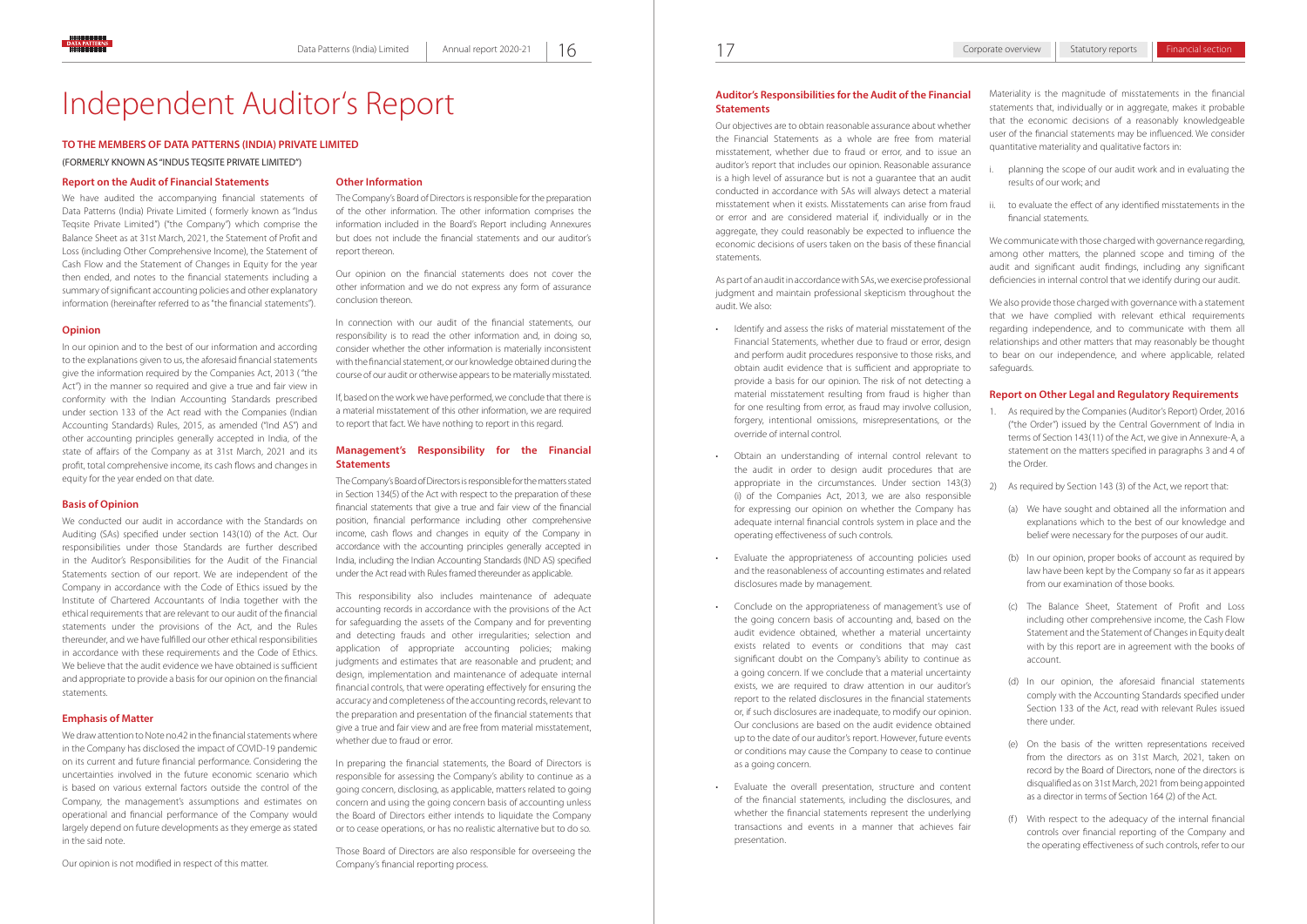separate Report in Annexure B. Our Report expresses an unmodified opinion on the adequacy and operating effectiveness of the Company's internal financial controls with reference to financial statements.

(g) With respect to other matters to be included in Auditor's Report in accordance with the requirements of section.197(16) of the Act, as amended, we state that:

Being a private limited company, provisions of section 197 of the Act relating to remuneration payable to directors are not applicable to the company.

- (h) With respect to the other matters to be included in the Auditor's Report in accordance with Rule 11 of the Companies (Audit and Auditors) Rules, 2014, in our opinion and to the best of our information and according to the explanations given to us:
	- i. The Company has disclosed the impact of pending litigations on its financial position in its financial

# ANNEXUITE A referred to in paragraph 1 under "Report on other legal and Regulatory Requirements" section of our report of even date on the financial statements of Data Patterns (India) Private Limited ( formerly known as "Indus Teqsite Private Limited") ("the Company"), for the year ended 31st March, 2021

statements. Refer Note no 31 to the financial statements.

- ii. The Company has certain long-term contracts for which there are no material foreseeable losses. The Company did not have any derivative contracts.
- iii. There has been no delay in transferring amounts, required to be transferred, to the Investor Education and Protection Fund by the Company.

# **For R.G.N. Price & Co.,**

 Chartered Accountants F R No.002785S

# **K Venkatakrishnan**

 Partner M No. 208591 UDIN 21208591AAAAIC8747

- (i) (a) The Company has maintained proper records showing full particulars, including quantitative details and situation of its fixed assets.
	- (b) The Company has adopted a policy of physically verifying its fixed assets every year which in our opinion is reasonable having regard to the size of the Company and nature of its business. During the year fixed assets have been physically verified by the management and according to the information and explanation given to us, discrepancies noticed on such verification were not material and have been properly dealt with in the books of accounts.
	- (c) According to the information and explanations given to us and on the basis of our examination, we report that, the title deeds of land and the buildings constructed thereon are held in the name of the Company as at the balance sheet date. In respect of leasehold land, the lease agreement is in the name of the Company, where the Company is the lessee.
- (ii) Physical verification of inventories has been conducted at reasonable intervals by the Management. The discrepancies noticed on physical verification which were not material have been properly dealt with in the books of accounts.
- (iii) The Company has not granted any loans, secured or unsecured to companies, firms, limited liability partnerships or other parties covered in the register maintained under section 189 of the Companies Act, 2013.
- (iv) The Company has not granted any loans nor any guarantee or security to the Directors or to any Company, body

corporate or to any other person covered by Section 185 of the Act. The Company has not made any investments during the year.

- (v) The Company has not accepted any deposits and the provisions of Section 73 to 76 or any other relevant provisions of the Companies Act, 2013 and the rules framed there under are not applicable to the Company.
- (vi) We have broadly reviewed the cost records maintained by the Company pursuant to The Companies (Cost Records and Audit) Rules, 2014 prescribed by the Central Government under section 148 (1) of Companies Act, 2013 and are of the opinion that prima facie the prescribed cost records have been made and maintained. We have however, not made a detailed examination of the cost records with a view to determine whether they are accurate or complete.
- (vii) (a) On the basis of our examination of books and records, the Company is generally regular in depositing undisputed statutory dues including Provident Fund, Employees' State Insurance, Income-tax, Goods and Service Tax, Duty of Customs, Cess and any other statutory dues to the appropriate authorities. There are no arrears of outstanding undisputed statutory dues as on the last day of the financial year for a period of more than six months from the date they became payable.
	- b) According to the information and explanations given to us, and the records of the Company examined by us, there are no disputed statutory dues of income tax, sales tax, service tax, duty of customs, duty of excise, value added tax, GST and cess as at 31st March, 2021 except the following:

| Name of the Statute   | Period                              |        | Amount (Rs. in Lakhs)   Forum where dispute is pending   |
|-----------------------|-------------------------------------|--------|----------------------------------------------------------|
| Income Tax Act        | AY 2018-19 & AY 2019-20             | 131 21 | Commissioner of Income Tax (Appeals)                     |
| Central Sales Tax Act | FY 2002-03                          | 63.84  | TN Sales Tax Appellate Tribunal                          |
| Finance Act, 1994     | FY 2007-08 to FY 2011-12            | 47.55  | Commissioner (Appeals), Service Tax                      |
| TN VAT Act            | FY 2008-09, FY 2012-13 & FY 2013-14 | 2776   | Appellate Deputy Commissioner of State<br>Taxes, Chennai |
| TN VAT Act            | FY 2014-15                          | 14.82  | CTO. Chennai                                             |

- viii) According to the information and explanation given to us, and the records of the Company examined by us, the Company has not defaulted in repayment of loans or borrowing from any financial institutions, banks or Government. The Company has not issued any debentures.
- ix) The Company has not raised any moneys by way of initial public offer or further public offer (including debt instruments). Term Loans were applied for the purpose for which they were raised.
- x) During the course of our examination of the books and records of the Company carried out in accordance with

the Generally Accepted Auditing Practices in India and according to the information and explanations given to us, we have neither come across any instance of fraud on or by the Company noticed or reported during the year nor have we been informed of such case by the Management.

- xi) Since the Company is private limited Company, provisions of Section 197 read with Schedule V to the Act, with regard to managerial remuneration is not applicable to the Company.
- xii) The Company is not a Nidhi Company and Nidhi Rules, 2014 are not applicable to the Company.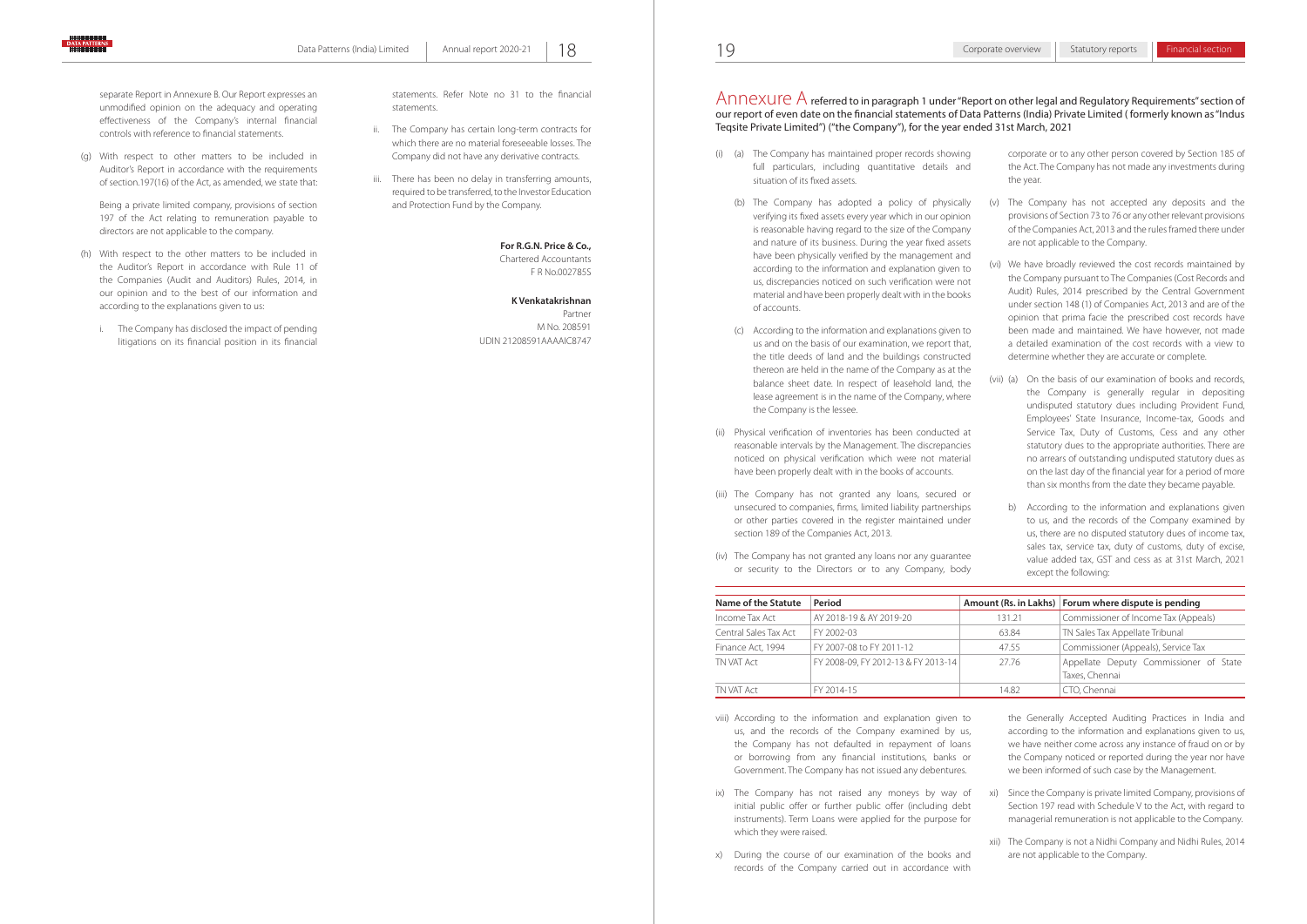- xiii) The provisions of section 177 of the Act are not applicable to the Company, being private limited. In our opinion and as per the information and explanations given to us, transactions with the related parties are in compliance with Section 188 of the Act and the details have been disclosed in the Financial Statements as required by the applicable Accounting Standards.
- xiv) The Company has not made any preferential allotment or private placement of shares or fully or partly convertible debentures during the year under review.
- xv) The Company has not entered into any non-cash transactions with directors or persons connected with them contravening section 192 of the Act.

# Annexure B referred to in Clause (f) of Paragraph 3 of Report on Other Legal and Regulatory Requirements of our report of even date on the Financial Statements of Data Patterns (India) Private Limited (formerly known as "Indus Teqsite Private Limited") ("the Company"), for the year ended 31st March, 2021.

xvi) The Company is not required to get registered under Section 45-IA of the Reserve Bank of India Act, 1934 and hence clause (xvi) is not applicable.

> We have audited the internal financial controls over financial reporting of Data Patterns (India) Private Limited ( formerly known as "Indus Teqsite Private Limited") ('the Company') as of 31st March, 2021 in conjunction with our audit of the financial statements of the Company for the year ended on that date.

**For R.G.N. Price & Co.,** Chartered Accountants F R No.002785S

 **K Venkatakrishnan**

 Partner M No. 208591 UDIN 21208591AAAAIC8747

# **Management's Responsibility for Internal Financial Controls**

The Company's Management is responsible for establishing and maintaining internal financial controls based on the internal control over financial reporting criteria established by the Company considering the essential components of internal control stated in the Guidance Note on Audit of Internal Financial Controls over Financial Reporting issued by the Institute of Chartered Accountants of India. These responsibilities include the design, implementation and maintenance of adequate internal financial controls that were operating effectively for ensuring the orderly and efficient conduct of its business, including adherence to company's policies, the safeguarding of its assets, the prevention and detection of frauds and errors, the accuracy and completeness of the accounting records, and the timely preparation of reliable financial information, as required under the Companies Act, 2013.

# **Auditor's Responsibility**

Our responsibility is to express an opinion on the Company's internal financial controls over financial reporting based on our audit. We conducted our audit in accordance with the Guidance Note on Audit of Internal Financial Controls over Financial Reporting and the Standards of Auditing, to the extent applicable to an audit of internal financial controls, both issued by the Institute of Chartered Accountants of India. Those Standards and Guidance Note require that we comply with ethical requirements and plan and perform the audit to obtain reasonable assurance about whether adequate internal financial controls over financial reporting was established and maintained and if such controls operated effectively in all material respects.

Our audit involves performing procedures to obtain audit evidence about the adequacy of the internal financial controls system over financial reporting and their operating effectiveness.

Our audit of internal financial controls over financial reporting included obtaining an understanding of internal financial controls over financial reporting, assessing the risk that a material weakness exists, and testing and evaluating the design and operating effectiveness of internal control based on the assessed risk. The procedures selected depend on the auditor's judgement, including the assessment of the risks of material misstatement of the financial statements, whether due to fraud or error.

We believe that the audit evidence we have obtained is sufficient and appropriate to provide a basis for our unmodified audit opinion on the Company's internal financial controls system over financial reporting.

# **Meaning of Internal Financial Controls Over Financial Reporting**

A company's internal financial control over financial reporting is a process designed to provide reasonable assurance regarding the reliability of financial reporting and the preparation of financial statements for external purposes in accordance with generally accepted accounting principles. A company's internal financial control over financial reporting includes those policies and procedures that (1) pertain to the maintenance of records that, in reasonable detail, accurately and fairly reflect the transactions and dispositions of the assets of the company; (2) provide reasonable assurance that transactions are recorded as necessary to permit preparation of the financial statements in accordance with generally accepted accounting principles, and that receipts and expenditures of the company are being made only in accordance with authorizations of management and directors of the company; and (3) provide reasonable assurance regarding prevention or timely detection of unauthorized acquisition, use, or disposition of the company's assets that could have a material effect on the financial statements.

# **Inherent Limitations of Internal Financial Controls Over Financial Reporting.**

Because of the inherent limitations of internal financial controls over financial reporting, including the possibility of collusion or improper management override of controls, material misstatements due to error or fraud may occur and not be detected. Also, projections of any evaluation of the internal financial controls over financial reporting to future periods are subject to the risk that the internal financial control over financial reporting may become inadequate because of changes in conditions, or that the degree of compliance with the policies or procedures may deteriorate.

# **Opinion**

According to the information and explanations given to us and based on our audit, the Company has, in all material respects, an adequate internal financial control over financial reporting and such internal financial control over financial reporting were operating effectively as at 31st March, 2021 based on the internal control over financial reporting criteria established by the Company considering the essential components of internal control stated in the Guidance Note of Internal Financial Controls over Financial Reporting issued by the Institute of Chartered Accountants of India.

### **For R.G.N. Price & Co.,**

 Chartered Accountants F R No.002785S

# **K Venkatakrishnan**

 Partner M No. 208591 UDIN 21208591AAAAIC8747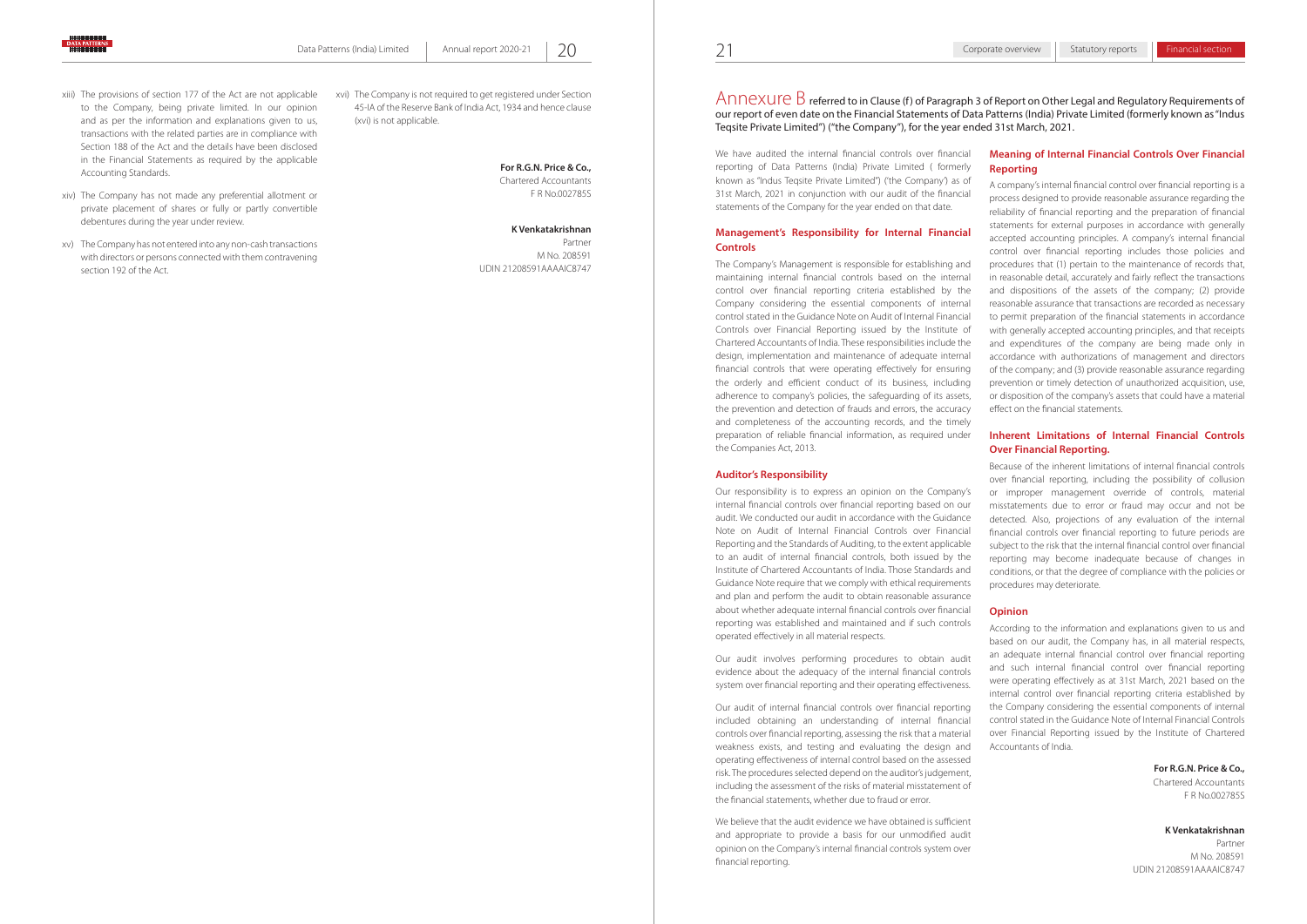**No**

(a) Property, Plant and Equipment 2 29.21 27.82 29.42 (b) Intangible Assets 2 0.56 0.16 0.23 (c) Right of Use Assets 3 3.44 5.60 7.01 (d) Other Financial Assets 39.03 4 34.07 46.48 39.03

**As at** 

**31st March, 2021**

**As at** 

**31st March, 2020** 

# Statement of Profit and Loss as at 31st Ma

**As at** 

**01st April, 2019** 

**ASSETS**

**Non-current assets**

**67.28 80.06 75.69** 

(a) Share capital 10 1.70 1.70 1.70 (b) Other Equity 131.35

(ii) Other Financial Liabilities 13 2.43 3.85 5.93 (b) Provisions 14 8.52 5.64 4.77 (c) Deferred Tax Liability (Net) 15 0.87 0.82 0.98<br>
(d) Other Non Current liabilities 16 2737 1432 2519 (d) Other Non Current liabilities 16 27.37 14.32 25.19<br>**48.96 25.18 36.87** 

**Current assets**

(i) Borrowings 58.16 59.85 58.16

(a) Total outstanding dues of micro and  $\begin{array}{|l|l|}\n\hline\n0.24\n\end{array}$  0.55 0.55 1.38

(a) Inventories 5 73.74 79.42 86.69

(b) Financial Assets

(ii) Cash and cash equivalents 7 8.80 1.51 0.31

(i) Borrowings 0.55 - 2012 0.55 - 2014 0.55 - 2014 0.55 - 2014 0.55 - 2014 0.55 - 2014 0.55 - 2014 0.55 - 2014 0.55 - 2014 0.55 - 2014 0.55 - 2014 0.55 - 2014 0.55 - 2014 0.55 - 2014 0.55 - 2014 0.55 - 2014 0.55 - 2014 0.5

(i) Trade receivables 6 155.94 115.63 102.94<br>
(ii) Cash and cash equivalents 7 8.80 1.51 0.31 0.31

(iii) Other Financial Assets 6 1.31 1.4 Set 1.4 Set 1.4 Set 1.5 Set 1.4 Set 1.5 Set 1.4 Set 1.5 Set 1.5 Set 1.5 Set 1.5 Set 1.5 Set 1.5 Set 1.5 Set 1.5 Set 1.5 Set 1.5 Set 1.5 Set 1.5 Set 1.5 Set 1.5 Set 1.5 Set 1.5 Set 1. (c) Other current assets  $\begin{array}{cccc} 9 & 17.75 & 15.26 \end{array}$  11.71

**261.32 215.54 201.96** 

**TOTAL 328.60 295.60 277.65** 

**EQUITY AND LIABILITIES**

**Equity**

**207.94 153.68 133.05** 

**25.18** 

(b) Total outstanding dues of creditors other than 11.76 11.76 16.71 14.48 16.71 14.48 16.71 14.48 (iii) Other Financial Liabilities 19 19 6.30 10.16 10.16 6.66 (b) Other current liabilities 20 20 24.64 22.47 24.77 (c) Provisions 1.44  $\vert$  14 0.95 1.48 1.44 1.44 (d) Current tax Liabilities 21 5.13 5.52 0.84

**Liabilities**

**Particulars Note** 

**Non-current liabilities** (a) Financial Liabilities

**Current liabilities** (a) Financial Liabilities

**71.70 116.74 107.73** 

| arch. |  |
|-------|--|
|       |  |

**TOTAL 328.60 295.60 277.65** 

Summary of Significant accounting policies 1

(ii) Trade payables 18

Balance Sheet as at 31st March, 2021

All figures are in INR Crores unless specifically stated otherwise

**For R.G.N. Price & Co Srinivasagopalan Rangarajan Rekha Murthy Rangarajan**

Chartered Accountants DIN : 00643456 DIN : 00647472

FR No.002785S

# **K Venkatakrishnan**

Partner M.No. 208591

Place: Chennai Place: Chennai Place: Chennai Date: 11th August, 2021 Date: 11th August, 2021 Date: 11th August, 2021

All figures are in INR Crores unless specifically stated otherwise

**For R.G.N. Price & Co Srinivasagopalan Rangarajan Rekha Murthy Rangarajan**

Place: Chennai Place: Chennai Place: Chennai Place: Chennai Place: Chennai Place: Chennai Place: Chennai Place: 11th August, 2021

Chartered Accountants DIN : 00643456 DIN : 00647472 FR No.002785S

# **K Venkatakrishnan**

Partner M.No. 208591

Date: 11th August, 2021

The accompanying notes are an integral part of the financial statements<br>For and on behalf of the Board This is the Balance This is the Balance Sheet referred to in our report of even date

|     | <b>Particulars</b>                                                                                          | <b>Note</b> | For the year ended | For the year ended |
|-----|-------------------------------------------------------------------------------------------------------------|-------------|--------------------|--------------------|
|     |                                                                                                             | <b>No</b>   | 31st March, 2021   | 31st March, 2020   |
| ı.  | <b>Revenue from Contract with Customers</b>                                                                 | 22          | 223.95             | 156.10             |
| Ш.  | Other Income                                                                                                | 23          | 2.60               | 4.10               |
| Ш.  | <b>Total Revenue</b>                                                                                        |             | 226.55             | 160.20             |
| IV. | <b>Expenses:</b>                                                                                            |             |                    |                    |
|     | Cost of materials consumed<br>a)                                                                            | 24          | 62.97              | 53.22              |
|     | Changes in inventories of work in progress and finished goods<br>b)                                         | 25          | 7.44               | 2.87               |
|     | Employee benefits expenses<br>C)                                                                            | 26          | 48.42              | 42.27              |
|     | Finance cost<br>d)                                                                                          | 27          | 14.50              | 13.34              |
|     | Depreciation / Amortization<br>$\Theta$                                                                     | 28          | 5.57               | 5.46               |
|     | $f$ )<br>Other expenses                                                                                     | 29          | 13.13              | 14.57              |
|     | <b>Total Expenses</b>                                                                                       |             | 152.03             | 131.73             |
| V.  | Profit before tax                                                                                           |             | 74.52              | 28.47              |
| VI. | Tax expense:                                                                                                |             |                    |                    |
|     | Income Tax<br>a)                                                                                            |             | 18.91              | 7.55               |
|     | Deferred Tax<br>b)                                                                                          |             | 0.05               | (0.16)             |
|     | VII. Profit(Loss) for the period                                                                            |             | 55.56              | 21.08              |
|     | VIII. Other Comprehensive Income                                                                            |             |                    |                    |
|     | Other Comprehensive Income not to be reclassified to Statement of<br>Profit and Loss in subsequent periods: |             |                    |                    |
|     | Re-measurement Gain / (Loss) on Defined Benefit Obligations                                                 |             | (1.28)             | (0.05)             |
|     | Income tax on the above                                                                                     |             | 0.32               | 0.01               |
|     | Other Comprehensive Income/(Loss) for the Year                                                              |             | (0.96)             | (0.04)             |
| IX. | Total Comprehensive Income for the year                                                                     |             | 54.60              | 21.04              |
| Х.  | Earnings per equity share (In INR)                                                                          |             |                    |                    |
|     | Basic and diluted                                                                                           |             | 327                | 124                |
|     |                                                                                                             |             |                    |                    |

The accompanying notes are an integral part of the financial statements<br>For and on behalf of the Board This is the Statements This is the Statement of Profit and Loss referred to in our report of even date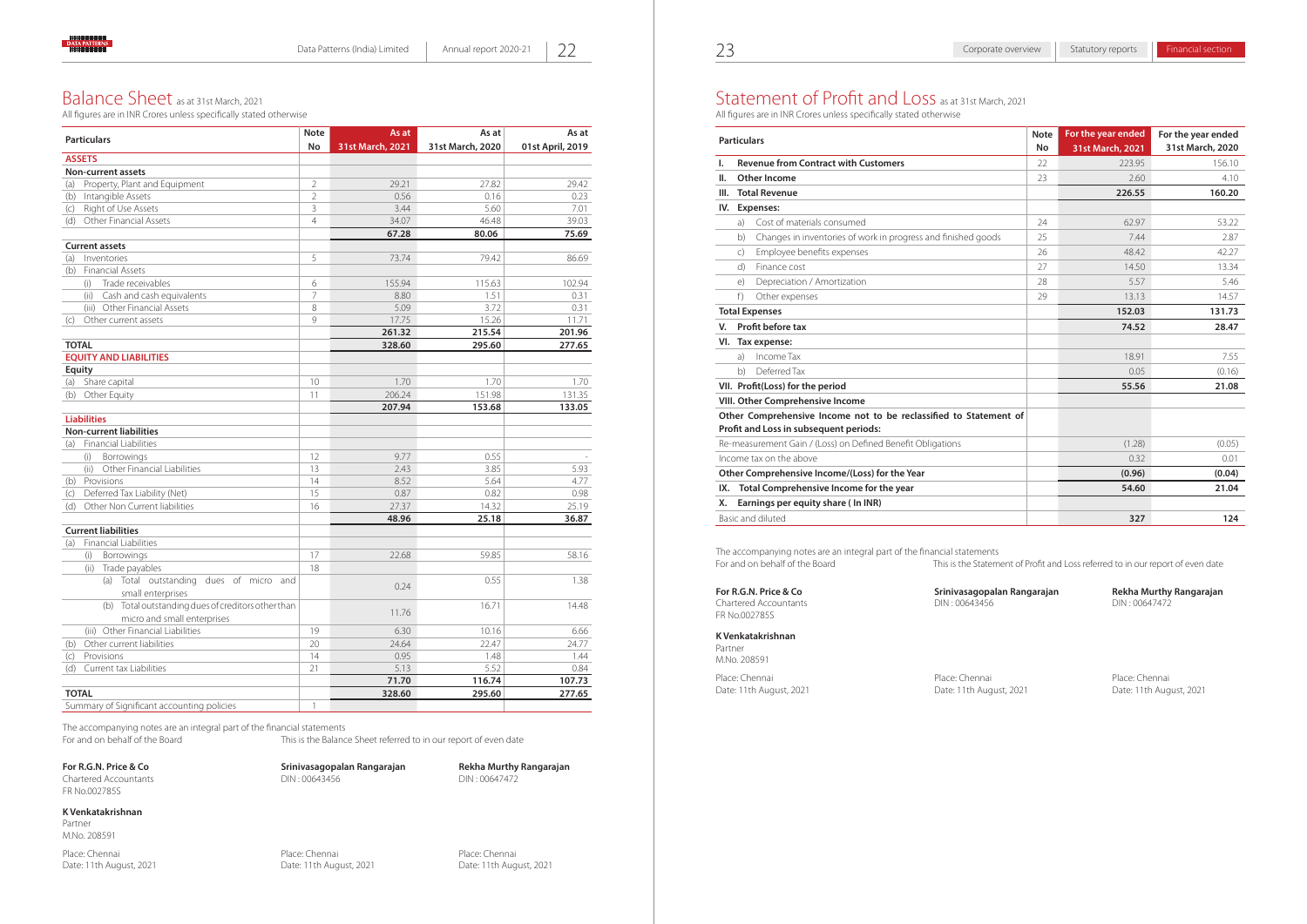All figures are in INR Crores unless specifically stated otherwise

| <b>Particulars</b>                                                    | For the year ended<br>31st March, 2021 | For the year ended<br>31st March, 2020 |
|-----------------------------------------------------------------------|----------------------------------------|----------------------------------------|
| <b>Cash Flow From Operating Activities</b><br>А.                      |                                        |                                        |
| Net Profit before tax                                                 | 74.52                                  | 28.47                                  |
| Adjustments for:                                                      |                                        |                                        |
| Add: Depreciation                                                     | 5.57                                   | 5.46                                   |
| Add: Interest And Finance Charges                                     | 14.50                                  | 13.34                                  |
| Less: Profit on sale of assets                                        | (0.12)                                 | (0.18)                                 |
| Less: Interest Income                                                 | (2.22)                                 | (2.56)                                 |
| <b>Operating Profit Before Working Capital Changes</b>                | 92.25                                  | 44.53                                  |
| <b>Adjustments For Working Capital Movements:</b>                     |                                        |                                        |
| (Increase)/Decrease in Inventories                                    | 5.68                                   | 7.27                                   |
| (Increase)/Decrease in Receivables                                    | (40.30)                                | (12.69)                                |
| (Increase)/Decrease in Other Financial Assets                         | 11.03                                  | (10.86)                                |
| (Increase)/Decrease in Other Current Assets                           | (2.50)                                 | (3.55)                                 |
| Increase/(Decrease) in Trade Payables                                 | (5.27)                                 | 1.41                                   |
| Increase/(Decrease) in Other Financial Liabilities                    | (3.30)                                 | 2.49                                   |
| Increase/(Decrease) in Other Current Liabilities                      | 2.17                                   | (2.30)                                 |
| Increase/(Decrease) in Non Current Liabilities                        | 13.04                                  | (10.87)                                |
| Increase/(Decrease) in Provisions                                     | 1.08                                   | 0.86                                   |
| <b>Cash Generated From Operations</b>                                 | 73.88                                  | 16.29                                  |
| Direct Taxes (Paid)                                                   | (18.98)                                | (2.84)                                 |
| Net Cash flow From Operating Activities (A)                           | 54.90                                  | 13.45                                  |
| <b>Cash Flow From Investing Activities</b><br>В.                      |                                        |                                        |
| Purchase Of Property, Plant and Equipment (PPE) and Intangible Assets | (5.69)                                 | (1.45)                                 |
| Proceeds from sale of PPE                                             | 0.72                                   | 0.29                                   |
| Interest Income on Deposits                                           | 2.22                                   | 2.56                                   |
| Net Cash flow From Investing Activities (B)                           | (2.75)                                 | 1.40                                   |
| <b>Cash Flow From Financing Activities</b><br>C.                      |                                        |                                        |
| Interest/Finance Charges on Borrowings                                | (14.50)                                | (13.34)                                |
| Proceeds From/(Repayment of )Long Term Borrowings (Net)               | 9.22                                   | 0.55                                   |
| Proceeds From/(Repayment of )Short Term Borrowings (Net)              | (37.16)                                | 1.68                                   |
| Dividend Paid                                                         | (0.34)                                 | (0.41)                                 |
| Leases paid                                                           | (2.08)                                 | (2.13)                                 |
| Net Cash flow From Financing Activities (C)                           | (44.86)                                | (13.65)                                |
| Net Increase in Cash & Cash Equivalents (A+B+C)                       | 7.29                                   | 1.20                                   |
| Cash & Cash Equivalent At The Beginnining Of The Year (Refer Note 7)  | 1.51                                   | 0.31                                   |
| Cash & Cash Equivalent At The End Of The Year (Refer Note 7)          | 8.80                                   | 1.51                                   |
| Net Increase/(Decrease) in Cash & Cash Equivalents                    | 7.29                                   | 1.20                                   |

The accompanying notes are an integral part of the financial statements<br>For and on behalf of the Board This is the Cash Fl

This is the Cash Flow Statement referred to in our report of even date

**For R.G.N. Price & Co Srinivasagopalan Rangarajan Rekha Murthy Rangarajan**

Chartered Accountants DIN : 00643456 DIN : 00647472

FR No.002785S

# **K Venkatakrishnan**

Partner M.No. 208591

Place: Chennai Place: Chennai Place: Chennai Place: Chennai Place: Chennai Place: Chennai Place: Chennai Place: Chennai Place: 11th August, 2021 Date: 11th August, 2021 Date: 11th August, 2021

# Statement of Changes in Equity

All figures are in INR Crores unless specifically stated otherwise **a) Equity Share Capital**

| <b>Particulars</b>                    | Rs.                      |
|---------------------------------------|--------------------------|
| Balance as at 01st April, 2019        | 1.70                     |
| Changes during the year 2019-20       | $\overline{\phantom{0}}$ |
| Balance as at 31st March, 2020        | 1.70                     |
| Changes during the year 2020-21       | $\overline{\phantom{0}}$ |
| <b>Balance as at 31st March, 2021</b> | 1.70                     |

# **b) Other Equity**

| <b>Particulars</b>                             |                    | <b>Reserves and Surplus</b>  | Items of Other<br>Comprehensive<br>Income | <b>Total</b>                                                |                                                    |        |
|------------------------------------------------|--------------------|------------------------------|-------------------------------------------|-------------------------------------------------------------|----------------------------------------------------|--------|
|                                                | Capital<br>Reserve | <b>Securities</b><br>Premium | General<br>Reserve                        | Surplus in<br><b>Statement of</b><br><b>Profit and Loss</b> | Remeasurement<br>of Defined<br><b>Benefit Plan</b> |        |
| Balance as at 01st April, 2019                 | 0.30               | 33.49                        | 9.16                                      | 88.40                                                       |                                                    | 131.35 |
| Profit for the year                            |                    |                              | $\overline{a}$                            | 21.08                                                       |                                                    | 21.08  |
| Dividend on Shares (including<br>DDT)          |                    |                              |                                           | (0.41)                                                      |                                                    | (0.41) |
| Remeasurement of Defined<br>Benefit Plan (Net) |                    |                              |                                           |                                                             | (0.04)                                             | (0.04) |
| Balance as at 31st March, 2020                 | 0.30               | 33.49                        | 9.16                                      | 109.07                                                      | (0.04)                                             | 151.98 |
| Profit for the year                            |                    |                              |                                           | 55.56                                                       |                                                    | 55.56  |
| Dividend on Shares (including<br>DDT)          |                    |                              |                                           | (0.34)                                                      |                                                    | (0.34) |
| Remeasurement of Defined<br>Benefit Plan (Net) |                    |                              |                                           |                                                             | (0.96)                                             | (0.96) |
| Balance as at 31st March, 2021                 | 0.30               | 33.49                        | 9.16                                      | 164.29                                                      | (1.00)                                             | 206.24 |

The accompanying notes are an integral part of the financial statements<br>For and on behalf of the Board This is the Statements This is the Statement of Changes in Equity referred to in our report of even date

Chartered Accountants DIN : 00643456

**For R.G.N. Price & Co Srinivasagopalan Rangarajan Rekha Murthy Rangarajan**

FR No.002785S

**K Venkatakrishnan**

Partner M.No. 208591

Place: Chennai Place: Chennai Place: Chennai

Date: 11th August, 2021 Date: 11th August, 2021 Date: 11th August, 2021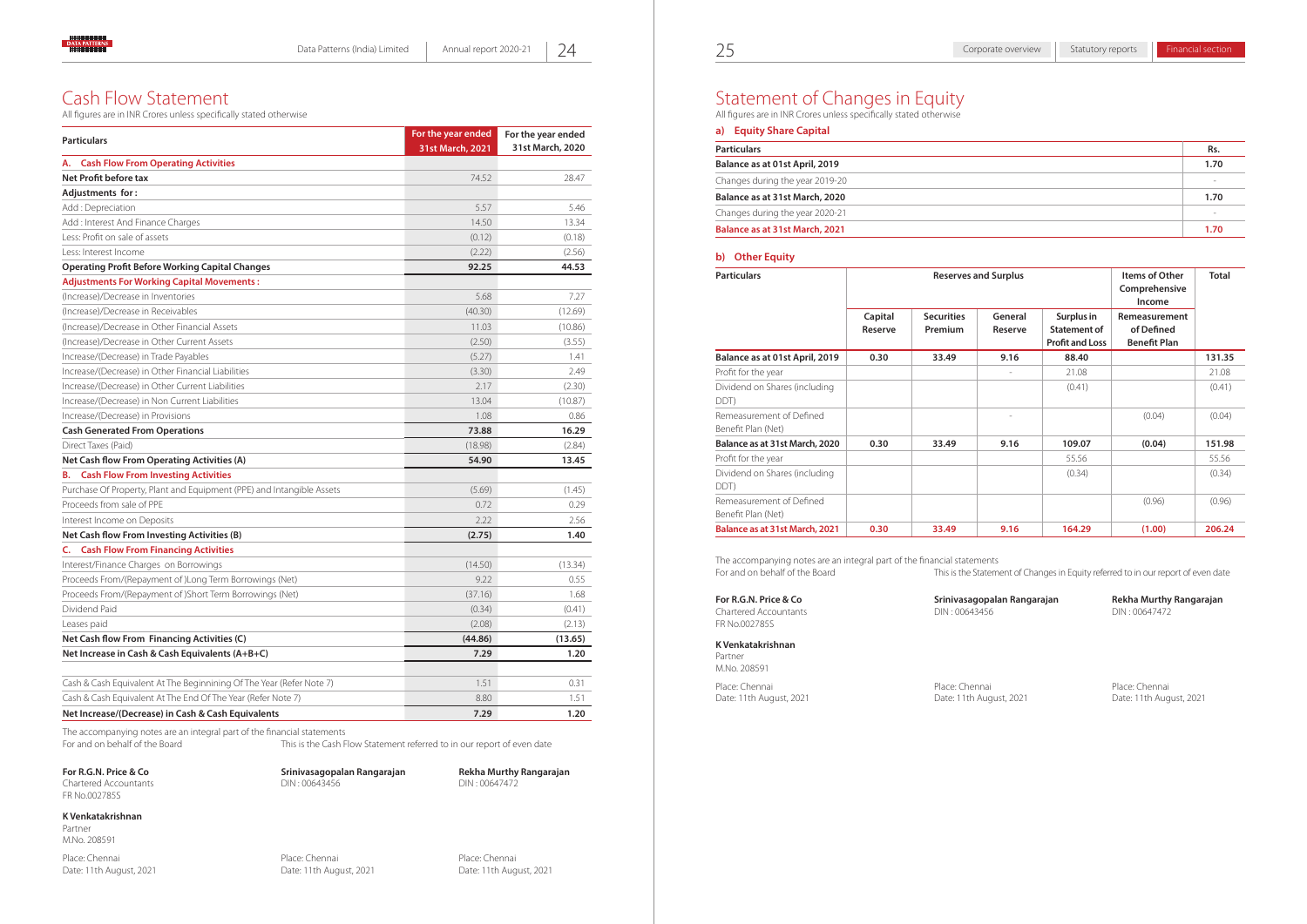

All figures are in INR Crores unless specifically stated otherwise

# **A. Company Overview:**

Data Patterns (India) Private Limited (Formerly known as Indus Teqsite Private Limited) "(The company") is a manufacturer of electronic boards and systems. The company was incorporated on 11th November, 1998 with its registered office at Plot No.H9, Fourth main road, Sipcot IT Park, Siruseri TN 603103.

The company applied to National Company Law Tribunal (NCLT) on 11th December, 2019 for merging the activities of its wholly owned subsidiary Data Patterns India Private Limited through a scheme of amalgamation and the same has been approved by National Company Law Tribunal, Chennai Bench vide its order dated 13th April, 2021.

As per the order received from NCLT, the appointed date for the scheme of merger was 01.04.2018. The order from NCLT was filed with the Ministry of Corporate affairs on 08th May, 2021.

Accordingly the financial statements for the year ended 31st March, 2021 have been prepared giving effect to the above scheme of amalgamation with the comparatives for the year 2019-20 restated to reflect the merger effective from 01.04.2018.

# **B. Voluntary adoption of Indian Accounting standards (Ind AS) from 1st April, 2020**

As the company has been contemplating public issue of its shares and consequently getting the shares listed in the recognized stock exchanges in India, the Board of Directors of the company has decided to voluntarily adopt Ind AS framework for purposes of financial reporting from the accounting year 2020-21 vide meeting 10th March, 2021. Accordingly, on 1st April, 2019 , being the date of transition, the company recognized transitional entries in its opening retained earnings as on that date.

Since the transferor and transferee companies are under common control, the Company has considered the method of accounting as per Appendix C of Ind AS 103 "Business Combination" for its transition to Ind AS framework.

# **1. Significant Accounting Policies**

# **1.1 Approval of financial statements:**

The financial statements prepared in compliance with Ind AS framework have been approved by the Board of Directors on 11th August, 2021

# **1.2 Basis of Preparation and Compliance:**

The Financial Statements have been prepared and presented under the historical cost convention, on the accrual basis of accounting except for certain financial assets and financial liabilities that are measured at fair values at the end of each reporting period, as stated in the accounting policies set out below. The financial statements are prepared on a going concern basis using the accrual concept except for the cash flow information. The accounting policies have been applied consistently over all the periods presented in these financial statements.

Historical cost is generally based on fair value of the consideration given in exchange for goods and services.

Fair value is the price that would be received to sell an asset or paid to transfer a liability in an orderly transaction between market participants at the measurement date, regardless of whether that price is directly observable or estimated using another valuation technique. In estimating the fair value of an asset or a liability, the Company takes in to account the characteristics of the assets or liability if market participants would take those characteristics into the account when pricing the asset or liability at the measurement date.

The Company uses valuation techniques that are appropriate in the circumstances and for which sufficient data are available to measure fair value, maximizing the use of relevant observable inputs and minimising the use of unobservable inputs.

All assets and liabilities for which fair value is measured or disclosed in the financial statements are categorized within the fair value hierarchy, described as follows, based on the lowest level input that is significant to the fair value measurement as a whole.

Level 1 - Quoted (unadjusted) market prices in active markets for identical assets and liabilities

 Level 2 - Valuation techniques for which the lowest level input that is significant to the fair value measurement is directly or indirectly observable

Level 3 - Valuation techniques for which the lowest level input that is significant to the fair value measurement is unobservable

For assets and liabilities that are recognized in the financial statements on a recurring basis, the Company determines whether transfers have occurred between levels in the hierarchy by re-assessing categorization (based on the lowest level input that is significant to the fair value measurement at a whole) at the end of each reporting period.

# Notes to Financial Statements for the year ended 31st March, 2021

All figures are in INR Crores unless specifically stated otherwise

For the purpose of fair value disclosures, the Company has determined classes of assets and liabilities on the basis of the nature, characteristics and risks of the asset or liability and the level of the fair value hierarchy as explained above.

# **1.3 Functional and Presentation Currency:**

These Financial Statements are presented in Indian Rupees (INR) which is the functional currency of the company and the currency of the primary economic environment in which the company operates.

# **1.4 Current & non-current classification:**

An asset or liability is classified as current if it satisfies any of the following conditions:

- a) the asset/liability is expected to be realised/ settled in the Company's normal operating cycle;
- b) the asset is intended for sale or consumption;
- c) the asset/liability is held primarily for the purpose of trading;
- d) the asset/liability is expected to be realized/ settled within twelve months after the reporting period;
- e) the asset is cash or cash equivalent unless it is restricted from being exchanged or used to settle a liability for at least twelve months after the reporting period;
- f) In the case of a liability, the Company does not have an unconditional right to defer settlement of the liability for at least twelve months after the reporting period.

All other assets and liabilities are classified as non-current.

For the purpose of current/non-current classification of assets and liabilities, the Company has ascertained its normal operating cycle as twelve months. This is based on the nature of services and the time between the acquisition of assets for processing and their realization in cash and cash equivalents.

Deferred tax assets and liabilities are classified as non-current assets and liabilities.

# **1.5 Property, Plant and Equipment (PPE):**

- i. PPE are tangible items that:
	- a) are held for use in the supply of services or for administrative purposes and
	- b) are expected to be used during more than one period.
- ii. The cost of an item of PPE is recognised as an asset if, and only if:
	- a) it is probable that future economic benefit associated with the item will flow to the entity; and
	- b) the cost of the items can be measured reliably.
- iii. For transition to IndAS framework, the Company has elected to continue with the carrying value of all of its PPE recognised as of 1st April, 2019 (transition date) measured as per the previous IGAAP, as its deemed cost as on the transition date.
- iv. PPE are stated at cost less accumulated depreciation and accumulated impairment loss if any. The initial cost of PPE comprises item of PPE is recognized in the statement of Profit and Loss.

its purchase price, including import duties and non-refundable purchase taxes, and any directly attributable costs of bringing an asset to working condition and location for its intended use, including relevant borrowing costs and any expected costs of decommissioning. Expenditure incurred after the PPE have been put into operation, such as repairs and maintenance, are charged to the Statement of Profit and Loss in the period in which such costs are incurred. Any gain or loss on disposal of an

If significant parts of an item of PPE have different useful lives, then they are accounted for as separate items (major components) of PPE. Material items such as spare parts, stand-by equipment and service equipment are classified as PPE when they meet the definition of PPE as specified in para no Ind AS 16 – Property, Plant and Equipment.

An item of tangible or intangible asset is de-recognised upon disposal or when no future economic benefits are expected to arise from the continued use of the asset. Any gain or loss arising on the disposal or retirement of an item is determined as the difference between the sale proceeds and the carrying amount of the asset , if any and is recognised in the Statement of Profit and Loss.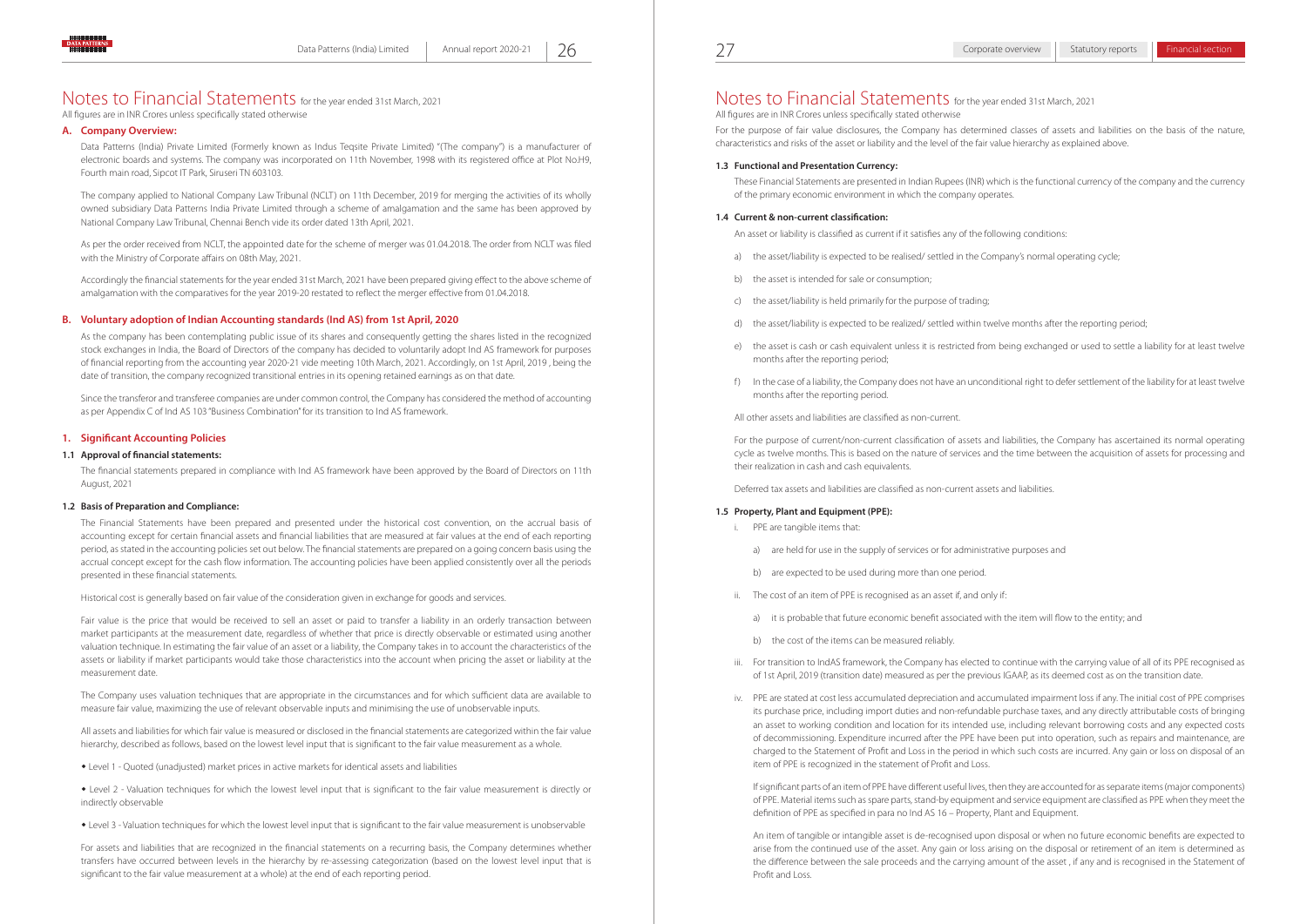

All figures are in INR Crores unless specifically stated otherwise

# **Capital work in progress and Capital advance:**

Cost of assets not ready for intended use, as on the Balance Sheet date, is shown as capital work in progress. Advance given towards acquisition of PPE outstanding at each Balance Sheet date is disclosed as Other Non-Current Asset.

# **Depreciation:**

Depreciation on each part of an item of PPE is provided using the Straight-Line Method based on the useful life of the asset leaving a residual value not exceeding 5%, as provided in Schedule II of the Companies Act, 2013 and is charged to the Statement of Profit and Loss.

Depreciation on addition is provided on a pro-rata basis from the month of installation / acquisition of an asset. Depreciation on deductions/ disposals is provided on a pro-rata basis up to the month of deduction / disposal. Leasehold improvements are amortized over the period of the lease.

The useful lives, residual values of each part of an item of PPE and the depreciation methods are reviewed at the end of each financial year. If any of these expectations differ from previous estimates, such change is accounted for as a change in an accounting estimate.

# **1.6 Investment Property**

Properties held to earn rental income or for capital appreciation or both and that is not occupied by the Company is classified as Investment Property. It is measured initially at cost of acquisition including transaction costs, borrowing cost and other directly attributable cost in bringing the asset to its working condition for its intended use. Subsequent expenditure is capitalized to the asset carrying amount only when it is probable that the future economic benefit associated with the expenditure will flow to the company.

Depreciation is provided on straight line method by adopting useful life prescribed under schedule II to the Companies Act, 2013 after retaining 5% of Original cost as residual value for Buildings. Though the Company measures investment property using costbased measurement, the fair value of investment property is disclosed in the notes. Fair values are determined by property valuer, having appropriate recognised professional qualifications and recent experience in the location and category of the property being valued. Investment properties are derecognised either when they have been disposed off or when they are permanently withdrawn from use and no future economic benefit is expected from their disposal. The difference between the net disposal proceeds and the carrying amount of the asset is recognised in the statement of profit and loss in the period of derecognition.

# **1.7 Non Current assets held for sale**

The company classifies an item of PPE as a non current asset held for sale if its carrying amount will be recovered principally through a sale transaction rather than through continuing use. Non current assets held for sale are measured at their carrying value / fair value less cost to be incurred for its disposal. An item of non current asset held for sale is not subject to any depreciation during the period it is held for sale.

# **1.8 Intangible assets**

Intangible assets with finite useful lives that are acquired separately are carried at cost less accumulated amortization and accumulated impairment loss if any. Amortization is recognised on a straight-line basis over their estimated useful lives. The estimated useful lives are reviewed annually , and the effect of any change in the estimate is accounted for on a prospective basis. Internally generated intangible assets are stated at cost that can be measured reliably during the development phase and capitalized when it is probable that future economic benefits that are attributable to the assets will flow to the Company.

Intangible assets identified to have infinite economic useful lives are tested for an annual impairment exercise and any impairment loss identified is recognized in the statement of profit and loss.

# **1.9 Impairment of non current Assets**

At the end of each reporting period, the company reviews the carrying amounts of assets to determine whether there is any indication that those assets have suffered an impairment loss. Assets that have an indefinite useful life, for example goodwill, are not subject to amortization and are tested for impairment. An impairment loss is recognized whenever the carrying amount of an asset or its cash generating unit (CGU) exceeds its recoverable amount. The recoverable amount of an asset is the greater of its fair value less cost to sell and value in use. To calculate value in use, the estimated future cash flows are discounted to their present value using a pre-tax discount rate that reflects current market rates and the risk specific to the asset. Fair value less cost to sell is the best estimate of the amount obtainable from the sale of an asset in an arm's length transaction between knowledgeable, willing parties, less the cost of disposal.

# Notes to Financial Statements for the year ended 31st March, 2021

All figures are in INR Crores unless specifically stated otherwise

Impairment losses, if any, are recognized in the Statement of Profit and Loss and included in depreciation and amortization expense. Impairment losses are reversed in the Statement of Profit and Loss only to the extent that the asset's carrying amount does not exceed the carrying amount that would have been determined if no impairment loss had previously been recognized annually and whenever there is an indication that the asset may be impaired.

# **1.10 Inventories:**

Raw materials and other inventories are valued at lower of cost and net realizable value. However, materials and other items held for use in production of inventories are not written down below cost if the finished goods in which they will be incorporated are expected to be sold at or above cost.Net realizable value represents the estimated selling price of inventories less all estimated costs of completion and costs necessary to make the sale.

The method of determination of cost of various categories of inventories is as follows:

- a. Raw material, Stores and spares First in First Out Basis.
- b. Finished goods and Work-in-process Cost of production which comprises of direct material costs, direct wages and applicable overheads.

Cost of inventory comprises all costs of purchase, duties, taxes (other than those subsequently recoverable from tax authorities) and all other costs incurred in bringing the inventory to their present location and condition. Cost of finished goods and work-inprogress includes the cost of raw materials, packing materials, an appropriate share of fixed and variable production overheads and other costs incurred in bringing the inventories to their present location and condition'.

Goods in transit are recognized at cost.

# **1.11 Financial instruments: Financial assets:**

# **a) Initial recognition:**

# **Initial Recognition**

All financial assets are initially recognized at fair value. Transaction costs that are directly attributable to the acquisition or issue of financial assets, which are not at fair value through profit or loss, are adjusted to the fair value on initial recognition.

# **Subsequent Measurement**

# **Financial Asset measured at Amortised Cost (AC)**

A financial asset is measured at amortised cost if it is held within a business model whose objective is to hold the asset in order to collect contractual cash flows and the contractual terms of the financial asset give rise on specified dates to cash flows that are solely payments of principal and interest on the principal amount outstanding. After initial measurement, such financial assets are subsequently measured at amortised cost using the effective interest rate (EIR) method.

# **Financial assets at fair value through other comprehensive income: (FVTOCI)**

Financial assets are subsequently measured at fair value through other comprehensive income if these financial assets are held within a business model whose objective is achieved by both collecting contractual cash flows and selling financial assets and the contractual terms of financial asset give rise on specified dates to cash flows that are solely payments of principal and the interest on the principal outstanding.

# **Financial assets at Fair Value Through Profit or Loss: (FVTPL)**

 Any financial asset not subsequently measured at amortized cost or at fair value through other comprehensive income, is subsequently measured at fair value through profit or loss. Financial assets falling in this category are measured at fair value and all changes are recognized in the Statement of Profit and Loss.

# **b) Impairment of financial assets:**

Financial assets, other than those recognized at FVTPL, are assessed for indicators of impairment at the end of each reporting period. In case of trade receivables, the Company has adopted a modified approach for assessing expected credit loss.

# **De-recognition of financial assets:**

The Company derecognizes a financial asset when the contractual rights to the cash flows from the financial asset expire or it transfers the ownership of the financial asset.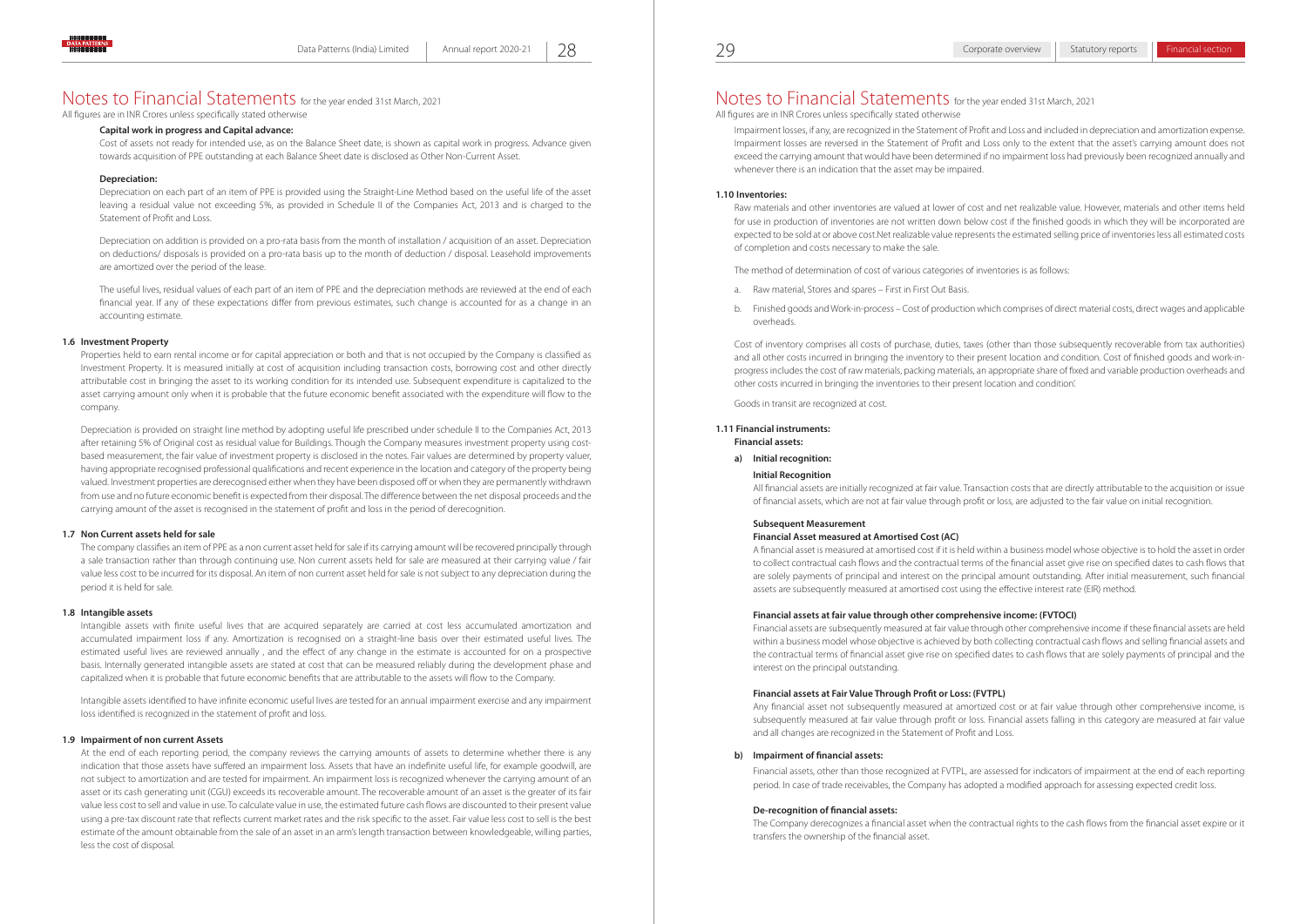

All figures are in INR Crores unless specifically stated otherwise

# **Financial liabilities:**

# **a) Initial recognition:**

All financial liabilities are initially recognised at the value of respective contractual obligations. Financial liabilities that are not held-for-trading and are not designated as at FVTPL are measured at amortized cost at the end of subsequent accounting periods. The carrying amounts of financial liabilities that are subsequently measured at amortized cost are determined based on the effective interest method. Interest expense that is not capitalized as part of costs of an asset is included in the 'Finance costs' line item.

Debt and equity instruments issued by the Company are classified as either financial liabilities or as equity in accordance with the substance of the contractual arrangements and the definition of a financial liability or an equity instrument.

# **b) Classification as debt or equity:**

# **c) Equity instruments:**

An equity instrument is any contract that evidences a residual interest in the assets of an entity after deducting all of its liabilities. Equity instruments issued by a Company are recognised at the proceeds received, net of direct issue costs.

# **d) De-recognition:**

A financial liability is derecognised when the obligation under the liability is discharged or cancelled or expires.

# **1.12 Offsetting of Financial Instruments**

Financial assets and financial liabilities are offset and the net amount is reported in the balance sheet when the Company has a legally enforceable right to offset the recognized amounts and there is an intention to settle on a net basis, or realize the asset and settle the liability simultaneously.

# **1.13 Revenue Recognition:**

# **Revenue from Contract with Customers**

Revenue recognition underlines the value of goods or services transferred to a customer that reflects the consideration commensurate with the value of goods and services so exchanged.

# **Sale of Goods**

Revenue from contracts with customers is recognised when control of the goods are transferred to the customer at an amount that reflects the consideration entitled in exchange for those goods Generally, control is transferred upon shipment of goods to the customer or when the goods are made available to the customer, provided transfer of title to the customer occurs and the Company has not retained any significant risks of ownership or future obligations with respect to the goods shipped.

The revenue is measured based on the transaction price, which is the consideration, adjusted for discounts if any, as specified in the contract with the customer. Revenue is disclosed net of taxes collected from customers.

# **Sale of Services**

The company recognizes revenue when performance obligation as promised is satisfied with a transaction price and where there is no uncertainty as to the measurement or collectability of the consideration. Revenue from annual maintenance contract is recognized proportionately over the period in which such services are rendered.

# **Other Income**

# **Dividend**

Dividend income from investments is recognized when the right to receive the same is established.

# **Interest Income**

Interest income from a financial asset is recognized when it is probable that the economic benefits will flow to the company and the amount of income can be measured reliably. Interest income is accrued on a time proportion basis, taking into account the amount outstanding and effective interest rate.

# **1.14 Employee Benefits:**

# **(a) Short term employee benefits:**

Un-discounted short-term employee benefits expected to be paid in exchange for the services rendered by the employees are recognised as expense during the period when the employees render service. Corresponding liabilities are presented as Current Employee Benefit Obligations in the balance Sheet.

# Notes to Financial Statements for the year ended 31st March, 2021

All figures are in INR Crores unless specifically stated otherwise

# **(b) Post-employment benefits:**

 **(i) Defined Contribution Plans:** Contribution to Defined Contribution Schemes towards retirement benefits in the form of Provident fund is recognised as expense in the Statement of Profit and Loss during the period in which the employee renders related service.

# **(ii) Defined Benefit Plans:**

Annual contributions are made to the approved Gratuity Funds as permitted by Indian Law. The liability for future gratuity benefits is accounted for based on actuarial valuation, as at the balance sheet date, determined every year using the Projected Unit Credit method.

Re-measurements comprising of actuarial gains / losses the effect of the asset ceiling, excluding amounts included in net interest on the net defined benefit liability and the return on plan assets (excluding amounts included in net interest on the net defined benefit liability), are immediately recognised in the balance sheet with a corresponding debit or Credit in to retained earnings through other comprehensive income in the period in which they occur.

 The following components of the net defined benefit obligation are recognized as an expense in the statement of profit and loss:

- Service costs comprising current service costs, past-service costs and
- Net interest expense or income.

# **(c) Other Long-term Employee Benefits:**

Entitlement to privilege leave is recognised when it accrues to the employees. Privilege leave can be accumulated subject to restriction as mentioned in the leave policy. The Company determines the liability for such accumulated leave using the Projected Unit Credit Method with actuarial valuation being carried out at each Balance Sheet date.

# **1.15 Borrowing Costs:**

Borrowing costs consist of interest and other costs that an entity incurs in connection with the borrowing of funds. Borrowing cost also includes exchange differences to the extent regarded as an adjustment to the borrowing costs. Borrowing costs directly attributable to the acquisition, construction or production of an asset that necessarily takes a substantial period of time to get ready for its intended use or sale are capitalised as part of the cost of the asset. Capitalisation of Borrowing Costs is suspended and charged to the statement of profit and loss during extended periods when active development activity on the qualifying assets is interrupted. All other borrowing costs are expensed in the period they occur.

# **1.16 Foreign Currency Transactions:**

# **a) Initial Recognition:**

On initial recognition, transactions in foreign currencies entered into by the Company are recorded in the functional currency (i.e. Indian Rupees), by applying to the foreign currency amount, the spot exchange rate. Exchange differences arising on foreign exchange transactions settled during the year are recognized in the Statement of Profit and Loss.

# **b) Measurement of foreign currency items at the reporting date:**

Foreign currency monetary items of the Company are translated at the closing exchange rates. Non-monetary items that are measured at historical cost in a foreign currency are translated using the exchange rate at the date of the transaction.

# **c) Recognition of exchange difference:**

Exchange differences on monetary items are recognized in profit or loss in the period in which they arise except for exchange differences on transactions entered into in order to hedge certain foreign currency risks, which are recognised in Other comprehensive income and later to statement of profit and loss.

# **1.17 Provisions and Contingent Liabilities:**

Provisions are recognised when the Company has a present obligation (legal or constructive) as a result of a past event, it is probable that the Company will be required to settle the obligation, and a reliable estimate can be made of the amount of the obligation. The amount recognised as a provision is the best estimate of the consideration required to settle the present obligation at the end of the reporting period, taking into account the risks and uncertainties surrounding the obligation.

When a provision is measured using the cash flows estimated to settle the present obligation, its carrying amount is the present value of those cash flows (when the effect of the time value of money is material). When some or all of the economic benefits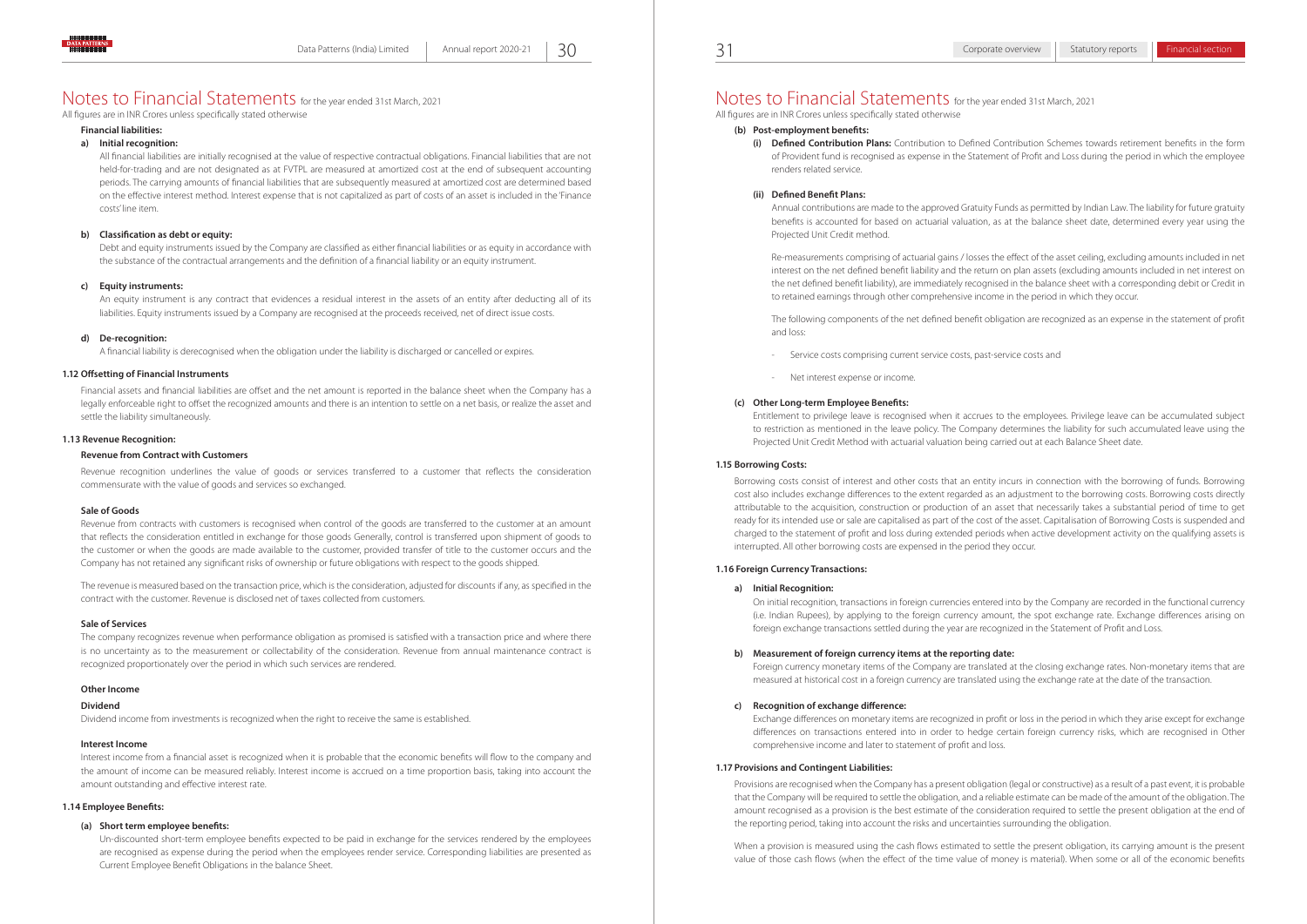All figures are in INR Crores unless specifically stated otherwise

required to settle a provision are expected to be recovered from a third party, a receivable is recognised as an asset if it is virtually certain that reimbursement will be received and the amount of the receivable can be measured reliably.

Contingent liability is disclosed in case of:

- a) a present obligation arising from past events, when it is not probable that an outflow of resources will be required to settle the obligation; and
- b) a present obligation arising from past events, when no reliable estimate is possible.
- c) a possible obligation arising from past events, unless the possibility of out flow of resources is remote.

 Contingent assets are neither recognised nor disclosed except when realisation of income is virtually certain, related asset is recognised. Provisions, contingent liabilities and contingent assets are reviewed at each Balance Sheet date.

# **1.18 Leases:**

The Company assesses at contract inception whether a contract is, or contains, a lease, if the contract conveys the right to control the use of an identified asset for a period of time in exchange for consideration.

# **a) Company as lessee:**

The Company applies a single recognition and measurement approach for all leases, except for short-term leases and leases of low value assets. The Company recognizes lease liabilities to make lease payments and right-of-use assets (ROU) representing the right to use the underlying assets, during the lease period.

# **b) Right-of-use assets:**

The Company recognizes right-of-use assets at the commencement date of the lease (i.e., the date the underlying asset is available for use). Right-of-use asset is measured at the fair value of future lease payments discounted by the incremental cost of borrowing less any accumulated depreciation and impairment losses. The corresponding lease liability carried is adjusted for any re-measurement as at the date of the Balance sheet. A Right-of-use asset is depreciated on a straight-line basis over the shorter of the lease term and the estimated useful lives of the assets. The right-of-use asset is also subject to impairment.

# **c) Lease Liabilities:**

At the commencement date of the lease, the Company recognises lease liabilities measured at the present value of lease payments to be made over the lease term. In calculating the present value of lease payments, the Company uses its incremental borrowing rate. After the commencement date, the amount of lease liabilities is increased to reflect the accretion of interest and reduced for the lease payments made. In addition, the carrying amount of lease liabilities is remeasured if there is a modification, a change in the lease term, a change in the lease payments or a change in the assessment of an option to purchase the underlying asset. Lease liabilities and Right -of-use assets have been presented appropriately in the balance sheet.

# **d) Short-term leases and leases of low-value assets:**

The Company applies the short-term lease recognition exemption to its short-term leases of Land and Buildings (i.e., those leases that have a lease term of 12 months or less from the commencement date). Lease payments on short term leases are recognized as expense as and when incurred.

# **e) Company as Lessor:**

Leases in which the Company does not transfer substantially all the risks and rewards incidental to ownership of an asset are classified as operating leases. Rental income arising is accounted for on a straight-line basis over the lease terms.

# **1.19 Taxes on Income:**

Taxes on income comprise of current and deferred taxes.

# **a) Current tax**

Current tax is the amount of income taxes payable in respect of taxable profit for the period. Current tax is measured using tax rates and tax laws enacted during the reporting period together with any adjustment to taxes payable in respect of previous years.

# Notes to Financial Statements for the year ended 31st March, 2021

All figures are in INR Crores unless specifically stated otherwise

# **b) Deferred tax**

Deferred tax is recognized on temporary differences between the carrying amounts of assets and liabilities in the financial statements and the corresponding tax bases used in the computation of taxable profit. Deferred tax liabilities are generally recognized for all taxable temporary differences. Deferred tax assets are generally recognized for all deductible temporary differences to the extent that it is probable that taxable profits will be available against which those deductible temporary differences and tax losses can be utilized. Such deferred tax assets and liabilities are not recognized if the temporary difference arises from the initial recognition (other than in a business combination) of assets and liabilities in a transaction that affects neither the taxable profit nor the accounting profit. Deferred tax assets include unused tax credits.

The carrying amount of deferred tax assets is reviewed at the end of each reporting period and reduced to the extent that it is no longer probable that sufficient taxable profits will be available to allow all or part of the asset to be recovered. Deferred tax liabilities and assets are measured at the tax rates that are expected to apply in the period in which the liability is settled or the asset realized, based on tax rates (and tax laws) that have been enacted or substantively enacted by the end of the reporting period. Deferred tax relating to items recognised outside the Statement of Profit and Loss is recognised outside Statement of Profit and Loss (either in other comprehensive income or in equity). Deferred tax items are recognised in correlation to the underlying transaction either in Other Comprehensive Income or directly in equity.

# **c) Current and deferred tax for the year**

Current and deferred tax are recognized in profit or loss, except when they relate to items that are recognized in other comprehensive income or directly in equity, in which case, the current and deferred tax are also recognized in other comprehensive income or directly in equity respectively

# **1.20 Events after the reporting period**

Where events occurring after the Balance Sheet date provide evidence of conditions that existed at the end of the reporting period, the impact of such events is adjusted within the financial statements. Otherwise, events after the Balance Sheet date of material size or nature are only disclosed.

# **1.21 Segment Reporting:**

Operating segments are those components of the business whose operating results are regularly reviewed by the chief operating decision maker (CODM) in the Company to make decisions for performance assessment and resource allocation. Accordingly, the company has identified the manufacture and sale of goods and services in defence electronics as the only segment in which the company operates.

# **1.22 Earnings per Share (EPS):**

Basic earnings per share is calculated by dividing the net profit after tax for the year attributable to the equity shareholders of the Company by weighted average number of equities shares issued during the period. Diluted EPS is determined by adjusting the profit or loss attributable to equity shareholders and the weighted average number of equity shares outstanding for the effects of all dilutive potential equity shares.

# **1.23 Cash Flow Statement:**

Cash flows are reported using the indirect method, whereby profit / (loss) before tax is adjusted for the effects of transactions of non-cash nature and any deferrals or accruals of past or future cash receipts or payments. The cash flows from operating, investing and financing activities of the Company are based on classification made in a manner considered most appropriate to Company's business.

# **1.24 Use of estimates:**

The preparation of financial statements in conformity with IndAS requires management to make judgments, estimates and assumptions that affect the application of the accounting policies and the reported amounts of assets and liabilities, the disclosure of contingent assets and liabilities at the date of the financial statements, and the reported amounts of revenues and expenses during the year. Actual results could differ from those estimates.

The estimates and underlying assumptions are reviewed on an ongoing basis. The effect of change in an accounting estimate is recognized prospectively by including it in profit or loss in (a) the period of the change if the change affects only that period; or (b) the period of the change and future periods, if the change affects both.

However, the change in an accounting estimate that gives rise to changes in assets and liabilitiesis recognized by adjusting the carrying amount of the related asset, liability in the period of the change.

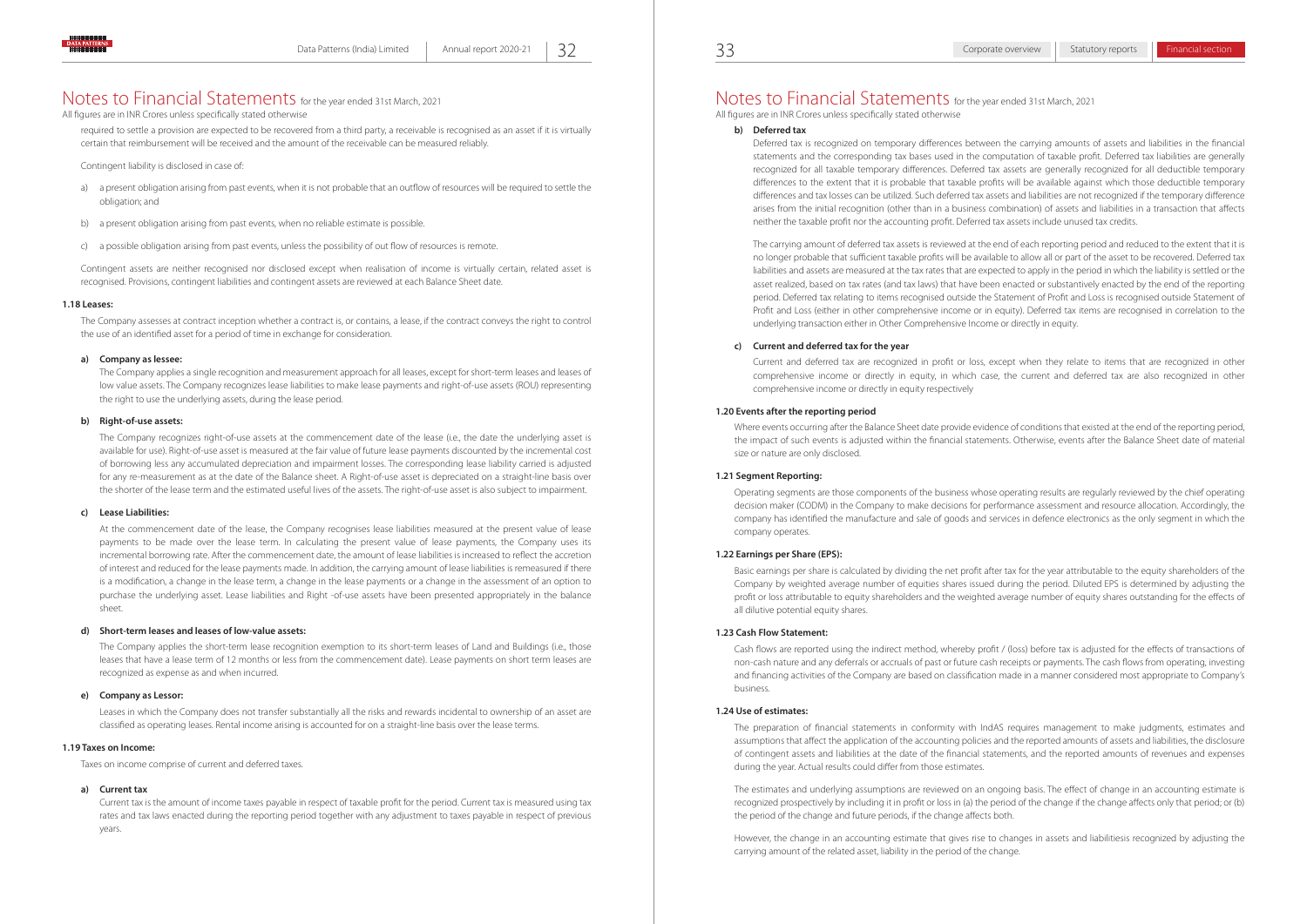

All figures are in INR Crores unless specifically stated otherwise

# **Key estimates and judgements**

Key assumption concerning the future and other key sources of estimating uncertainty at the end of the reporting period that may have a significant risk of causing a material adjustment to the carrying amounts of assets and liabilities within the next financial year is as given below.

# **a. Useful life of Property, Plant and Equipments**

The Company reviews the estimated useful lives of Property, plant and equipment at the end of each reporting period. During the current year, there has been no change in useful life considered for the assets.

# **b. Actuarial valuation**

The determination of Company's liability towards defined benefit obligation to employees is made through independent actuarial valuation including determination of amounts to be recognised in the Statement of Profit and Loss and in Other Comprehensive Income. Such valuation depend upon assumptions determined after taking into account inflation, seniority, promotion and other relevant factors such as supply and demand factors in the employment market. Information about such valuation is provided in the Notes to the financial statements.

# **c. Claims, Provisions and Contingent Liabilities**

The Company has ongoing litigations with income tax and regulatory authorities. Where an outflow of funds is believed to be probable and a reliable estimate of the outcome of the dispute can be made based on management's assessment of specific circumstances of each dispute and relevant external advice, management provides for its best estimate of the liability. Such issues are by nature complex and can take number of years to resolve and can involve estimation uncertainty. Information about such litigations is provided in the Notes to the financial statements.

# **d. Impairment of Financial assets**

The impairment provisions for Financial Assets are based on assumptions about risk of default and expected cash loss rates. The Company uses judgement in making these assumptions and selecting the inputs to the impairment calculation, based on Company's past history, existing market conditions as well as forward looking estimates at the end of each reporting period.

# **1.25 First time adoption of IND AS framework:**

The Company has elected to apply Ind AS relating to business combinations (Ind AS 103) prospectively from 1st April, 2019. As such, previous GAAP balances relating to business combinations entered into before that date, have been carried forward without adjustment.

These financial statements, for the year ended 31 March, 2021, are the first financial statements prepared in compliance with Ind AS framework by the company. For periods up to and including the year ended 31 March, 2020, the Company prepared its financial statements in accordance with accounting standards notified under Section 133 of the Companies Act 2013, read together with relevant Rules made there under ( 'Previous GAAP').

Accordingly, the Company has prepared financial statements which comply with Ind AS framework applicable for the year ended 31st March, 2021, together with the comparatives as at and for the year ended 31 March, 2020, as described in the summary of significant accounting policies. In preparing these financial statements, the Company's opening Balance Sheet was prepared as at 1st April, 2019, being the date of transition to Ind AS framework. An explanation of how the transition from previous GAAP to Ind AS framework has affected the Company's financial position, financial performance and cash flows is set out below:

- a) Transition election
- b) Reconciliation of Total equity as previously reported under previous GAAP to Ind AS framework
- c) Reconciliation of Profits as previously reported under previous GAAP to Ind AS framework
- d) Reconciliation of Cash flows as previously reported under previous GAAP to Ind AS framework

# **Optional exemptions availed under Ind AS 101 – First time adoption of Indian accounting standard**

 The Company in applying Ind AS principle for measurement of recognised assets and liabilities is subject to certain optional exemptions, apart from mandatory exceptions, availed by the Company as detailed below:

- a) Deemed Cost for property, plant and equipment, investment property, and intangible assets
- b) Business combinations
- c) Leases
- **a. Deemed Cost for property, plant and equipment, investment property, and intangible assets:**

Ind AS 101 permits a first-time adopter to elect to continue with the carrying value for all of its property, plant and equipment as recognised in the financial statements as at the date of transition to Ind AS, measured as per the previous GAAP and use that as its deemed cost as at the date of transition after making necessary adjustments for de-commissioning liabilities.

# Notes to Financial Statements for the year ended 31st March, 2021

All figures are in INR Crores unless specifically stated otherwise

Accordingly, the Company has elected to measure all of its property, plant & equipment at their previous GAAP carrying value as on the transition date as prescribed under para D7AA of Ind AS 101.

# **b. Business combinations**

# **c. Leases**

The Company has elected to recognize Right of Use assets and Lease Liabilities as at date of transition to Ind AS (01st April, 2019) as prescribed under para D9B in Ind AS 101.

### **Mandatory exemptions**

The Mandatory exceptions applicable to the Company are given below:

- a) Estimates
- b) Derecognition of assets and liabilities
- c) Classification and measurement of financial assets and liabilities
- **a. Estimates**

An entity's estimates in accordance with Ind AS at the date of transition to Ind AS shall be consistent with estimates made for the same date in accordance with previous GAAP.

 Ind AS estimates as at 1st April, 2019 are consistent with the estimates as at the same date made in conformity with previous GAAP.

# **b. Derecognition of Financial assets and liabilities**

Ind AS 101 requires a first-time adopter to apply the de-recognition provisions of Ind AS 109 prospectively for transactions occurring on or after the date of transition to Ind AS. However, Ind AS 101 allows a first-time adopter to apply the derecognition requirements in Ind AS 109 retrospectively from a date of the entity's choosing, provided that the information needed to apply Ind AS 109 to financial assets and financial liabilities derecognised as a result of past transactions was obtained at the time of initially accounting for those transactions.

Company measures and classifies all financial assets (investment in debt instruments) on the basis of the facts and

# **c. Classification and measurement of Financial assets** circumstances that exist at the date of transition to Ind AS as prescribed by Ind AS 101.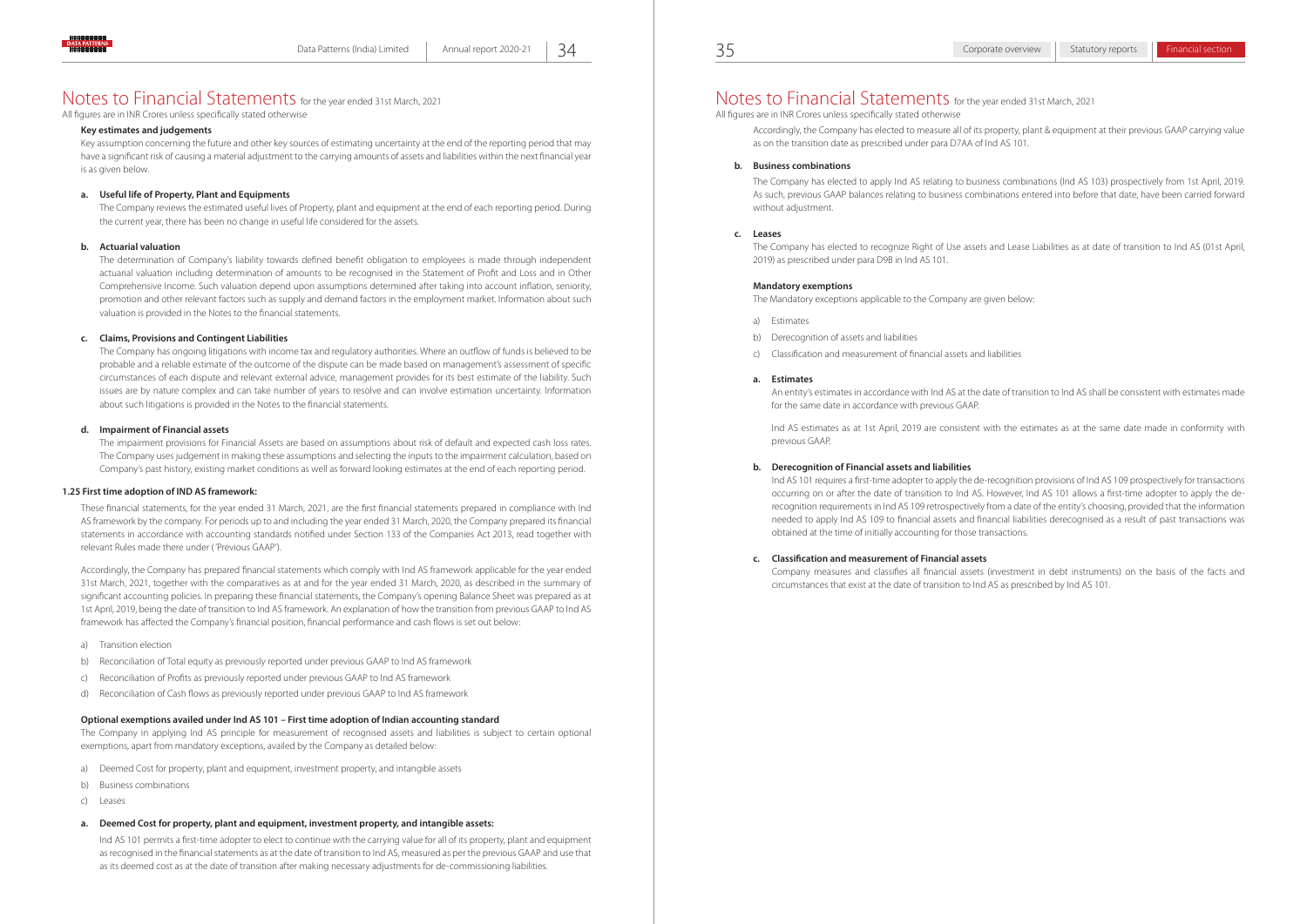All figures are in INR Crores unless specifically stated otherwise

# **Note No 1.25**

# **Reconciliation between Total equity as previously reported under previous GAAP and Ind AS framework**

| <b>Particulars</b>                           | Note<br>Reference | As at 3/31/2020 | As at 4/1/2019 |
|----------------------------------------------|-------------------|-----------------|----------------|
| <b>Total Equity as per Previous GAAP</b>     |                   | 154.30          | 133.45         |
| Fair Valuation of Security Deposits          | А                 | (0.38)          | (0.40)         |
| Impact of Lease accounting as per IND AS 116 | R                 | (0.24)          |                |
| Total Equity as reported in IND AS           |                   | 153.68          | 133.05         |

# **Explanatory notes**

# **Note A**

Under the Indian GAAP, interest free refundable security deposits (given) were accounted at their transaction value. Under Ind AS, all financial assets are required to be recognised at fair value. On the date of initial recognition, the difference between the transaction amount and the fair value has been recognised in retained earnings. The security deposits are subsequently accreted with Interest under effective interest rate method.

# **Note B**

Under the Indian GAAP, lease rentals related to operating lease were accounted as expense in the statement of profit and loss. Under Ind AS, lease liability and Right of use Asset (ROU) is recorded at present value of future contractual rent payment on initial date of lease. Subsequently, finance cost is accrued on lease liability and lease payments are recorded by way of reduction in lease liability. ROU is depreciated over lease term.

# **Reconciliation between Profit as previously reported under previous GAAP and Ind AS framework**

| <b>Particulars</b>                                                                    |           | For the year ended |
|---------------------------------------------------------------------------------------|-----------|--------------------|
|                                                                                       | Reference | 3/31/2020          |
| Profit as reported under previous GAAP                                                |           | 21.27              |
| Actuarial gain/losses on remeasurement of the Defined benefit obligation (Net of tax) | А         | 0.04               |
| Fair Valuation of Security Deposits                                                   | B         | 0.01               |
| Impact of Lease accounting as per IND AS 116                                          | $\subset$ | (0.24)             |
| Total Ind AS Adjustments in Statement of Profit and Loss                              |           | (0.19)             |
| <b>Other Comprehensive income</b>                                                     |           |                    |
| Actuarial gain/losses on remeasurement of the Defined benefit obligation (Net of tax) |           | (0.04)             |
| Total Comprehensive Income as per Ind AS                                              |           | 21.04              |

# **Explanatory notes**

# **Note A**

Under the Indian GAAP, actuarial gains / losses on defined benefit obligations were recognised in the statement of profit and loss. Under Ind AS, remeasurements of actuarial gains and losses on the defined benefit obligations are recognised in other comprehensive income instead of the statement of profit and loss.

# **Note B**

Under the Indian GAAP, interest free refundable security deposits (given) were accounted at their transaction value. Under Ind AS, all financial assets are required to be recognised at fair value. On the date of initial recognition, the difference between the transaction amount and the fair value has been recognised in retained earnings. The security deposits are subsequently accreted with Interest under effective interest rate method.

# **Note C**

Under the Indian GAAP, lease rentals related to operating lease were accounted as expense in the statement of profit and loss. Under Ind AS, lease liability and Right of use Asset (ROU) is recorded at present value of future contractual rent payment on initial date of lease. Subsequently, finance cost is accrued on lease liability and lease payments are recorded by way of reduction in lease liability. ROU is depreciated over lease term.

# Notes to Financial Statements for the year ended 31st March, 2021

All figures are in INR Crores unless specifically stated otherwise

# **Reconciliation between Cash flows as previously reported under previous GAAP and Ind AS framework**

| <b>Particulars</b>                                      | For the year ended<br>3/31/2021 | For the year ended<br>3/31/2020 |
|---------------------------------------------------------|---------------------------------|---------------------------------|
| As per Previous GAAP                                    |                                 |                                 |
| Net cash generated from/(used in) operating activities* | 52.37                           | 10.71                           |
| Net cash generated from/(used in) investing activities  | (2.75)                          | 1.40                            |
| Net cash generated from/(used in) financing activities* | (42.33)                         | (10.91)                         |
| Net increase/(decrease) in cash and cash equivalents    | 7.29                            | 1.20                            |
| As per IND AS                                           |                                 |                                 |
| Net cash generated from/(used in) operating activities* | 54.90                           | 13.45                           |
| Net cash generated from/(used in) investing activities  | (2.75)                          | 1.40                            |
| Net cash generated from/(used in) financing activities* | (44.86)                         | (13.65)                         |
| Net increase/(decrease) in cash and cash equivalents    | 7.29                            | 1.20                            |
| <b>Effect of Transition to Ind AS</b>                   |                                 |                                 |
| Net cash generated from/(used in) operating activities* | 2.53                            | 2.74                            |
| Net cash generated from/(used in) investing activities  |                                 |                                 |
| Net cash generated from/(used in) financing activities* | (2.53)                          | (2.74)                          |
| Net increase/(decrease) in cash and cash equivalents    |                                 |                                 |

Difference is due to presentation of interest cost and lease liability payments under financing activity

# **Reconciliation between IGAAP and Ind AS Financial Statements**

| <b>Balance Sheet</b>                 | <b>IGAAP Financials</b><br>Ind AS Adjustments /<br>ReclassificationsInd<br>AS Adjustments/<br><b>Reclassifications</b> |                              |                              | <b>Ind AS Financials</b>     |                              |                              |
|--------------------------------------|------------------------------------------------------------------------------------------------------------------------|------------------------------|------------------------------|------------------------------|------------------------------|------------------------------|
| <b>Particulars</b>                   | As at<br>31st March,<br>2020                                                                                           | As at<br>01st April,<br>2019 | As at<br>31st March,<br>2020 | As at<br>01st April,<br>2019 | As at<br>31st March,<br>2020 | As at<br>01st April,<br>2019 |
| <b>ASSETS</b>                        |                                                                                                                        |                              |                              |                              |                              |                              |
| <b>Non-current assets</b>            |                                                                                                                        |                              |                              |                              |                              |                              |
| Property, Plant and Equipment<br>(a) | 27.82                                                                                                                  | 29.42                        | $\overline{\phantom{a}}$     | $\overline{a}$               | 27.82                        | 29.42                        |
| Intangible Assets<br>(b)             | 0.16                                                                                                                   | 0.23                         |                              |                              | 0.16                         | 0.23                         |
| Right of Use Assets<br>(c)           |                                                                                                                        | $\overline{\phantom{a}}$     | 5.60                         | 7.01                         | 5.60                         | 7.01                         |
| Other Financial Assets<br>(d)        | 46.86                                                                                                                  | 39.43                        | (0.38)                       | (0.40)                       | 46.48                        | 39.03                        |
|                                      | 74.84                                                                                                                  | 69.08                        | 5.22                         | 6.61                         | 80.06                        | 75.69                        |
| <b>Current assets</b>                |                                                                                                                        |                              |                              |                              |                              |                              |
| Inventories<br>(a)                   | 79.42                                                                                                                  | 86.69                        | $\overline{a}$               |                              | 79.42                        | 86.69                        |
| <b>Financial Assets</b><br>(b)       |                                                                                                                        |                              |                              |                              |                              |                              |
| Trade receivables<br>(i)             | 115.63                                                                                                                 | 102.94                       |                              |                              | 115.63                       | 102.94                       |
| Cash and cash equivalents<br>(ii)    | 1.51                                                                                                                   | 0.31                         | $\overline{a}$               |                              | 1.51                         | 0.31                         |
| Other Financial Assets<br>(iii)      | 3.72                                                                                                                   | 0.31                         |                              |                              | 3.72                         | 0.31                         |
| Other current assets<br>(C)          | 15.26                                                                                                                  | 11.71                        |                              |                              | 15.26                        | 11.71                        |
|                                      | 215.54                                                                                                                 | 201.96                       | $\overline{\phantom{a}}$     |                              | 215.54                       | 201.96                       |
| <b>TOTAL</b>                         | 290.38                                                                                                                 | 271.04                       | 5.22                         | 6.61                         | 295.60                       | 277.65                       |
| <b>EQUITY AND LIABILITIES</b>        |                                                                                                                        |                              |                              |                              |                              |                              |
| <b>Equity</b>                        |                                                                                                                        |                              |                              |                              |                              |                              |
| Share capital<br>(a)                 | 1.70                                                                                                                   | 1.70                         |                              |                              | 1.70                         | 1.70                         |
| Other Equity<br>(b)                  | 152.60                                                                                                                 | 131.75                       | (0.62)                       | (0.40)                       | 151.98                       | 131.35                       |
|                                      | 154.30                                                                                                                 | 133.45                       | (0.62)                       | (0.40)                       | 153.68                       | 133.05                       |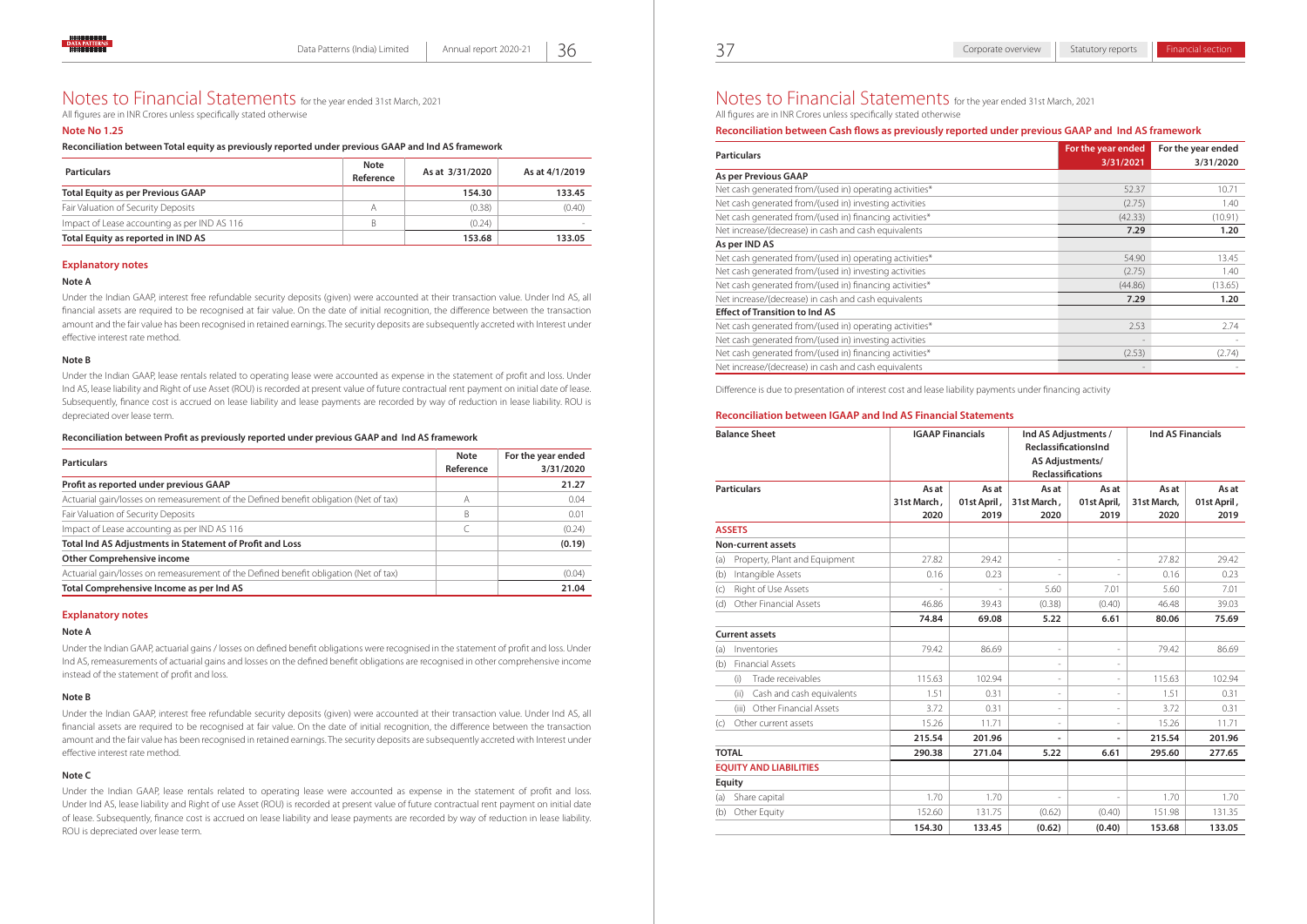|  |  | Notes to Financial Statements for the year ended 31st March, 2021 |
|--|--|-------------------------------------------------------------------|
|  |  |                                                                   |

All figures are in INR Crores unless specifically stated otherwise

| <b>Balance Sheet</b>                                                                    | <b>IGAAP Financials</b>      |                              | Ind AS Adjustments /<br>ReclassificationsInd<br>AS Adjustments/<br><b>Reclassifications</b> |                              |                              | <b>Ind AS Financials</b>     |  |
|-----------------------------------------------------------------------------------------|------------------------------|------------------------------|---------------------------------------------------------------------------------------------|------------------------------|------------------------------|------------------------------|--|
| <b>Particulars</b>                                                                      | As at<br>31st March,<br>2020 | As at<br>01st April,<br>2019 | As at<br>31st March,<br>2020                                                                | As at<br>01st April,<br>2019 | As at<br>31st March,<br>2020 | As at<br>01st April,<br>2019 |  |
| <b>Liabilities</b>                                                                      |                              |                              |                                                                                             |                              |                              |                              |  |
| <b>Non-current liabilities</b>                                                          |                              |                              |                                                                                             |                              |                              |                              |  |
| <b>Financial Liabilities</b><br>(a)                                                     |                              |                              |                                                                                             |                              |                              |                              |  |
| (i)<br><b>Borrowings</b>                                                                | 0.55                         |                              |                                                                                             |                              | 0.55                         |                              |  |
| Other Financial Liabilities<br>(ii)                                                     |                              |                              | 3.85                                                                                        | 5.93                         | 3.85                         | 5.93                         |  |
| (b)<br>Provisions                                                                       | 5.64                         | 4.77                         |                                                                                             |                              | 5.64                         | 4.77                         |  |
| Deferred Tax Liability (Net)<br>(c)                                                     | 0.91                         | 0.98                         | (0.09)                                                                                      | ÷                            | 0.82                         | 0.98                         |  |
| Other Non Current liabilities<br>(d)                                                    | 14.32                        | 25.19                        |                                                                                             |                              | 14.32                        | 25.19                        |  |
|                                                                                         | 21.42                        | 30.94                        | 3.76                                                                                        | 5.93                         | 25.18                        | 36.87                        |  |
| <b>Current liabilities</b>                                                              |                              |                              |                                                                                             |                              |                              |                              |  |
| <b>Financial Liabilities</b><br>(a)                                                     |                              |                              |                                                                                             |                              |                              |                              |  |
| (i)<br><b>Borrowings</b>                                                                | 59.85                        | 58.16                        | $\frac{1}{2}$                                                                               | $\equiv$                     | 59.85                        | 58.16                        |  |
| Trade payables<br>(ii)                                                                  |                              |                              |                                                                                             |                              |                              |                              |  |
| Total outstanding dues of<br>(a)<br>micro and small enterprises                         | 0.55                         | 1.38                         |                                                                                             | $\overline{a}$               | 0.55                         | 1.38                         |  |
| Total outstanding dues of<br>(b)<br>creditors other than micro<br>and small enterprises | 16.71                        | 14.48                        | $\overline{a}$                                                                              | $\bar{a}$                    | 16.71                        | 14.48                        |  |
| Other Financial Liabilities<br>(iii)                                                    | 8.08                         | 5.58                         | 2.08                                                                                        | 1.08                         | 10.16                        | 6.66                         |  |
| Other current liabilities<br>(b)                                                        | 22.47                        | 24.77                        |                                                                                             |                              | 22.47                        | 24.77                        |  |
| Provisions<br>(c)                                                                       | 1.48                         | 1.44                         | $\overline{\phantom{0}}$                                                                    | $\overline{\phantom{a}}$     | 1.48                         | 1.44                         |  |
| Current tax Liabilities<br>(d)                                                          | 5.52                         | 0.84                         |                                                                                             | $\overline{a}$               | 5.52                         | 0.84                         |  |
|                                                                                         | 114.66                       | 106.65                       | 2.08                                                                                        | 1.08                         | 116.74                       | 107.73                       |  |
| <b>TOTAL</b>                                                                            | 290.38                       | 271.04                       | 5.22                                                                                        | 6.61                         | 295.60                       | 277.65                       |  |

# **Reconciliation between IGAAP and Ind AS Financial Statements**

| <b>Statement of Profit and Loss</b> |                    |                                             | <b>IGAAP</b>       | Ind AS Adjustments /<br><b>ReclassificationsInd</b><br>AS Adjustments/<br><b>Reclassifications</b> | <b>Ind AS Financials</b> |
|-------------------------------------|--------------------|---------------------------------------------|--------------------|----------------------------------------------------------------------------------------------------|--------------------------|
|                                     | <b>Particulars</b> |                                             | For the year ended | For the year ended                                                                                 | For the year ended       |
|                                     |                    |                                             | 31st March, 2020   | 31st March, 2020                                                                                   | 31st March, 2020         |
| ı.                                  |                    | <b>Revenue from Contract with Customers</b> | 156.10             |                                                                                                    | 156.10                   |
| Ш.                                  |                    | <b>Other Income</b>                         | 4.09               | 0.01                                                                                               | 4.10                     |
| Ш.                                  |                    | <b>Total Revenue</b>                        | 160.19             | 0.01                                                                                               | 160.20                   |
| IV.                                 |                    | Expenses:                                   |                    |                                                                                                    |                          |
|                                     | a)                 | Cost of materials consumed                  | 53.22              | $\overline{\phantom{0}}$                                                                           | 53.22                    |
|                                     | b)                 | Changes in inventories of finished goods,   | 2.87               | $\overline{\phantom{0}}$                                                                           | 2.87                     |
|                                     |                    | work in progress and stock-in-trade         |                    |                                                                                                    |                          |
|                                     | C)                 | Employee benefits expenses                  | 42.32              | (0.05)                                                                                             | 42.27                    |
|                                     | d)                 | Finance cost                                | 12.73              | 0.61                                                                                               | 13.34                    |
|                                     | $\epsilon$         | Depreciation / Amortisation                 | 3.01               | 2.45                                                                                               | 5.46                     |
|                                     | f)                 | Other expenses                              | 17.31              | (2.74)                                                                                             | 14.57                    |
|                                     |                    | <b>Total Expenses</b>                       | 131.46             | 0.27                                                                                               | 131.73                   |

All figures are in INR Crores unless specifically stated otherwise

| <b>Statement of Profit and Loss</b>                                                                            | <b>IGAAP</b>             | Ind AS Adjustments /<br>ReclassificationsInd<br>AS Adjustments/<br><b>Reclassifications</b> | Ind AS Financials  |
|----------------------------------------------------------------------------------------------------------------|--------------------------|---------------------------------------------------------------------------------------------|--------------------|
| <b>Particulars</b>                                                                                             | For the year ended       | For the year ended                                                                          | For the year ended |
|                                                                                                                | 31st March, 2020         | 31st March, 2020                                                                            | 31st March, 2020   |
| Profit before tax<br>V.                                                                                        | 28.73                    | (0.26)                                                                                      | 28.47              |
| Tax expense:<br>VI.                                                                                            |                          |                                                                                             |                    |
| Income Tax<br>a)                                                                                               | 7.54                     | 0.01                                                                                        | 7.55               |
| Deferred Tax<br>b)                                                                                             | (0.08)                   | (0.08)                                                                                      | (0.16)             |
| VII. Profit(Loss)for the period                                                                                | 21.27                    | (0.19)                                                                                      | 21.08              |
| VIII. Other Comprehensive Income                                                                               |                          |                                                                                             |                    |
| Other Comprehensive Income not to be<br>reclassified to Statement of Profit and Loss in<br>subsequent periods: |                          |                                                                                             |                    |
| Re-measurement Gain / (Loss) on Defined<br><b>Benefit Obligations</b>                                          | $\qquad \qquad -$        | (0.05)                                                                                      | (0.05)             |
| Income tax Effect on the above                                                                                 | $\overline{\phantom{a}}$ | 0.01                                                                                        | 0.01               |
| Other Comprehensive Income/(Loss) for the Year                                                                 | $\overline{\phantom{a}}$ | (0.04)                                                                                      | (0.04)             |
| Total Comprehensive Income for the year<br>IX.                                                                 | 21.27                    | (0.23)                                                                                      | 21.04              |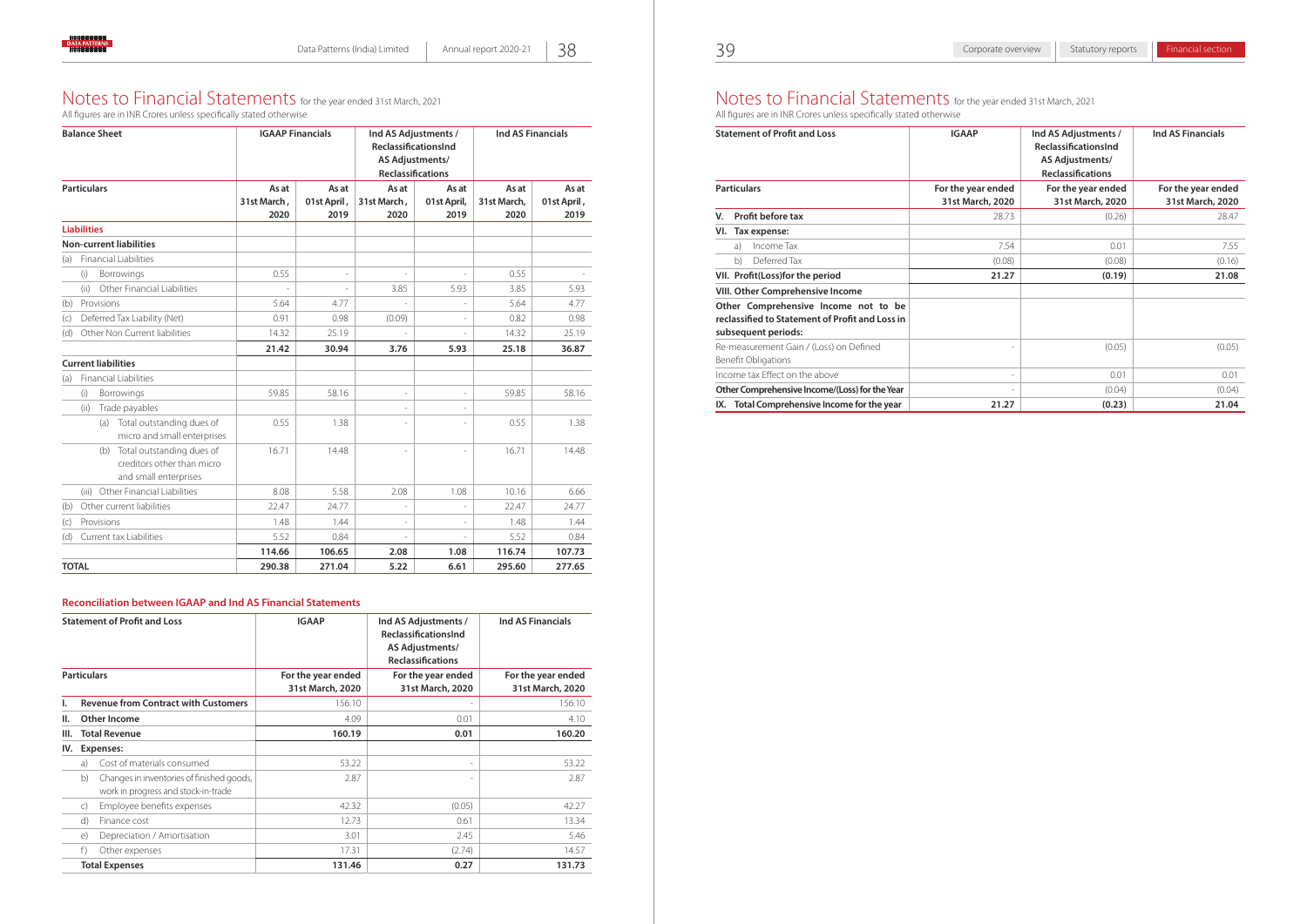All figures are in INR Crores unless specifically stated otherwise

| <b>NOTE NO 2</b>                             |                   |                  |                      |                                |                              |                        |                         |                      |              |                      |                      |
|----------------------------------------------|-------------------|------------------|----------------------|--------------------------------|------------------------------|------------------------|-------------------------|----------------------|--------------|----------------------|----------------------|
| Particulars                                  |                   |                  |                      |                                | Property Plant and Equipment |                        |                         |                      |              |                      | Intangible<br>Assets |
|                                              | Leasehold<br>Land | <b>Buildings</b> | Machinery<br>Plant & | Äir<br>Systems<br>Conditioning | Computer                     | Fixtures<br>Electrical | & Fittings<br>Furniture | Office<br>Equipments | Vehicles     | <b>Total</b>         | Software             |
| Gross Block                                  |                   |                  |                      |                                |                              |                        |                         |                      |              |                      |                      |
| As at 1st April, 2019                        | 131               | 10.69            | 13.80                | 1.23                           | 0.40                         | 0.57                   | 0.77                    | 0.26                 | 0.39         | 29.42                | 0.23                 |
| Additions                                    | $\mathbf I$       | $\mathbf I$      | 0.34                 | $\mathbf I$                    | 0.06                         |                        | 0.00                    | 0.17                 | 0.88         | 1.45                 |                      |
| Deletions                                    | $\mathsf I$       | $\mathsf I$      | 1                    | $\,$ I                         | $\mathsf I$                  |                        |                         | 1                    | (0.12)       | (0.12)               |                      |
| As at 31st March, 2020                       | 1.31              | 10.69            | 14.13                | 23                             | 0.46                         | 0.57                   | 0.77                    | 0.43                 | 1.15         | 30.75                | 0.23                 |
| As at 1st April, 2020                        | 1.31              | 10.69            | 14.13                | 1.23                           | 0.46                         | 0.57                   | 0.77                    | 0.43                 | 1.15         | 30.75                | 0.23                 |
| Additions                                    | $\mathbf{I}$      | $\mathsf I$      | 24                   | 0.03                           | $\mathcal{R}$<br>ന്          | 0.13                   | 0.02                    | 0.14                 | $\mathbf{I}$ | 5.20                 | 0.49                 |
| <b>Deletions</b>                             | (0.60)            | $\mathsf I$      |                      | $\mathbf{I}$                   | $\mathbf{I}$                 |                        |                         |                      |              | (0.60)               |                      |
| As at 31st March, 2021                       | 0.71              | 10.69            | 5.37                 | 1.26                           | 4.10                         | 0.70                   | 0.79                    | 0.57                 | 1.15         | 35.35                | 0.72                 |
| <b>Accumulated Depreciation</b>              |                   |                  |                      |                                |                              |                        |                         |                      |              |                      |                      |
| Amortization                                 |                   |                  |                      |                                |                              |                        |                         |                      |              |                      |                      |
| As at 1st April, 2019                        |                   |                  |                      |                                |                              |                        |                         |                      |              | I.                   |                      |
| For the Year                                 | 0.02              | 0.51             | 1.60                 | 0.23                           | 0.10                         | 0.07                   | 0.09                    | 0.09                 | 0.22         | 2.93                 | 0.07                 |
| Deletions                                    |                   | $\mathbf{I}$     |                      |                                |                              |                        |                         |                      |              |                      |                      |
| As at 31st March, 2020                       | 0.02              | 0.51             | 1.60                 | 0.23                           | 0.10                         | 0.07                   | 0.09                    | 0.09                 | 0.22         | 2.93                 | 0.07                 |
| As at 1st April, 2020                        | 0.02              | 0.51             | 1.60                 | 0.23                           | 0.10                         | 0.07                   | 0.09                    | 0.09                 | 0.22         | 93<br>$\overline{N}$ | 0.07                 |
| Additions                                    | 0.01              | 0.51             | $\rm \tilde{\odot}$  | 0.23                           | 0.46                         | 0.07                   | 0.09                    | 0.10                 | 0.13         | Ñ<br>ന്              | 0.09                 |
| beletions                                    |                   |                  |                      |                                |                              |                        |                         |                      |              |                      |                      |
| As at 31st March, 2021                       | 0.03              | 1.02             | 3.21                 | 0.46                           | 0.56                         | 0.14                   | 0.18                    | 0.19                 | 0.35         | 6.14                 | 0.16                 |
| Net Carrying Value as on 31st<br>March, 2021 | 0.68              | 9.67             | 12.16                | 0.80                           | 3.54                         | 0.56                   | 0.61                    | 0.38                 | 0.80         | 29.21                | 0.56                 |
| Net Carrying Value as on 31st<br>March, 2020 | 1.29              | 10.18            | 12.53                | 0.00                           | 0.36                         | 0.50                   | 0.68                    | 0.34                 | 0.93         | 27.82                | 0.16                 |
| Net Carrying Value as on 01st<br>April, 2019 | 1.31              | 10.69            | 13.80                | 1.23                           | 0.40                         | 0.57                   | 0.77                    | 0.26                 | 0.39         | 29.42                | 0.23                 |

Notes to Financial Statements for the year ended 31st March, 2021 All figures are in INR Crores unless specifically stated otherwise

# **Assets pledged as security**

security for working capital and term loan facilities availed. Fixed assets of the company carry pari-passu charge as security for working capital and term loan facilities availed. **Assets pledged as security**<br>Fixed assets of the company carry pari-passu charge as s

# **Transitional provisions as per IND AS**

In accordance with Ind AS transitional provisions, the Company has opted to consider previous GAAP carrying value of property, plant and equipment as deemed cost as on the transition date i.e. 01st April, 2019.

The following table provides the value of gross block and the carrying value considered in previous GAAP as on 01st April2019.

| <b>DESCRIPTION</b>           |             | As at 01st April, 2019 |                              |
|------------------------------|-------------|------------------------|------------------------------|
|                              | <b>COST</b> | <b>ACCUMULATED</b>     | <b>CARRYING VALUE AS PER</b> |
|                              |             | <b>DEPRECIATION</b>    | <b>PREVIOUS GAAP</b>         |
| PROPERTY PLANT AND EQUIPMENT |             |                        |                              |
| Leasehold Land               | 1.47        | 0.16                   | 1.31                         |
| <b>Buildings</b>             | 16.20       | 5.51                   | 10.69                        |
| Plant & Machinery            | 24.18       | 10.38                  | 13.80                        |
| Air Conditioning Systems     | 3.25        | 2.02                   | 1.23                         |
| Computer                     | 4.08        | 3.68                   | 0.40                         |
| <b>Electrical Fixtures</b>   | 4.05        | 3.48                   | 0.57                         |
| Furniture & Fittings         | 5.73        | 4.96                   | 0.77                         |
| Office Equipments            | 1.19        | 0.93                   | 0.26                         |
| Vehicles                     | 1.96        | 1.57                   | 0.39                         |
|                              | 62.11       | 32.69                  | 29.42                        |
| <b>INTANGIBLE ASSETS</b>     |             |                        |                              |
| Software                     | 0.51        | 0.28                   | 0.23                         |
|                              | 0.51        | 0.28                   | 0.23                         |
|                              | 62.62       | 32.97                  | 29.65                        |

# **Note 3 - Right of Use Assets**

| <b>Particulars</b>                        | <b>Buildings</b>         | <b>Furniture</b> | <b>Vehicles</b> | <b>Total</b> |  |
|-------------------------------------------|--------------------------|------------------|-----------------|--------------|--|
| <b>Gross Block</b>                        |                          |                  |                 |              |  |
| As at 1st April, 2019                     | 5.93                     | 0.28             | 0.80            | 7.01         |  |
| Additions                                 | 1.05                     |                  |                 | 1.05         |  |
| Deletions                                 |                          |                  |                 |              |  |
| As at 31st March, 2020                    | 6.98                     | 0.28             | 0.80            | 8.06         |  |
| As at 1st April, 2020                     | 6.98                     | 0.28             | 0.80            | 8.06         |  |
| Additions                                 |                          |                  | 0.10            | 0.10         |  |
| Deletions                                 | (1.58)                   |                  | (0.16)          | (1.74)       |  |
| As at 31st March, 2021                    | 5.40                     | 0.28             | 0.74            | 6.42         |  |
| <b>Accumulated Amortization</b>           |                          |                  |                 |              |  |
| As at 1st April, 2019                     | $\overline{\phantom{a}}$ | ٠                |                 |              |  |
| For the Year                              | 2.07                     | 0.07             | 0.31            | 2.45         |  |
| Deletions                                 |                          |                  |                 |              |  |
| As at 31st March, 2020                    | 2.07                     | 0.07             | 0.31            | 2.45         |  |
| As at 1st April, 2020                     | 2.07                     | 0.07             | 0.31            | 2.45         |  |
| For the Year                              | 1.90                     | 0.07             | 0.30            | 2.27         |  |
| Deletions                                 | (1.58)                   |                  | (0.16)          | (1.74)       |  |
| As at 31st March, 2021                    | 2.39                     | 0.14             | 0.45            | 2.98         |  |
| Net Carrying Value as on 31st March, 2021 | 3.01                     | 0.14             | 0.29            | 3.44         |  |
| Net Carrying Value as on 31st March, 2020 | 4.91                     | 0.21             | 0.49            | 5.60         |  |
|                                           |                          |                  |                 |              |  |

**Net Carrying Value as on 01st April, 2019 5.93 0.28 0.80 7.01**

| <b>Buildings</b> | <b>Furniture</b> | <b>Vehicles</b> | <b>Total</b> |
|------------------|------------------|-----------------|--------------|
|                  |                  |                 |              |
| 5.93             | 0.28             | 0.80            | 7.01         |
| 1.05             | -                | $\overline{a}$  | 1.05         |
|                  |                  |                 |              |
| 6.98             | 0.28             | 0.80            | 8.06         |
| 6.98             | 0.28             | 0.80            | 8.06         |
|                  |                  | 0.10            | 0.10         |
| (1.58)           |                  | (0.16)          | (1.74)       |
| 5.40             | 0.28             | 0.74            | 6.42         |
|                  |                  |                 |              |
|                  |                  |                 |              |
| 2.07             | 0.07             | 0.31            | 2.45         |
|                  |                  |                 |              |
| 2.07             | 0.07             | 0.31            | 2.45         |
| 2.07             | 0.07             | 0.31            | 2.45         |
| 1.90             | 0.07             | 0.30            | 2.27         |
| (1.58)           |                  | (0.16)          | (1.74)       |
| 2.39             | 0.14             | 0.45            | 2.98         |
| 3.01             | 0.14             | 0.29            | 3.44         |
| 4.91             | 0.21             | 0.49            | 5.60         |
| 5.93             | 0.28             | 0.80            | 7.01         |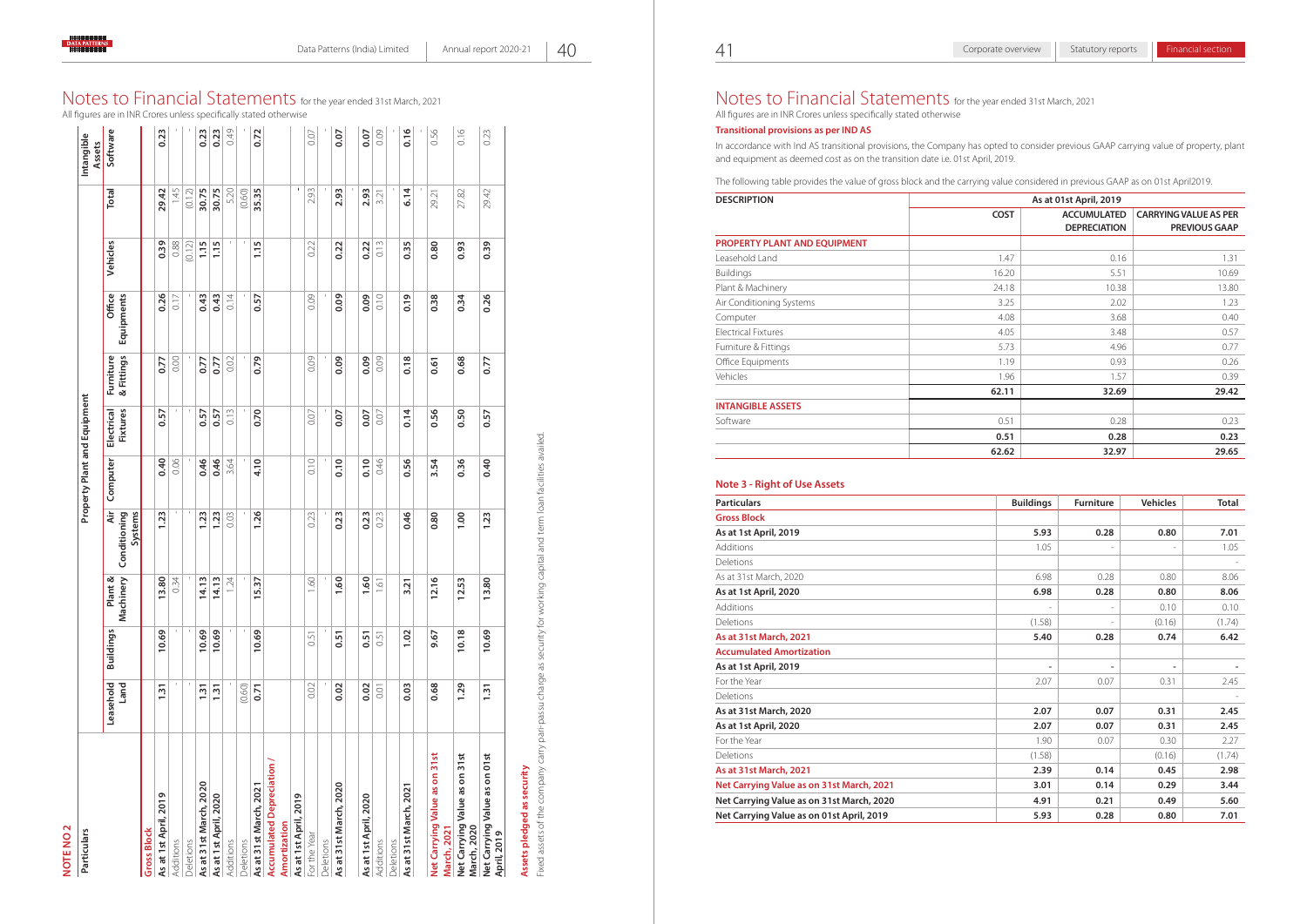All figures are in INR Crores unless specifically stated otherwise

# **NOTE NO 4 OTHER FINANCIAL ASSETS**

(At Amortized Cost)

| <b>Particulars</b><br>As at |                  | As at            | As at            |
|-----------------------------|------------------|------------------|------------------|
|                             | 31st March, 2021 | 31st March, 2020 | 01st April, 2019 |
| Security Deposits           | 1.41             | 2.32             | 2.29             |
| Margin Money Deposits       | 32.66            | 44.16            | 36.74            |
| <b>Total</b>                | 34.07            | 46.48            | 39.03            |

# **NOTE NO 5 INVENTORY**

| <b>Particulars</b> | As at            | As at            | As at            |
|--------------------|------------------|------------------|------------------|
|                    | 31st March, 2021 | 31st March, 2020 | 01st April, 2019 |
| Raw Materials      | 42.48            | 40.72            | 45.12            |
| Work-in-progress   | 17.18            | 15.77            | 10.66            |
| Finished goods     | 14.08            | 22.93            | 30.91            |
| <b>Total</b>       | 73.74            | 79.42            | 86.69            |

# **NOTE NO 6 TRADE RECEIVABLES**

| <b>Particulars</b> | As at            | As at            | As at            |
|--------------------|------------------|------------------|------------------|
|                    | 31st March, 2021 | 31st March, 2020 | 01st April, 2019 |
| Unsecured:         |                  |                  |                  |
| Considered Good    | 155.94           | 115.63           | 102.94           |
| <b>Total</b>       | 155.94           | 115.63           | 102.94           |

# **NOTE NO 7 CASH & CASH EQUIVALENTS**

| <b>Particulars</b>   | As at            | As at            | As at            |
|----------------------|------------------|------------------|------------------|
|                      | 31st March, 2021 | 31st March, 2020 | 01st April, 2019 |
| Balance with Banks   |                  |                  |                  |
| - In Current Account | 8.79             | .47              | 0.29             |
| Cash on Hand         | 0.01             | 0.04             | 0.02             |
| Total                | 8.80             | 1.51             | 0.31             |

# **NOTE NO 8 OTHER FINANCIAL ASSETS**

(At Amortised Cost)

| <b>Particulars</b>           | As at            | As at            | As at            |
|------------------------------|------------------|------------------|------------------|
|                              | 31st March, 2021 | 31st March, 2020 | 01st April, 2019 |
| Security Deposits            | 0.15             |                  |                  |
| Advances to Employees        | 0.44             | 0.21             | 0.18             |
| Interest accrued but not due | 3.60             | 3.51             | 0.13             |
| Other advances               | 0.18             |                  |                  |
| Other Receivables            | 0.72             |                  |                  |
| Total                        | 5.09             | 3.72             | 0.31             |

# **NOTE NO 9 OTHER CURRENT ASSETS**

| <b>Particulars</b>                         | As at            | As at            | As at            |
|--------------------------------------------|------------------|------------------|------------------|
|                                            | 31st March, 2021 | 31st March, 2020 | 01st April, 2019 |
| <b>Balance With Government Authorities</b> | 4.00             | 2.40             | 4.31             |
| Prepaid Expenses                           | 7.00             | 6.95             | 4.02             |
| Advance to Suppliers                       | 6.75             | 5.91             | 3.38             |
| <b>Total</b>                               | 17.75            | 15.26            | 11.71            |

# Notes to Financial Statements for the year ended 31st March, 2021

All figures are in INR Crores unless specifically stated otherwise

# **NOTE NO 10 EQUITY SHARE CAPITAL**

| 10(a) Details of Share Capital outstanding at the beginning and end of reporting period |                  |                  |                  |
|-----------------------------------------------------------------------------------------|------------------|------------------|------------------|
| <b>Particulars</b>                                                                      | As at            | As at            | As at            |
|                                                                                         | 31st March, 2021 | 31st March, 2020 | 01st April, 2019 |
| <b>Authorised</b>                                                                       |                  |                  |                  |
| 20,00,000 Equity shares of Rs.10 each                                                   | 2.00             | 2.00             | 2.00             |
| 5,75,000 9% Redeemable Optionally Convertible Cumulative                                | 5.75             | 5.75             | 5.75             |
| Preference Shares of Rs.100 each                                                        |                  |                  |                  |
|                                                                                         | 7.75             | 7.75             | 7.75             |
| Issued, Subscribed and Fully Paid up                                                    |                  |                  |                  |
| 16,99,790 Equity shares of Rs.10 each                                                   | 1.70             | 1.70             | 1.70             |
|                                                                                         | 1.70             | 1.70             | 1.70             |

**10(b) - Reconciliation of number of equity shares and amount outstanding at the beginning and at the end of the reporting period**

|                                                           | <b>As at 31st March, 2021</b> |        |  |
|-----------------------------------------------------------|-------------------------------|--------|--|
| <b>Particulars</b>                                        | No of shares                  | Amount |  |
| Number of shares outstanding at the beginning of the year | 16.99.790                     | 1 70   |  |
| Number of shares outstanding at the end of the year       | 16.99.790                     | 1 70   |  |

|                                                           | As at 31st March, 2020 |        |  |
|-----------------------------------------------------------|------------------------|--------|--|
| <b>Particulars</b>                                        | No of shares           | Amount |  |
| Number of shares outstanding at the beginning of the year | 16.99.790              | 1 70 I |  |
| Number of shares outstanding at the end of the year       | 16.99.790              | 1 70 I |  |

| <b>Particulars</b>                                        | As at 31st March, 2019 |        |  |
|-----------------------------------------------------------|------------------------|--------|--|
|                                                           | No of shares           | Amount |  |
| Number of shares outstanding at the beginning of the year | 16.99.790              | - 70   |  |
| Number of shares outstanding at the end of the year       | 16.99.790              | ' 70 - |  |

# **10(c) - Details of shareholder holding more than 5% shares as at the beginning and the end of reporting period are as follows:**

|                                  | <b>As at 31st March, 2021</b> |        |  |
|----------------------------------|-------------------------------|--------|--|
| <b>Particulars</b>               | No of shares                  | $\%$   |  |
| Mr. S. Rangarajan                | 5,73,966                      | 33.77% |  |
| Mrs. Rekha Rangarajan            | 3.79.703                      | 29.59% |  |
| Oman India Joint Investment Fund | 3,33,887                      | 19.64% |  |

|                                     |              | As at 31st March, 2020 |  |  |
|-------------------------------------|--------------|------------------------|--|--|
| <b>Particulars</b>                  | No of shares | $\%$                   |  |  |
| Mr. S. Rangarajan                   | 6,58,956     | 38.76%                 |  |  |
| Mrs. Rekha Rangarajan               | 5,02,938     | 29.59%                 |  |  |
| Oman India Joint Investment Fund    | 3,33,887     | 19.64%                 |  |  |
| Indus Tegsite Employee Reward Trust | 1.19.600     | 7.04%                  |  |  |

| Mr. S. Rangarajan                   | 6.58.956 | 38.76% |
|-------------------------------------|----------|--------|
| Mrs. Rekha Rangarajan               | 5.02.938 | 29.59% |
| Oman India Joint Investment Fund    | 3.33.887 | 19.64% |
| Indus Tegsite Employee Reward Trust | 1.19.600 | 7.04%  |

|                                     | As at 31st March, 2019 |        |  |
|-------------------------------------|------------------------|--------|--|
| <b>Particulars</b>                  | No of shares           | $\%$   |  |
| Mr. S. Rangarajan                   | 6,58,956               | 38.76% |  |
| Mrs. Rekha Rangarajan               | 5,02,938               | 29.59% |  |
| Oman India Joint Investment Fund    | 3,33,887               | 19.64% |  |
| Indus Tegsite Employee Reward Trust | 1.19.600               | 7.04%  |  |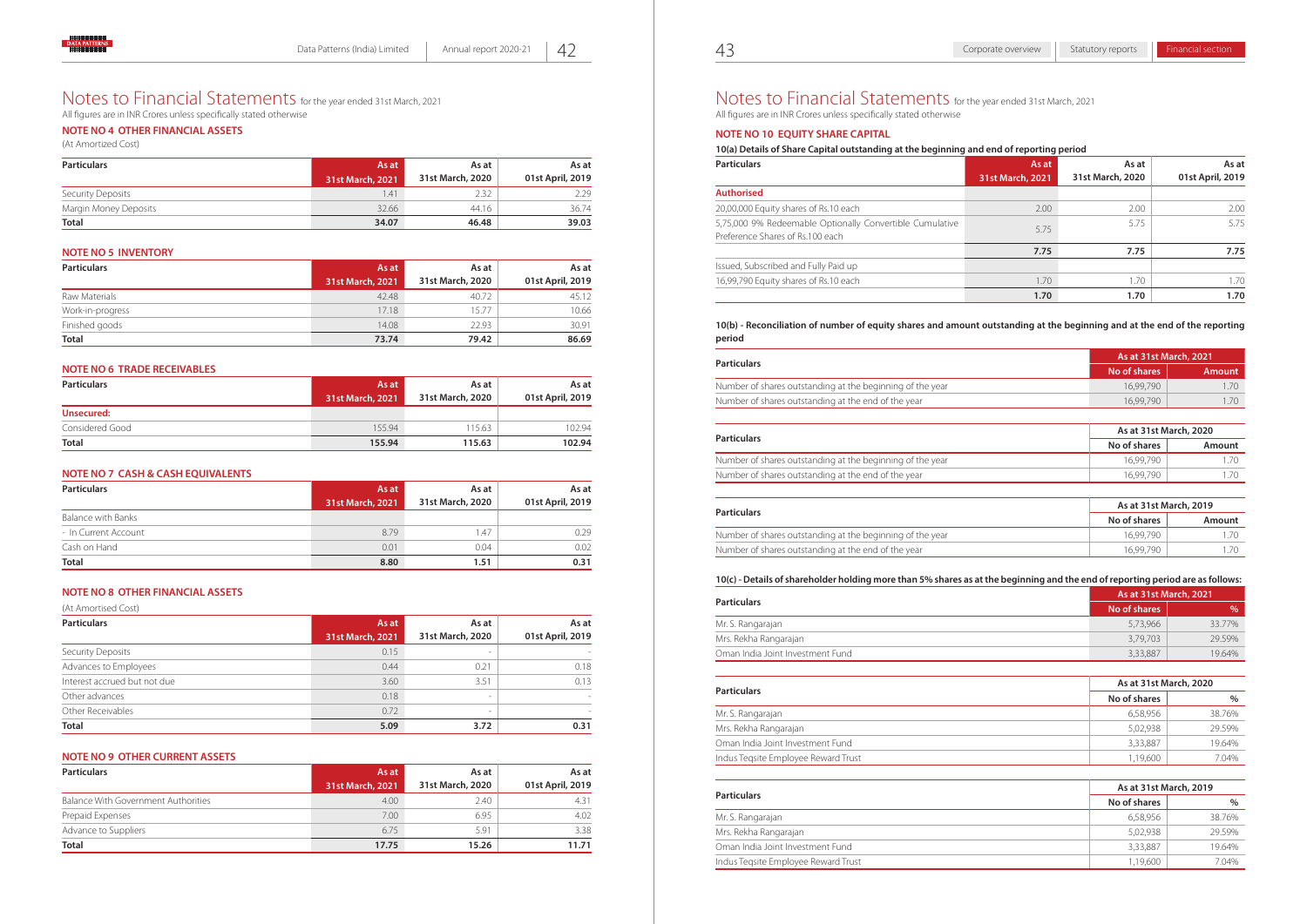All figures are in INR Crores unless specifically stated otherwise

**NOTE NO 11 OTHER EQUITY**

(At Amortised Cost)

**As at** 

| <b>Particulars</b>                              | As at<br>31st March, 2021 | As at<br>31st March, 2020 | As at<br>01st April, 2019 |  |
|-------------------------------------------------|---------------------------|---------------------------|---------------------------|--|
| <b>Capital Reserve</b>                          |                           |                           |                           |  |
| Opening Balance                                 | 0.30                      | 0.30                      | 0.30                      |  |
| Additions during the year                       |                           |                           |                           |  |
| Deletions during the year                       |                           |                           |                           |  |
| Closing Balance                                 | 0.30                      | 0.30                      | 0.30                      |  |
| <b>Securities Premium:</b>                      |                           |                           |                           |  |
| Opening Balance                                 | 33.49                     | 33.49                     | 33.49                     |  |
| Additions during the year                       |                           | $\overline{a}$            |                           |  |
| Deletions during the year                       |                           |                           |                           |  |
| Closing Balance                                 | 33.49                     | 33.49                     | 33.49                     |  |
| <b>General Reserve:</b>                         |                           |                           |                           |  |
| Opening Balance                                 | 9.16                      | 9.16                      | 9.16                      |  |
| Additions during the year                       | $\overline{\phantom{a}}$  | $\overline{\phantom{a}}$  |                           |  |
| Deletions during the year                       |                           |                           |                           |  |
| Closing Balance                                 | 9.16                      | 9.16                      | 9.16                      |  |
| <b>Surplus in Statement of Profit and Loss:</b> |                           |                           |                           |  |
| Opening Balance                                 | 109.07                    | 88.40                     | 88.40                     |  |
| Add: Profit after Tax                           | 55.56                     | 21.08                     |                           |  |
| Less: Dividend paid                             | (0.34)                    | (0.34)                    |                           |  |
| Less: Dividend Distribution tax paid            |                           | (0.07)                    |                           |  |
| Closing Balance                                 | 164.29                    | 109.07                    | 88.40                     |  |
| <b>Other Comprehensive Income:</b>              |                           |                           |                           |  |
| Opening Balance                                 | (0.04)                    |                           |                           |  |
| Additions during the year                       | (0.96)                    | (0.04)                    |                           |  |
| Deletions during the year                       |                           |                           |                           |  |
| Closing Balance                                 | (1.00)                    | (0.04)                    |                           |  |
| <b>Total</b>                                    | 206.24                    | 151.98                    | 131.35                    |  |

# **Nature and purpose of reserves**

**Capital Reserve:** The above capital reserve represents the difference between the net assets acquired and the carrying value of investment in the wholly owned subsidiary on merger.

**General Reserve:** Represents appropriation from one component of equity to another, not being an item of Other Comprehensive Income.

**Securities Premium:** Represents the premium on issue of equity shares.

**Surplus in Statement of Profit and Loss:** Represents retained earnings to the extent not appropriated to the general reserve or distributed otherwise.

# **Items of Other Comprehensive Income**

i) Re-measurement of Net Defined Benefit Plan: Differences between the interest income on plan assets and the return actually achieved, and any changes in the liabilities over the year due to changes in actuarial assumptions or experience adjustments within the plans, are recognised in other comprehensive income.

# Notes to Financial Statements for the year ended 31st March, 2021

All figures are in INR Crores unless specifically stated otherwise

| <b>NOTE NO 14 PROVISIONS</b>       |                    |                  |                  |
|------------------------------------|--------------------|------------------|------------------|
| <b>Particulars</b>                 | <b>Non Current</b> |                  |                  |
|                                    | As at              | As at            | As at            |
|                                    | 31st March, 2021   | 31st March, 2020 | 01st April, 2019 |
| Provision for Gratuity             | 7.59               | 5.01             | 4.23             |
| Provision for Compensated absences | 0.93               | 0.63             | 0.54             |
| <b>Total</b>                       | 8.52               | 5.64             | 4.77             |
|                                    |                    |                  |                  |
| <b>Particulars</b>                 |                    | Current          |                  |
|                                    | As at              | As at            | As at            |
|                                    | 31st March, 2021   | 31st March, 2020 | 01st April, 2019 |
| Provision for Gratuity             | 0.59               | 1.40             | 1.36             |
| Provision for Compensated absences | 0.12               | 0.08             |                  |

| As at            | As at            | As at            |
|------------------|------------------|------------------|
| 01st April, 2019 | 31st March, 2020 | 31st March, 2021 |
|                  |                  |                  |
|                  | -                | 937              |
|                  | 0.55             | 0.40             |
|                  | 0.55             | 9.77             |

# **NOTE NO 12 BORROWINGS Particulars Secured** From Banks 9.37 - - From Others **6.40 - Example 2.40** - Change 2.40 - Change 2.40 - Change 2.40 - Change 2.40 - Change 2.40 - Change 2.40 - Change 2.40 - Change 2.40 - Change 2.40 - Change 2.40 - Change 2.40 - Change 2.40 - Change 2.40 - Chan **Total 9.77 0.55 -**

# **Sub-ordinated debt from Small Industries Development Bank of India (SIDBI)**

ompany obtained a unsecured loan from SIDBI for Rs.10 crores during March 2013 with an interest rate of 15.75%. The loan was assified as sub-ordinated debt under Growth and assistance scheme for MSME. The loan was to repaid in 60 monthly installments after initial moratorium period of 24 months. The entire loan was repaid by Feb 2020 as per the repayment terms provided in the sanction tter.

# **Term loan from State Bank of India (SBI)**

ate Bank of India has sanctioned Guaranteed Emergency Credit Line (GECL) of Rs.5.04 crores to the company during March 2021. he loan is for the Covid assistance and is under Government Guarantee. It is also secured by a pari-passu charge over the primary and collateral securities along with other lenders under the Multiple Banking Arrangement. The Loan is repayable in 36 monthly installments fter 12 months of moratorium and interest rate for the loan is 0.75% above the EBLR, maximum interest rate being 9.25%. Effective rate the time sanctioning the loan is 7.40%.

# **Term loan from Housing Development Finance Corporation (HDFC) Bank**

DFC sanctioned a term loan of Rs. 36 Crores during the Financial year 2020 21. The loan is repayable in 5 years with an initial moratorium eriod of 1 year .Interest rate for the loan is 9.25%. The term loan is secured by first ranking pari-passu charge on all the moving fixed isets of the Company and fixed assets of Indus Tegsite Private Limited along with the other banks as primary security and pari-passu narge on the land and building at Rs.-9. SIPCOT IT Park, Siruseri, Chennai – 603103, personal guarantee of the directors. The Company as so far drawn Rs. 5 Crores out of the above term loan sanctioned upto March 2021.

# **NOTE NO 13 OTHER FINANCIAL LIABILITIES**

| <b>Particulars</b> | As at            | As at            | As at            |
|--------------------|------------------|------------------|------------------|
|                    | 31st March, 2021 | 31st March, 2020 | 01st April, 2019 |
| Lease Liabilities  | 2.43             | 3.85             | 5.93             |
| <b>Total</b>       | 2.43             | 3.85             | 5.93             |

| <b>Non Current</b>        |                           |                           |  |
|---------------------------|---------------------------|---------------------------|--|
| As at<br>31st March, 2021 | As at<br>31st March, 2020 | As at<br>01st April, 2019 |  |
| 7.59                      | 5.01                      | 423                       |  |
| 0.93                      | 0.63                      | 0.54                      |  |
| 8.52                      | 5.64                      | 4.77                      |  |

| <b>Particulars</b>                            |                  | Current          |                  |  |  |
|-----------------------------------------------|------------------|------------------|------------------|--|--|
|                                               | As at            | As at            | As at            |  |  |
|                                               | 31st March, 2021 | 31st March, 2020 | 01st April, 2019 |  |  |
| Provision for Gratuity                        | 0.59             | l.40             | 1.36             |  |  |
| Provision for Compensated absences            | 0.12             | 0.08             | 0.08             |  |  |
| Provision for Corporate social responsibility | 0.24             | -                |                  |  |  |
| <b>Total</b>                                  | 0.95             | 1.48             | 1.44             |  |  |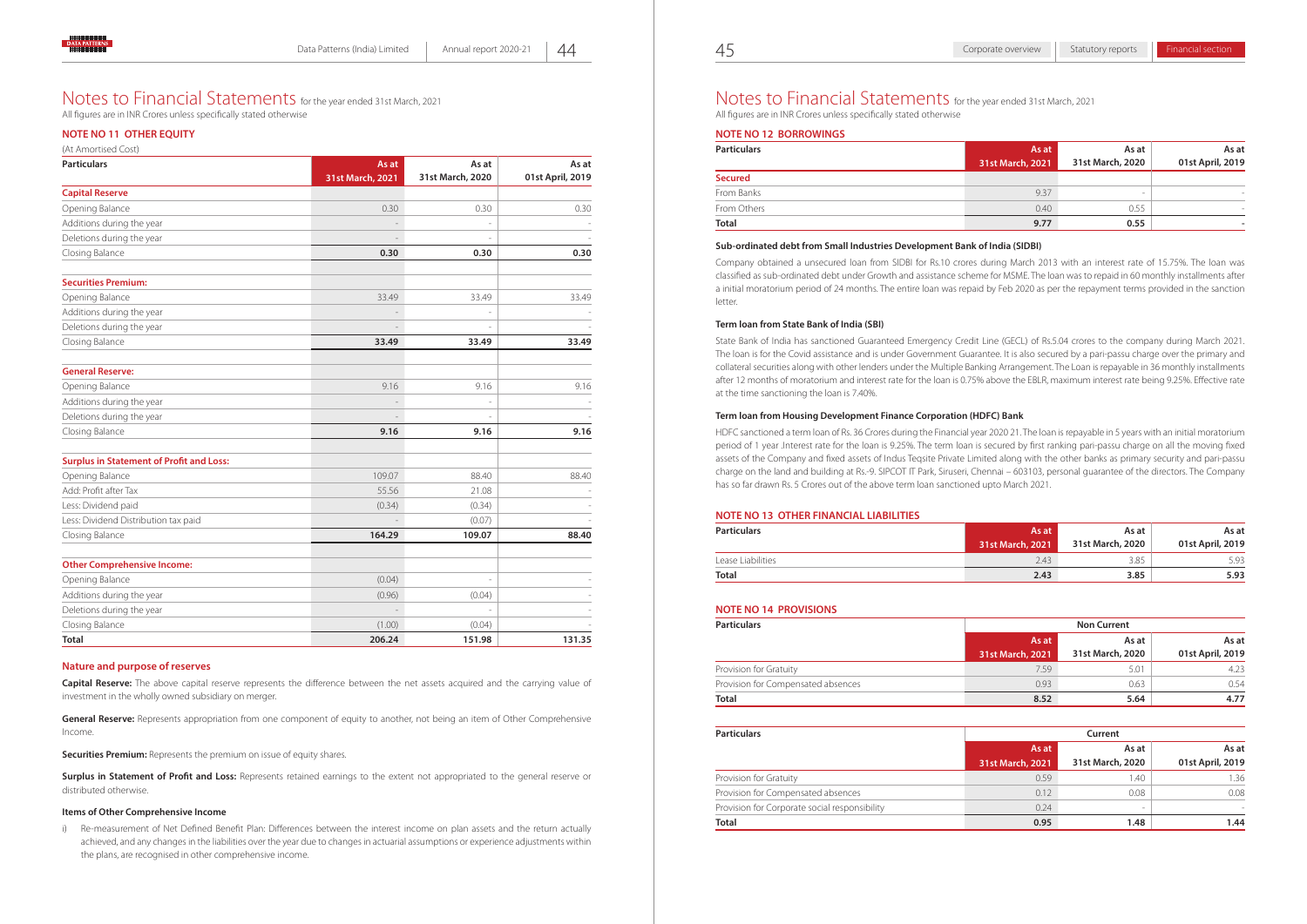# **NOTE NO 15 DEFERRED TAX LIABILITY/ (ASSET)**

| <b>Particulars</b>                            | As at            | As at            | As at            |
|-----------------------------------------------|------------------|------------------|------------------|
|                                               | 31st March, 2021 | 31st March, 2020 | 01st April, 2019 |
| <b>Deferred Tax Liabilities:</b><br>А.        |                  |                  |                  |
| Property Plant and Equipment                  | 2.64             | 2.65             | 2.98             |
| Right of Use Assets                           | 0.87             | 1.41             |                  |
| <b>Total Deferred Tax Liabilities (A)</b>     | 3.51             | 4.06             | 2.98             |
| <b>Deferred Tax Assets:</b><br>B.             |                  |                  |                  |
| Expenditure allowable on payment basis        | 1.65             | 1.75             | 2.00             |
| Lease Liabilities                             | 0.99             | 1.49             |                  |
| <b>Total Deferred Tax Assets (B)</b>          | 2.64             | 3.24             | 2.00             |
| Deferred Tax Liability /(Asset) / (Net) (A-B) | 0.87             | 0.82             | 0.98             |

| <b>Particulars</b>                       | As at                    | As at                    | As at            |
|------------------------------------------|--------------------------|--------------------------|------------------|
|                                          | 31st March, 2021         | 31st March, 2020         | 01st April, 2019 |
| <b>Opening Balance</b>                   | 0.82                     | 0.98                     | -75              |
| Recognized in Profit and loss statement  | 0.05                     | (0.16)                   | (0.77)           |
| Recognized in Other comprehensive Income | $\overline{\phantom{0}}$ | $\overline{\phantom{0}}$ |                  |
| <b>Closing Balance</b>                   | 0.87                     | 0.82                     | 0.98             |

# **NOTE NO 16 NON CURRENT LIABILITIES**

| <b>Particulars</b>          | As at            | As at            | As at            |
|-----------------------------|------------------|------------------|------------------|
|                             | 31st March, 2021 | 31st March, 2020 | 01st April, 2019 |
| <b>Contract Liabilities</b> | 27.37            | 14.32            | 25.19            |
| <b>Total</b>                | 27.37            | 14.32            | 25.19            |

# **NOTE NO 17 BORROWINGS**

| <b>Particulars</b>                           | As at            | As at            | As at            |
|----------------------------------------------|------------------|------------------|------------------|
|                                              | 31st March, 2021 | 31st March, 2020 | 01st April, 2019 |
| Secured Loans repayable on demand from Banks |                  |                  |                  |
| Working capital demand loans<br>(i)          | 21.30            | 36.92            | 42.15            |
| <b>Unsecured Loans</b>                       |                  |                  |                  |
| From Banks                                   | 0.29             | 2.65             |                  |
| From Directors                               | 0.51             | 13.84            | 16.01            |
| From Others                                  | 0.58             | 6.44             |                  |
| <b>Total</b>                                 | 22.68            | 59.85            | 58.16            |

Working capital demand loans represent facilities availed from Banks secured by a charge on book debts and inventory and first charge on entire assets of the company both present and future and is also personally guaranteed by two promoter directors of the company.

# **NOTE NO 18 TRADE PAYABLES**

| <b>Particulars</b>                                                                      | As at            | As at            | As at            |
|-----------------------------------------------------------------------------------------|------------------|------------------|------------------|
|                                                                                         | 31st March, 2021 | 31st March, 2020 | 01st April, 2019 |
| <b>Trade Payables</b>                                                                   |                  |                  |                  |
| Total outstanding dues of Micro and Small Enterprises<br>$\overline{\phantom{a}}$       | 0.24             | 0.55             | 1.38             |
| Total outstanding dues of creditors other than Micro and<br>$\sim$<br>Small Enterprises | 11.76            | 16.71            | 14.48            |
| <b>Total</b>                                                                            | 12.00            | 17.26            | 15.86            |

# Notes to Financial Statements for the year ended 31st March, 2021

All figures are in INR Crores unless specifically stated otherwise

# Notes to Financial Statements for the year ended 31st March, 2021

All figures are in INR Crores unless specifically stated otherwise The Company has certain dues to Suppliers registered under Micro, Small and Medium Enterprises Development Act 2006 (MSMED Act).

The information required to be disclosed under Micro Small & Medium Enterprises Development Act, 2006 (The MSMED Act) has been determined to the extent such parties have been identified on the basis of information received from such parties and available with the Company.

The disclosure pursuant to said MSMED Act are as follows :

|       | <b>Particulars</b>                                                                                                                                                                                                                                                                            | As at            | As at            | As at            |
|-------|-----------------------------------------------------------------------------------------------------------------------------------------------------------------------------------------------------------------------------------------------------------------------------------------------|------------------|------------------|------------------|
|       |                                                                                                                                                                                                                                                                                               | 31st March, 2021 | 31st March, 2020 | 01st April, 2019 |
| (i)   | The amounts remaining unpaid to suppliers as at the end of<br>the year                                                                                                                                                                                                                        |                  |                  |                  |
|       | Principal                                                                                                                                                                                                                                                                                     | 0.24             | 0.55             | 1.38             |
|       | Interest                                                                                                                                                                                                                                                                                      |                  |                  |                  |
| (ii)  | The amount of interest paid to the buyer in terms of Section 16<br>of the MSMED Act 2006                                                                                                                                                                                                      | 0.12             |                  |                  |
|       | The amount of the payments made to suppliers beyond the<br>appointed day during each accounting year                                                                                                                                                                                          |                  | 2.97             | 1.91             |
| (iii) | The amount of interest due and payable for the period of<br>delay in making payment (which have been paid but beyond<br>the appointed day during the year) but without adding the<br>interest specified under MSMED Act 2006.                                                                 |                  | 0.12             | 0.03             |
| (iv)  | The amount of interest accrued and remaining unpaid at the<br>end of each accounting year.                                                                                                                                                                                                    |                  | 0.12             | 0.03             |
| (v)   | The amount of further interest remaining due and payable<br>even in the succeeding years until such dates when the<br>interest due above are actually paid to the small enterprise,<br>for the purpose of disallowance as a deductible expenditure<br>under Section 23 of the MSMED Act, 2006 |                  | 0.12             |                  |

- 
- 
- 
- 
- under Section 23 of the MSMED Act, 2006

# **NOTE NO 19 OTHER FINANCIAL LIABILITIES**

| <b>Particulars</b>                    | As at             | As at            | As at            |
|---------------------------------------|-------------------|------------------|------------------|
|                                       | 31st March, 2021  | 31st March, 2020 | 01st April, 2019 |
| Lease Liabilities                     | 1.51              | 2.08             | 1.08             |
| Current Maturities of Long term Debts | 0.78              | 0.16             | 1.98             |
| Interest Payable                      | $\qquad \qquad -$ | 1.58             | 0.01             |
| Employee dues                         | 3.33              | 5.30             | 3.17             |
| Expenses Payable                      | 0.68              | 1.04             | 0.42             |
| <b>Total</b>                          | 6.30              | 10.16            | 6.66             |

# **NOTE NO 20 OTHER CURRENT LIABILITIES**

| <b>Particulars</b>    | As at            | As at            | As at            |
|-----------------------|------------------|------------------|------------------|
|                       | 31st March, 2021 | 31st March, 2020 | 01st April, 2019 |
| Contract Liabilities  | 19.13            | 18.77            | 18.57            |
| <b>Statutory Dues</b> | 5.51             | 3.70             | 6.20             |
| <b>Total</b>          | 24.64            | 22.47            | 24.77            |

# **NOTE NO 21 CURRENT TAX LIABILITIES**

**Particulars** 

| Provision for Income tax (Net) |  |
|--------------------------------|--|
| Total                          |  |

| <b>Particulars</b>             | As at            | As at            | As at            |
|--------------------------------|------------------|------------------|------------------|
|                                | 31st March, 2021 | 31st March, 2020 | 01st April, 2019 |
| Provision for Income tax (Net) | 5.13             |                  | 0.84             |
| <b>Total</b>                   | 5.13             | 5.52             | 0.84             |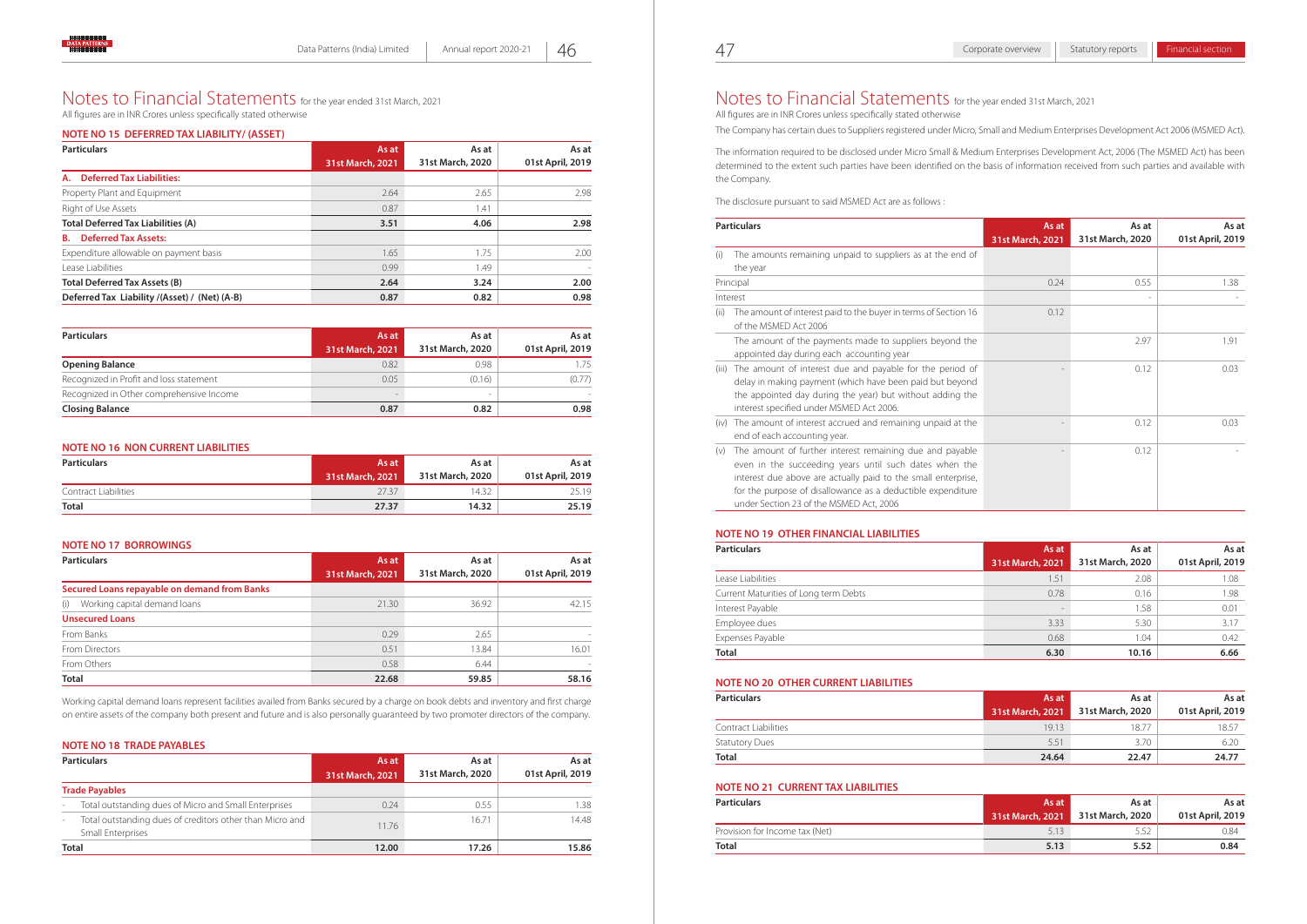**Particulars For the Year ended For the Year ended** 

**Particulars For the Year ended For the Year ended** 

Reversal of excess amortization on leasehold land 0.12 - 0.12 - 0.12 - 0.12 - 0.12 - 0.12 - 0.12 - 0.12 - 0.12

**Particulars For the Year ended For the Year ended** 

All figures are in INR Crores unless specifically stated otherwise

**NOTE NO 22 REVENUE FROM CONTRACT WITH CUSTOMERS**

Sale of products 143.02 Sale of Services 27.79 27.79 13.08 **Total 223.95 156.10** 

**Interest from Banks** 2.55 Interest from Other Deposits 0.02 Foreign Exchange Gain (Net) 1.35 Profit on Sale of PPE items 0.18

**31st March, 2021**

**For the Year ended 31st March, 2020** 

**NOTE NO 23 OTHER INCOME**

**31st March, 2021**

**For the Year ended 31st March, 2020** 

Opening Stock of Raw materials 45.12 Add: Purchases 48.82 Less: Closing Stock of Raw materials 42.48 40.72 **Consumption of Raw Materials 62.97 53.22** 

**NOTE NO 25 CHANGES IN INVENTORIES OF WORK IN PROGRESS AND FINISHED GOODS Particulars For the Year ended** 

Work-in-progress 15.77 10.66 Finished Stocks 22.93 30.91

work-in-progress 17.18 15.77 Finished Stocks 22.93

**Total 2.60 4.10** 

**NOTE NO 24 COST OF MATERIALS CONSUMED**

**31st March, 2021**

**For the Year ended 31st March, 2020** 

# **NOTE NO 28 DEPRECIATION / AMORTIZATION Particulars**

| โ∩tal                                                   |  |
|---------------------------------------------------------|--|
| Amortization of Right of Use Assets                     |  |
| Depreciation on PPE / Amortization of Intangible Assets |  |

**31st March, 2021**

**For the Year ended 31st March, 2020** 

**A. Increase/(Decrease)in Inventories**

**A. Opening Stock**

**38.70 41.57** 

**B. Closing Stock**

**31.26 38.70** 

**Changes in inventories of Work in progress and Finished goods 7.44 2.87** 

| NOTE NO 26 EMPLOYEE BENEFIT EXPENSE                 |                                          |  |
|-----------------------------------------------------|------------------------------------------|--|
| <b>Particulars</b>                                  | For the Year ended<br>For the Year ended |  |
|                                                     | 31st March, 2020<br>31st March, 2021     |  |
| Salaries and wages                                  | 36.42<br>41.91                           |  |
| Directors' Remuneration                             | 1.26<br>1.16                             |  |
| Company's Contribution to Provident and other funds | 2.69<br>2.90                             |  |
| Staff welfare expenses                              | 2.35<br>2.00                             |  |
| Total                                               | 48.42<br>42.27                           |  |

# Notes to Financial Statements for the year ended 31st March, 2021

All figures are in INR Crores unless specifically stated otherwise

| <b>NOTE NO 27 FINANCE COST</b> |  |
|--------------------------------|--|
| <b>Particulars</b>             |  |
|                                |  |

| <b>Particulars</b>            | For the Year ended | For the Year ended |
|-------------------------------|--------------------|--------------------|
|                               | 31st March, 2021   | 31st March, 2020   |
| Interest on Borrowings        | 8.61               | 8.05               |
| Other Borrowing cost          | 5.14               | 4.37               |
| Interest on Lease Liabilities | 0.45               | 0.61               |
| Interest - Others             | 0.30               | 0.31               |
| <b>Total</b>                  | 14.50              | 13.34              |

| <b>Particulars</b>                                      | <b>For the Year ended</b> | For the Year ended |
|---------------------------------------------------------|---------------------------|--------------------|
|                                                         | 31st March, 2021          | 31st March, 2020   |
| Depreciation on PPE / Amortization of Intangible Assets | 3.30                      | 3.01               |
| Amortization of Right of Use Assets                     | 2.27                      | 245                |
| <b>Total</b>                                            | 5.57                      | 5.46               |

# **NOTE NO 29 OTHER EXPENSES**

**Particulars** 

| <b>For the Year ended</b><br>31st March, 2021 | For the Year ended<br>31st March, 2020 |
|-----------------------------------------------|----------------------------------------|
| 2.37                                          | 2.52                                   |
| 0.39                                          | 0.37                                   |
| 1.00                                          | 1.48                                   |
| 0.33                                          | 0.95                                   |
| 0.28                                          | 0.25                                   |
| 0.17                                          | 0.30                                   |
| 0.33                                          | 0.16                                   |
| 2.58                                          | 2.91                                   |
| 0.20                                          | 0.25                                   |
| 0.79                                          | 0.28                                   |
| 0.01                                          | 0.01                                   |
| 1.44                                          | 2.41                                   |
| 0.12                                          | 0.12                                   |
| 1.77                                          | 1.55                                   |
| 0.77                                          | 0.67                                   |
| 0.29                                          | 0.05                                   |
| 0.29                                          | 0.29                                   |
| 13.13                                         | 14.57                                  |

| Total                                     | 13.13 | 14.57 |
|-------------------------------------------|-------|-------|
| Miscellaneous Expenses                    | 0.29  | 0.29  |
| Corporate social responsibility cost      | 0.29  | 0.05  |
| Housekeeping and security charges         | 0.77  | 0.67  |
| Repairs and Maintenance                   | 1.77  | 1.55  |
| Auditor's remuneration (Refer note below) | 0.12  | 0.12  |
| Travelling Expenses                       | 1.44  | 2.41  |
| Subscription                              | 0.01  | 0.01  |
| Rates and Taxes                           | 0.79  | 0.28  |
| Printing and Stationery                   | 0.20  | 0.25  |
| Legal and Professional Expenses           | 2.58  | 2.91  |
| Insurance                                 | 0.33  | 0.16  |
| Freight, Packing and Forwarding           | 0.17  | 0.30  |
| Communication Expenses                    | 0.28  | 0.25  |
| <b>Business Promotion Expenses</b>        | 0.33  | 0.95  |
| Bad debts written off                     | 1.00  | 1.48  |
| Rent                                      | 0.39  | 0.37  |
| Power and Fuel                            | 2.37  | 2.52  |

| <b>Particulars</b>      | <b>For the Year ended</b><br>31st March, 2021 | For the Year ended<br>31st March, 2020 |
|-------------------------|-----------------------------------------------|----------------------------------------|
| Auditor's remuneration: |                                               |                                        |
| Statutory audit fee     | 0.12                                          |                                        |

# **Auditor's remuneration:**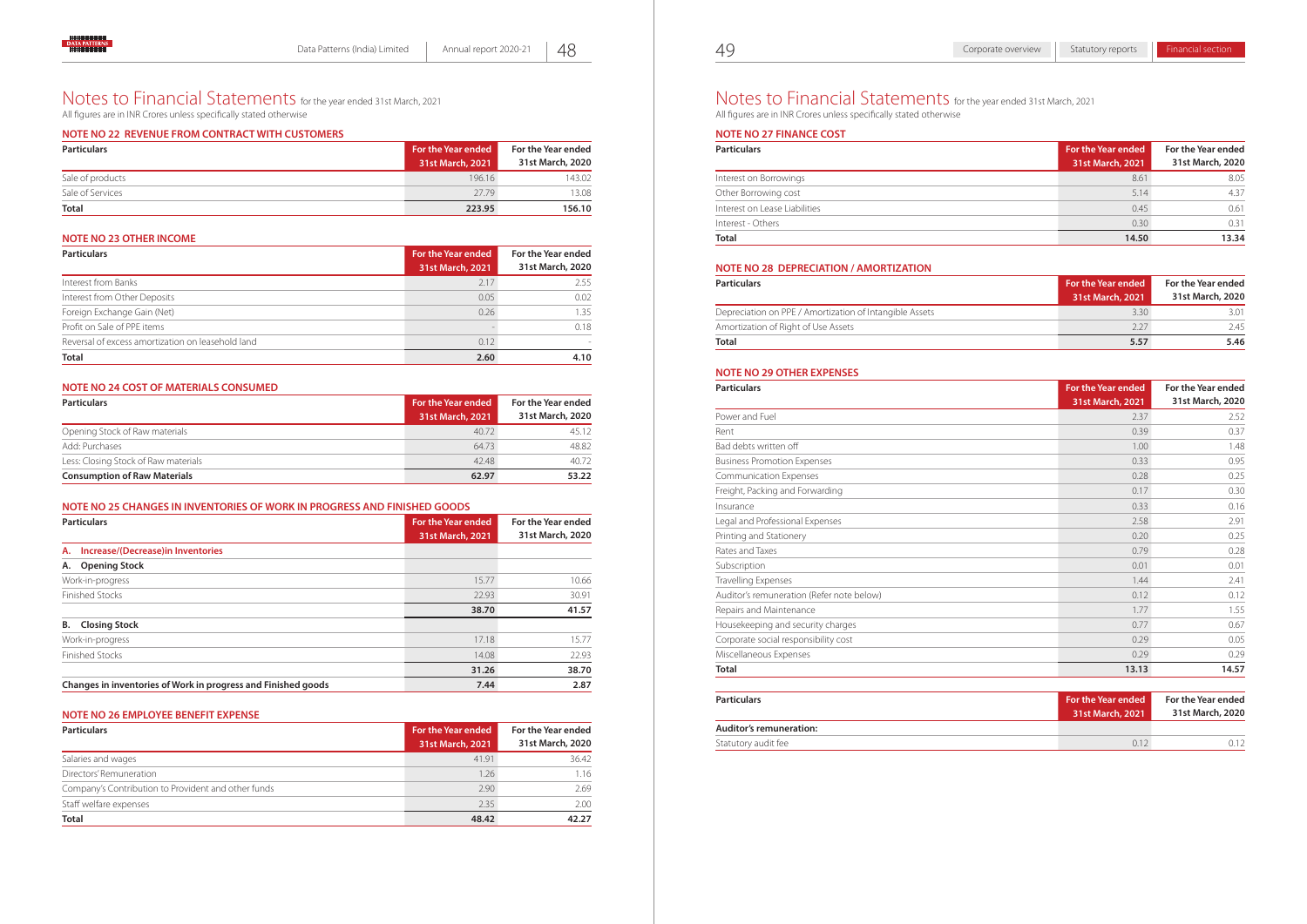All figures are in INR Crores unless specifically stated otherwise

# **NOTE NO 30 INCOME TAX AND DEFERRED TAX**

**Income tax recognized in statement of Profit and loss**

| <b>Particulars</b>                                | For the year ended<br>31 March, 2021 | For the year ended<br>31 March, 2020 |
|---------------------------------------------------|--------------------------------------|--------------------------------------|
| Income tax expense                                |                                      |                                      |
| Current period                                    | 18.91                                | 7.55                                 |
| Changes in estimates related to prior years       |                                      |                                      |
| Deferred tax expense                              |                                      |                                      |
| Origination and reversal of temporary differences | 0.05                                 | (0.16)                               |
| Income tax expense                                | 18.96                                | 7.39                                 |

# **Income tax recognized in Other comprehensive Income**

| <b>Particulars</b>                                         | For the year ended<br>31 March, 2021 | For the year ended<br>31 March, 2020 |
|------------------------------------------------------------|--------------------------------------|--------------------------------------|
| Income tax expense                                         |                                      |                                      |
| Remeasurement of the net defined benefit liability/(asset) | (0.32)                               | (0.01)                               |
| Deferred tax expense                                       |                                      |                                      |
| Origination and reversal of temporary differences          |                                      |                                      |
| Income tax expense                                         | (0.32)                               | (0.01)                               |

### **Reconciliation between Book and taxable Profits**

| <b>Particulars</b>                                                                                                             | For the year ended<br>31 March, 2021 | For the year ended<br>31 March, 2020 |
|--------------------------------------------------------------------------------------------------------------------------------|--------------------------------------|--------------------------------------|
| Profit before tax as shown in the Statement of Profit and Loss<br>(Including taxable components of Other Comprehensive Income) | 73.24                                | 28.42                                |
| Income not chargable to tax/expenses not deductible                                                                            | 0.62                                 | 1.55                                 |
| <b>Total Taxable income</b>                                                                                                    | 73.86                                | 29.97                                |
| Income tax at 25.168%                                                                                                          | 18.59                                | 7.54                                 |
| Current tax in Profit and Loss                                                                                                 | 18.91                                | 7.55                                 |
| Tax effect on items recognized in Other comprehensive Income                                                                   | (0.32)                               | (0.01)                               |
|                                                                                                                                | 18.59                                | 7.54                                 |

# **NOTE NO 31 CONTINGENT LIABILITIES AND COMMITMENTS**

|               | <b>Particulars</b>                    | As at            | As at            | As at            |
|---------------|---------------------------------------|------------------|------------------|------------------|
|               |                                       | 31st March, 2021 | 31st March, 2020 | 01st April, 2019 |
|               | <b>Contingent liabilities:</b>        |                  |                  |                  |
|               | <b>Disputed Demands under Appeals</b> |                  |                  |                  |
| i)            | Sales Tax                             | 1.21             | 0.64             | 0.64             |
| $\mathsf{ii}$ | Service Tax                           | 0.48             | 0.48             | 0.48             |
| iii)          | Income Tax                            | .38              | .38              |                  |

Sales tax and service tax demands disputed by the Company and appeals filed against these disputed demands are pending before respective appellate authorities. Outflows, if any, arising out of these claims would depend on the outcome of the decision of the appellate authorities and the Company's rights for future appeals.

# **Uncertainity over Income tax treatment**

The Company has on-going disputes with Income Tax Authorities against demands arising on completion of assessment proceedings under Income Tax Act, 1961. The Company has evaluated the above pending disputes and expects that its position will likely be upheld on ultimate resolution and these will not have a material adverse effect on the Company's financial position and results of operations.

| <b>Particulars</b>     | As at            | As at            | As at            |
|------------------------|------------------|------------------|------------------|
|                        | 31st March, 2021 | 31st March, 2020 | 01st April, 2019 |
| <b>Bank Guarantees</b> | 131.59           | 17.86            | 104.55           |

# Notes to Financial Statements for the year ended 31st March, 2021 All figures are in INR Crores unless specifically stated otherwise

| <u>NUTE NU 3T CUNTINGENT LIABILITIES AND CUMMITMENTS (CUNTD.)</u>                                                   |                  |                  |                  |  |  |
|---------------------------------------------------------------------------------------------------------------------|------------------|------------------|------------------|--|--|
| <b>Particulars</b>                                                                                                  | As at            | As at            | As at            |  |  |
|                                                                                                                     | 31st March, 2021 | 31st March, 2020 | 01st April, 2019 |  |  |
| Estimated amount of contracts remaining to be executed on<br>capital contracts to the extent not provided for/ paid | 30.68            |                  |                  |  |  |

# **NOTE NO 32 EMPLOYEE BENEFIT PLANS**

# **a) Defined contribution plans**

The Company makes Provident fund contributions to defined contribution plans for qualifying employees. Under this scheme, the Company is required to contribute a specified percentage of the payroll costs to fund the benefits. The contributions payable by the Company to these plans are at the rates specified in the rules of the schemes.

| <b>Particulars</b>                                                        | For the year ended<br>31st March, 2021 | For the year ended<br>31st March, 2020 |
|---------------------------------------------------------------------------|----------------------------------------|----------------------------------------|
| Contribution to provident fund recognised in statement of profit and loss | -91                                    | -73                                    |

# **b) Defined benefit plans**

Gratuity liability has been provided based on the actuarial valuation carried out at the year end. The company has a gratuity scheme in respect of which company's contribution is funded through an approved trust fund. The details of actuarial valuation in respect of Gratuity is furnished hereunder:

|                                                               | As at<br><b>31st March 2021</b> | As at<br>31st March 2020 |
|---------------------------------------------------------------|---------------------------------|--------------------------|
| Change in Defined Benefit Obligation (DBO) during the year:   |                                 |                          |
| Present value DBO at the beginning of the year                | 6.58                            | 5.80                     |
| Service cost                                                  | 0.46                            | 0.53                     |
| Interest cost                                                 | 0.45                            | 0.45                     |
| Remeasurement(gain)/loss                                      |                                 |                          |
| Actuarial (gain)/loss arising from experience adjustments     | 1.26                            | 0.05                     |
| Benefits paid                                                 | (0.17)                          | (0.25)                   |
| Present value DBO at the end of the year                      | 8.58                            | 6.58                     |
| Change in fair value of plan assets during the year:<br>ii)   |                                 |                          |
| Fair value of plan assets as at beginning of the year         | 0.17                            | 0.29                     |
| Expected return on planned assets                             | (0.00)                          | 0.03                     |
| Contributions                                                 | 0.40                            | 0.10                     |
| Benefits paid                                                 | (0.17)                          | (0.25)                   |
| Re-measurement gain/(loss)                                    |                                 |                          |
| Fair value of plan asset at the end of the year               | 0.40                            | 0.17                     |
| iii) Amount recognised in the balance sheet                   |                                 |                          |
| Present value DBO at the end of the year                      | 8.58                            | 6.58                     |
| Fair value of the plan assets at the end of the year          | 0.40                            | 0.17                     |
| (Liability) / Asset recognised in the Balance sheet - net     | (8.18)                          | (6.41)                   |
| iv) Components of employer expenses:                          |                                 |                          |
| Current service cost                                          | 0.46                            | 0.53                     |
| Interest cost/ (income) on net defined benefit obligation     | 0.44                            | 0.36                     |
| Expense recognised in Statement of Profit t and Loss          | 0.90                            | 0.89                     |
| Re-measurement on the net defined benefit obligation<br>v).   |                                 |                          |
| Return on plan assets (excluding interest income)             | 0.01                            | (0.01)                   |
| Actuarial loss arising from changes in financial assumptions  | 0.01                            | 0.44                     |
| Actuarial loss arising from changes in experience adjustments | 1.26                            | (0.38)                   |
| Re-measurements recognised in other comprehensive income      | 1.28                            | 0.05                     |

**NOTE NO 31 CONTINGENT LIABILITIES AND COMMITMENTS (CONTD.)**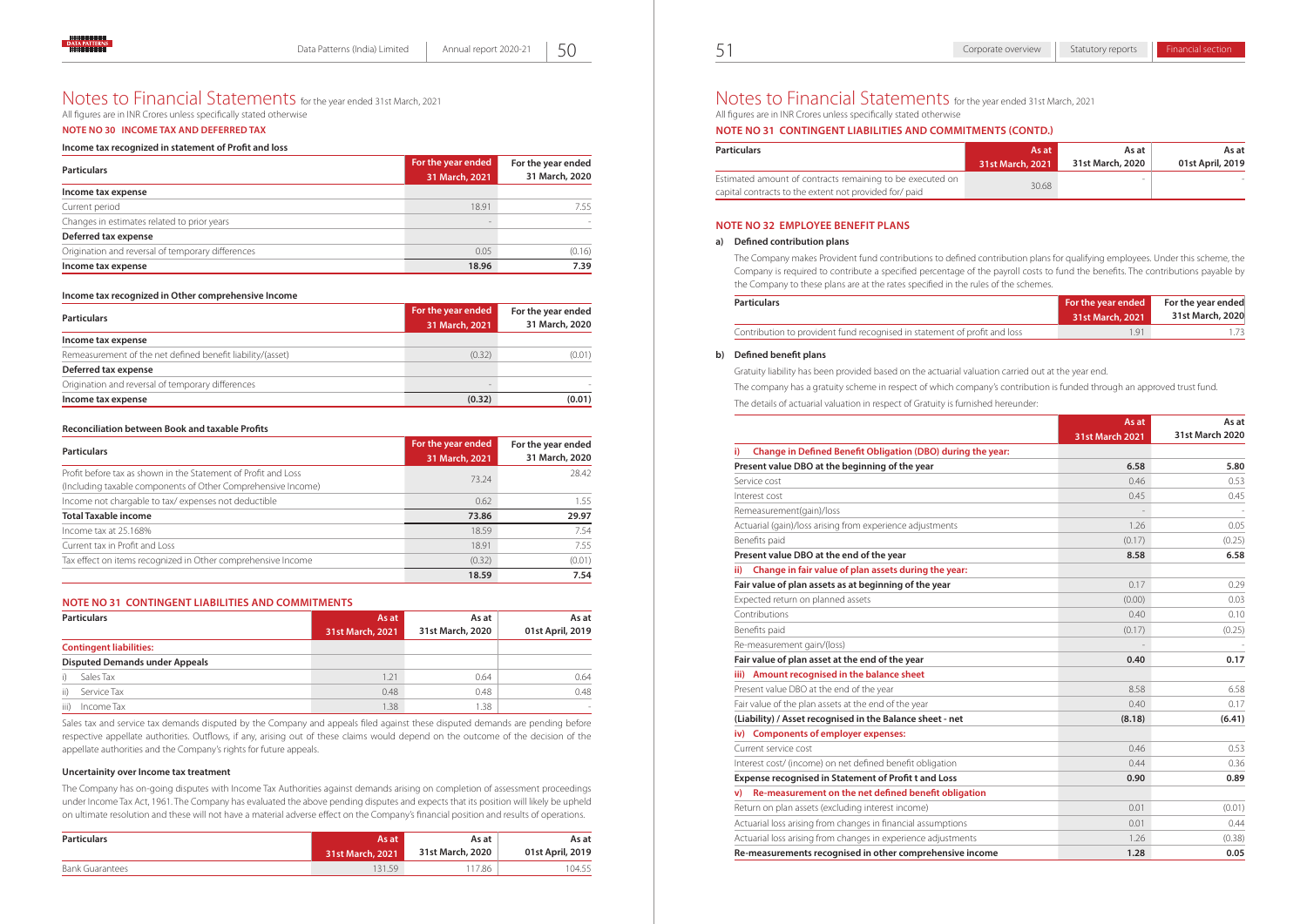# Notes to Financial Statements for the year ended 31st March, 2021 All figures are in INR Crores unless specifically stated otherwise

# **NOTE NO 32 EMPLOYEE BENEFIT PLANS (CONTD.)**

# **ASSUMPTIONS**

# **The principal assumptions used for the purposes of the actuarial valuations are given below**

|                           | As at                                             | As at            |
|---------------------------|---------------------------------------------------|------------------|
| <b>Particulars</b>        | 31st March, 2021                                  | 31st March, 2020 |
| Discount rate             | 7.77%                                             | 7.77%            |
| Expected rate of return   | 6.85%                                             | 6.87%            |
| Expected salary increment | 5.00%                                             | 5.00%            |
| Attrition rate            | $5.00\%$                                          | 5.00%            |
| Mortality table used      | Indian Assured Lives Mortality (2006-08) Ultimate |                  |

# **Sensitivity analysis - DBO at the end of the year**

|              | <b>Particulars</b>           | As at<br>31st March, 2021 | As at<br>31st March, 2020 |
|--------------|------------------------------|---------------------------|---------------------------|
|              | Discount-1%                  | (0.62)                    | (0.47)                    |
| $\mathbf{H}$ | Discount +1%                 | 0.71                      | 0.55                      |
| iii          | Escalation -1%               | 0.39                      | 0.49                      |
| iv           | Escalation $+1\%$            | (0.55)                    | (0.16)                    |
| $\vee$       | Mortality x 95%              | $\overline{\phantom{a}}$  | $\overline{\phantom{a}}$  |
| vi           | Mortality x 105%             | $\overline{\phantom{a}}$  |                           |
| vii          | Attrition x 95%              | 0.12                      | 0.09                      |
| viii         | Attrition x 105%             | (0.13)                    | (0.10)                    |
| ix           | Rs.10,00,000 Benefit Ceiling |                           |                           |
| $\times$     | No Benefit Ceiling           |                           |                           |

|   | <b>Particulars</b>                              | As at<br>31st March, 2021 | As at<br>31st March, 2020 |
|---|-------------------------------------------------|---------------------------|---------------------------|
|   | Weighted average duration of DBO (in years)     | 10                        | 10                        |
|   | <b>Expected cash flows</b>                      |                           |                           |
|   | Expected employer contribution in the next year |                           |                           |
| 2 | Expected benefit payments                       |                           |                           |
|   | Year 1                                          | 0.59                      | 0.50                      |
|   | Year 2                                          | 0.96                      | 0.40                      |
|   | Year 3                                          | 0.95                      | 0.66                      |
|   | Year 4                                          | 0.61                      | 4.13                      |
|   | Year 5                                          | 1.33                      | 0.46                      |
|   | Beyond 5 years                                  | 12.58                     | 10.15                     |

The Company is exposed to various risks in providing gratuity benefit which are as follows:

- **(a) Interest Rate Risk:** The plan exposes the Company to the risk of fall in interest rates. A fall in interest rates will result in an increase in the ultimate cost of providing above benefit and will thus result in an increase in the value of the liability (as shown in financial statements).
- **(b) Investment Risk:** The probability or likelihood of occurrence of losses relative to the expected return on any particular investment.
- **(c) Salary Escalation Risk:** The present value of the defined benefit plan is calculated with the assumption of salary increase rate of plan participants in future, based on past experience. Deviation in the rate of increase of salary in future for plan participants from the rate of increase in salary used to determine the present value of obligation will have a bearing on the plan's liability.
- **(d) Demographic Risk:** The Company has used certain mortality and attrition assumptions in valuation of the liability. The Company is exposed to the risk of actual experience turning out adverse compared to the assumptions.

# Notes to Financial Statements for the year ended 31st March, 2021

All figures are in INR Crores unless specifically stated otherwise **NOTE NO 33 EARNINGS PER SHARE**

# **Particulars**

# Profit after taxation

Weighted average number of equity shares outstanding during the period Basic and diluted earnings per share- (Face value – Rs.10/- per share)

|        | As at            | As at            |
|--------|------------------|------------------|
|        | 31st March, 2021 | 31st March, 2020 |
|        | 55.56            | 21.08            |
| eriod  | 16,99,790        | 16,99,790        |
| in INR | 327              | 124              |

# **34 DETAILS ON UNHEDGED FOREIGN CURRENCY EXPOSURES**

| <b>Particulars</b>                              | Currency   | As at<br>31st March, 2021 | As at<br>31st March, 2020 | As at<br>01st April, 2019 |
|-------------------------------------------------|------------|---------------------------|---------------------------|---------------------------|
| Amount receivable in foreign currency - Exports | <b>USD</b> | 0.15                      | 0.01                      | 0.04                      |
|                                                 | GBP        | 0.02                      | 0.03                      | 0.03                      |
| Amount payable in foreign currency - Imports    | <b>USD</b> | 0.12                      | 0.16                      | 0.14                      |
|                                                 | <b>EUR</b> | $\overline{\phantom{0}}$  | $\overline{\phantom{a}}$  |                           |
|                                                 | <b>GBP</b> | $\overline{\phantom{a}}$  | $\overline{\phantom{0}}$  |                           |
|                                                 | <b>YEN</b> |                           | -                         |                           |
|                                                 | <b>CHF</b> | $\qquad \qquad -$         | $\overline{\phantom{0}}$  |                           |

# **35 SEGMENT REPORTING**

The Chief Operating Decision Maker (CODM) has considered manufacture ,sale and service of defence electronics as the single segment of operation.

# **A. Information about geographical areas**

Net sales to customers by geographic area for the year ended is listed below

**Particulars**

| (b) Outside India | (a) | India |  |
|-------------------|-----|-------|--|
|                   |     |       |  |

|     | <b>Particulars</b> | <b>Year ended</b> | Year ended       |
|-----|--------------------|-------------------|------------------|
|     |                    | 31st March, 2021  | 31st March, 2020 |
| (a) | India              | 181.57            | 145.56           |
|     | (b) Outside India  | 42.38             | 10.54            |
|     |                    | 223.95            | 156.10           |

The company does not own any non current assets outside India

# **B. Information about major customers**

 Customers individually accounting for more than 10% of the revenues of the company for the years ended 31st March, 2021 and 31st March, 2020 is listed below

# **Particulars**

No of customers

% of Revenue from above customers to total revenue from operations

|   | Year ended<br>31st March, 2021 | Year ended<br>31st March, 2020 |
|---|--------------------------------|--------------------------------|
|   |                                |                                |
| S |                                |                                |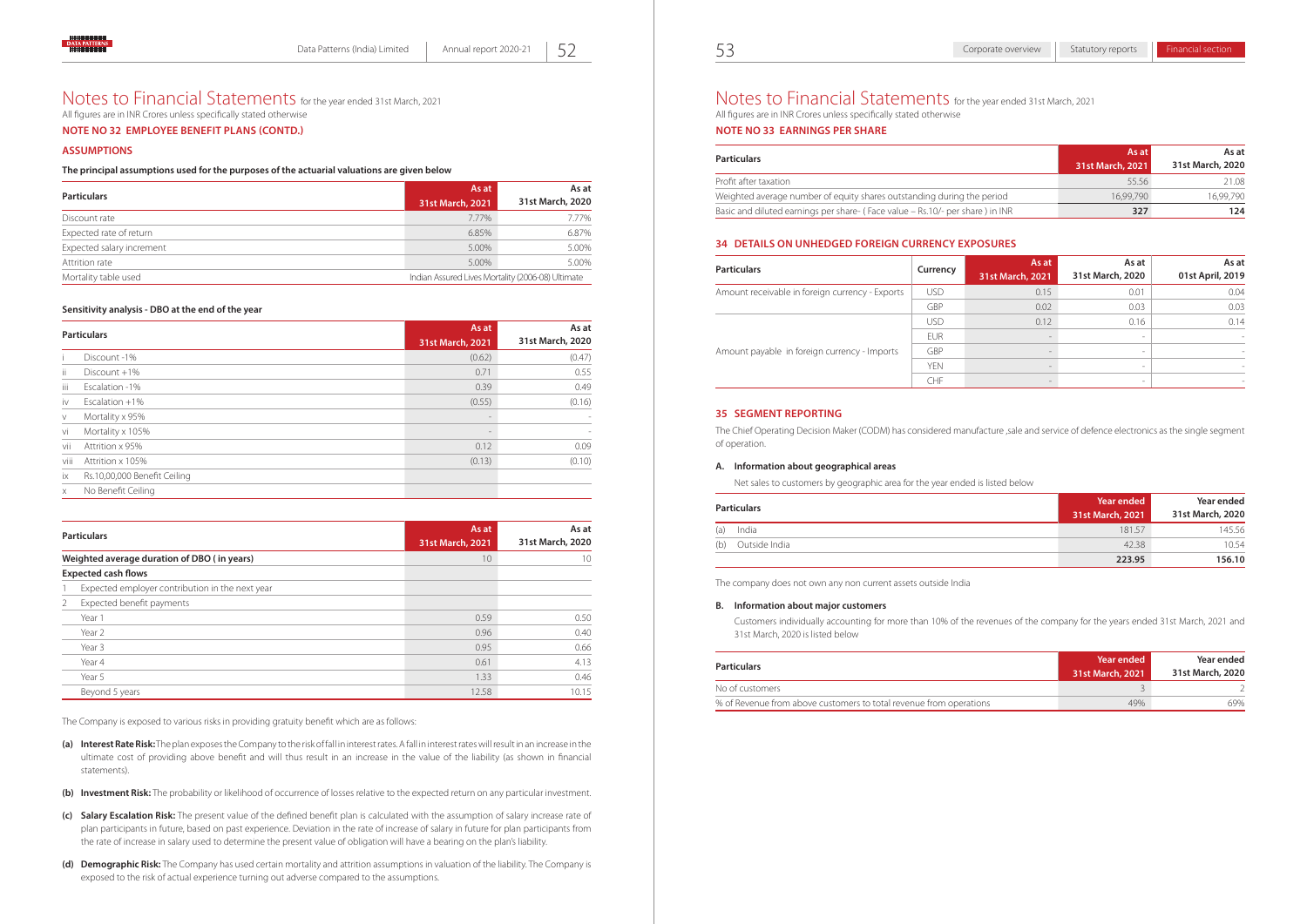

All figures are in INR Crores unless specifically stated otherwise

# Notes to Financial Statements for the year ended 31st March, 2021 All figures are in INR Crores unless specifically stated otherwise

# **NOTE NO 36 CAPITAL MANAGEMENT**

The Company's capital management is intended to create value for shareholders by facilitating the meeting of long-term and short-term goals of the Company. The funding requirements are met through internal accruals, long-term and short-term borrowings.

The Company manages its capital to ensure that it will be able to continue as going concern while maximizing the return to stakeholders through the optimisation of the debt and equity balance. The following table summarizes the capital of the Company:

|                                                              | Amt in Rs.<br>As at<br>As at<br>As at |                  |                  |
|--------------------------------------------------------------|---------------------------------------|------------------|------------------|
| <b>Particulars</b>                                           |                                       |                  |                  |
|                                                              | 31st March, 2021                      | 31st March, 2020 | 31st March, 2019 |
| <b>Total equity</b>                                          | 207.94                                | 153.68           | 133.05           |
| Non Current Borrowings                                       | 9.77                                  | 0.55             |                  |
| <b>Current Borrowings</b>                                    | 22.68                                 | 59.85            | 58.16            |
| Current Maturities of Long term Debts (Included in Financial | 0.78                                  | 0.16             | 1.98             |
| Liabilities)                                                 |                                       |                  |                  |
| <b>Total Debt</b>                                            | 33.23                                 | 60.56            | 60.14            |
| Total Capital (Equity + Debt)                                | 241.17                                | 214.24           | 193.19           |
| Equity as a % of total capital                               | 86                                    | 72               | 69               |
| Debt as a % of total capital                                 | 14                                    | 28               | 31               |

# **NOTE NO 37 FINANCIAL INSTRUMENTS**

# **Categories of financial instruments**

|                    |                                                                        | Amt in Rs.       |                          |                  |
|--------------------|------------------------------------------------------------------------|------------------|--------------------------|------------------|
| <b>Particulars</b> |                                                                        | As at            | As at                    | As at            |
|                    |                                                                        | 31st March, 2021 | 31st March, 2020         | 31st March, 2019 |
| Α.                 | <b>Financial assets</b>                                                |                  |                          |                  |
|                    | Measured at Fair value through profit or loss (FVTPL):                 |                  | $\overline{\phantom{a}}$ |                  |
|                    | Measured at Fair value through Other comprehensive<br>Income (FVTOCI): |                  |                          |                  |
|                    | Measured at Amortised cost:                                            |                  |                          |                  |
|                    | <b>Security Deposits</b>                                               | 1.56             | 2.32                     | 2.29             |
|                    | Margin Money Deposits                                                  | 32.66            | 44.16                    | 36.74            |
|                    | Trade Receivables                                                      | 155.94           | 115.63                   | 102.94           |
|                    | Cash and Cash Equivalents                                              | 8.80             | 1.51                     | 0.31             |
|                    | Advances to Employees                                                  | 0.44             | 0.21                     | 0.18             |
|                    | Interest accrued but not due                                           | 3.60             | 3.51                     | 0.13             |
|                    | Other advances                                                         | 0.18             |                          |                  |
|                    | Other Receivables                                                      | 0.72             |                          |                  |
|                    |                                                                        | 203.90           | 167.34                   | 142.59           |
| <b>B.</b>          | <b>Financial liabilities</b>                                           |                  |                          |                  |
|                    | Measured at Amortised cost                                             |                  |                          |                  |
|                    | <b>Borrowings</b>                                                      | 32.45            | 60.40                    | 58.16            |
|                    | Trade Payables                                                         | 12.00            | 17.27                    | 15.86            |
|                    | Other Financial Liabilities                                            | 8.73             | 14.01                    | 12.59            |
|                    |                                                                        | 53.18            | 91.68                    | 86.62            |

The total carrying values of the above financial assets and liabilties are equal to their fair values as at their respective reporting date.

# **Financial risk management objectives**

The Company is broadly exposed to credit risk, liquidity risk and market risk (fluctuations in exchange rates and price risk) as a result of financial instruments.

Board of Directors have the overall responsibility for the establishment, monitoring and supervision of the Company's Risk Management framework.

The Company has an established Risk Management Policy that outlines risk management structure and provides a comprehensive frame work for identification, evaluation, prioritization, treatment of various risks associated with different areas of finance and operations

# **Credit Risk**

Credit risk is the risk that counterparty will not meet its obligations under a financial instrument or customer contract, leading to financial loss. The Company is exposed to credit risk from its operating activities (primarily trade receivables) and from its investing activities, including deposits with banks and financial institutions and other financial instruments.

Significant amount of trade receivables are due from Government /Government Departments and Public sector undertakings (PSU) consequent to which the Company does not have a credit risk associated with such receivables.The impairment of trade receivables is based on modified expected credit loss model. The maximum exposure to credit risk at the reporting date is the carrying value of each class of financial assets disclosed in Note 37

The cash and cash equivalents and margin money deposits are held with banks. The Company has not incurred any losses on account of default from banks on deposits.

# **Liquidity Risk**

Liquidity Risk is the risk that the company could encounter if it faces difficulty in meeting the obligations associated with financial liabilities by delivering cash and other financial asset or the risk that the Company will face difficulty in raising financial resources required to fullfil its commitments. The company's exposure to liquidity risk is very minimal as it has a prudent liquidity risk management process in place which ensures maintaining adequate cash and marketable securities to pay its liabilities when they are due. To ensure continuity of funding, the Company has access to shortterm bank facilities in the nature of bank overdraft facility, cash credit facility and short-term borrowings to fund its ongoing working capital requirements and growth needs when necessary.

The table below analyses the company's financial liabilities based on their contractual maturities. The amounts disclosed are contractual undiscounted cash flows.

|                                                                      | <b>As at 31st March, 2021</b> |                        |                   |
|----------------------------------------------------------------------|-------------------------------|------------------------|-------------------|
| <b>Nature</b>                                                        | Less than 1 year              | 1-2 Years              | More than 2 Years |
| Current Borrowings                                                   | 22.68                         |                        |                   |
| Non Current Borrowings                                               |                               | 3.06                   | 6.71              |
| Trade Payables                                                       | 12.00                         |                        |                   |
| Financial Liabilities (Other than Lease Liabilities)                 | 4.78                          |                        |                   |
| Lease Liabilities                                                    | 1.51                          | 1.34                   | 1.10              |
|                                                                      |                               | As at 31st March, 2020 |                   |
|                                                                      |                               |                        |                   |
|                                                                      | Less than 1 year              | 1-2 Years              | More than 2 Years |
|                                                                      | 59.85                         |                        |                   |
| <b>Nature</b><br><b>Current Borrowings</b><br>Non Current Borrowings |                               | 0.15                   | 0.40              |
| Trade Payables                                                       | 17.27                         |                        |                   |
| Financial Liabilities (Other than Lease Liabilities)                 | 8.08                          |                        |                   |
| Lease Liabilities                                                    | 2.08                          | 1.41                   | 2.43              |

| Current Borrowings                                   |
|------------------------------------------------------|
| Non Current Borrowings                               |
| Trade Payables                                       |
| Financial Liabilities (Other than Lease Liabilities) |
| Lease Liabilities                                    |

|                                                      |                  | As at 01st April, 2019 |                               |  |  |
|------------------------------------------------------|------------------|------------------------|-------------------------------|--|--|
| <b>Nature</b>                                        | Less than 1 year |                        | 1-2 Years   More than 2 Years |  |  |
| Current Borrowings                                   | 58.16            |                        |                               |  |  |
| Non Current Borrowings                               |                  |                        |                               |  |  |
| Trade Payables                                       | 15.86            |                        |                               |  |  |
| Financial Liabilities (Other than Lease Liabilities) | 5.59             |                        |                               |  |  |
| Lease Liabilities                                    | 1.08             | 2.08                   | 3.85                          |  |  |

# **NOTE NO 37 FINANCIAL INSTRUMENTS (CONTD.)**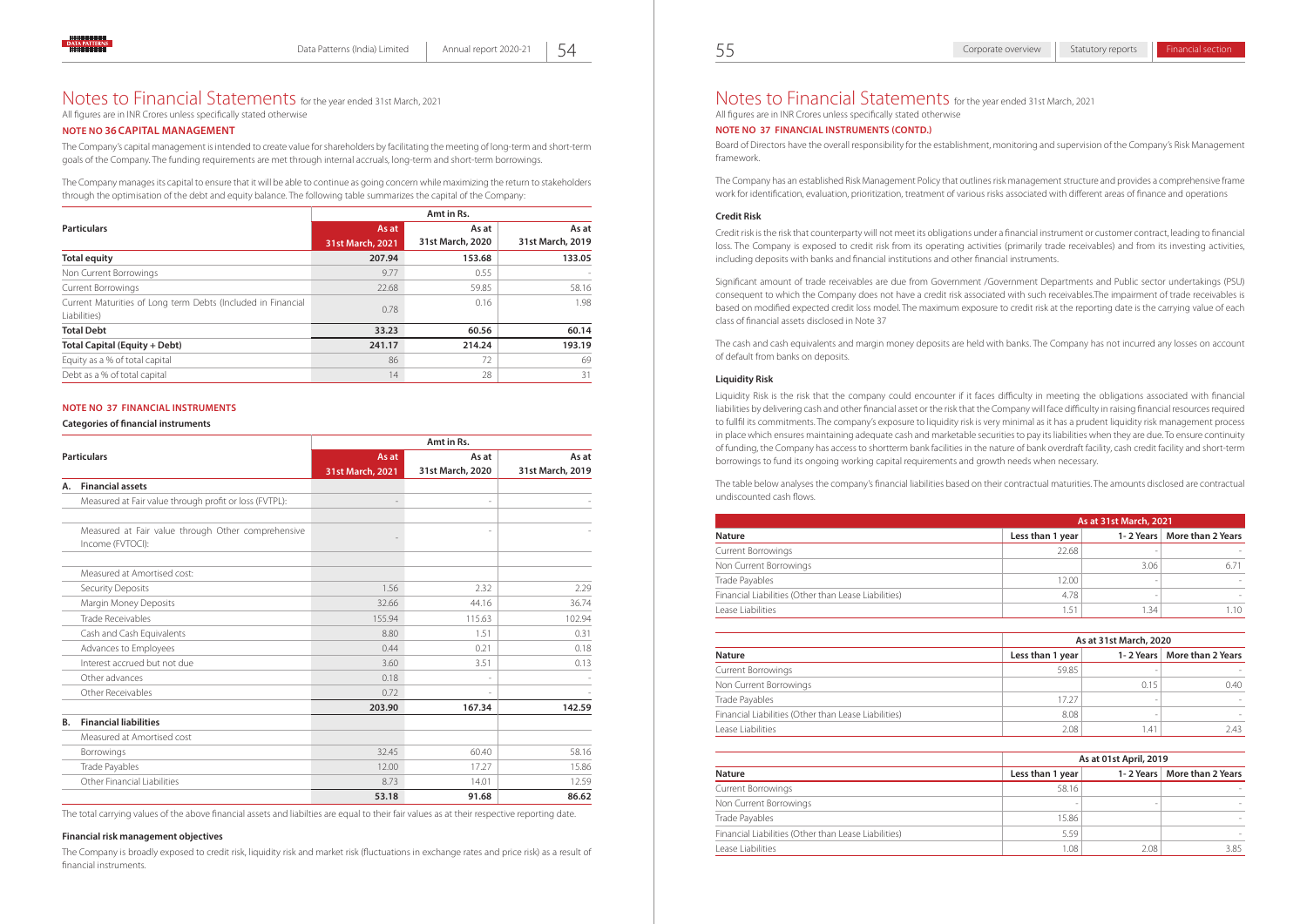

# Notes to Financial Statements for the year ended 31st March, 2021 All figures are in INR Crores unless specifically stated otherwise

# **Market Risk**

Market risk is the risk that changes in market prices such as foreign exchange rates, interest rates will affect the company's income or the value of its holdings of financial instruments. The objective of market risk management is to manage and control market risk exposures within acceptable parameters, while optimizing the return. The company's activities expose it to the financial risks of changes in foreign exchange rates and interest rate movements (refer to notes below on currency risk and interest risk)."

# **Currency Risk**

The company is exposed to foreign exchange risk arising from foreign currency transactions primarily relating to purchases and sales made in foreign currencies such as US Dollar, Euro etc. Foreign exchange risk arises from existing and future commercial transactions and recognised assets and liabilities denominated in a currency that is not the company's functional currency (INR)."

The company's exposure to foreign currency risk in respect of major currencies is given below :

| <b>Particulars</b>                              |            | As at<br>31st March, 2021 | As at<br>31st March, 2020 | As at<br>31st March, 2019 |
|-------------------------------------------------|------------|---------------------------|---------------------------|---------------------------|
| Amount receivable in foreign currency - Exports | <b>USD</b> | 0.15                      | 0.01                      | 0.04                      |
|                                                 | GBP        | 0.02                      | 0.03                      | 0.03                      |
|                                                 | <b>USD</b> | 0.12                      | 0.16                      | 0.14                      |
|                                                 | <b>EUR</b> | -                         | -                         |                           |
| Amount payable in foreign currency - Imports    | <b>GBP</b> | -                         | -                         |                           |
|                                                 | <b>YEN</b> |                           | -                         |                           |
|                                                 | <b>CHF</b> |                           | $-$                       |                           |

### **Interest rate risk**

Interest rate risk can be either fair value interest rate risk or cash flow interest rate risk. Fair value interest rate risk is the risk of changes in fair values of fixed interest bearing investments because of fluctuations in the interest rates. Cash flow interest rate risk is the risk that the future cash flows of floating interest bearing instruments will fluctuate because of fluctuations in market interest rates.

# **NOTE NO 38 RELATED PARTY DISCLOSURE**

# **i) The list of related parties as identified by the management for disclosure as under**

### **A) Key management personnel**

 Mr. Srinivasagopalan Rangarajan (Managing Director) Mrs. Rekha Murthy Rangarajan (Whole Time Director)

# **B) Relatives of Key management personnel**

Mrs. Vasundara Keshava Murthy

# **Related Party Transactions**

The Company has identified all related parties and details of transactions are given below

The following transactions were carried out with the Related Parties.

| <b>Particulars</b>                         | For the year ended<br>31st March, 2021 | For the year ended<br>31st March, 2020 |
|--------------------------------------------|----------------------------------------|----------------------------------------|
| Key Management Personnel (KMP)             |                                        |                                        |
| Directors' remuneration                    | 1.26                                   | 1.16                                   |
| Loans repaid                               | 17.77                                  | 9.93                                   |
| Loans received                             | $\overline{\phantom{a}}$               | 7.59                                   |
| Interest on loan                           | 2.89                                   | 1.72                                   |
| Outstanding Balance                        | 0.51                                   | 15.39                                  |
| Dividend                                   | 0.24                                   | 0.24                                   |
| Relative of Key Management Personnel (KMP) |                                        |                                        |
| Dividend                                   | 0.01                                   | 0.01                                   |

# Notes to Financial Statements for the year ended 31st March, 2021 All figures are in INR Crores unless specifically stated otherwise

# **NOTE NO 37 FINANCIAL INSTRUMENTS (CONTD.) NOTE NO 39 ADDITIONAL DISCLOSURES UNDER INDAS 115**

Reconciliation of the revenue from contract with customers with the amounts disclosed in the segment information:

As the company operates in a single segment, reconciliation between segment revenue and revenue from

contract with customers is not applicable

Reconciling the amount of revenue recognized in the Statement of Profit and Loss with the contracted price:

| <b>Particulars</b>                                  | For the year ended<br>31st March, 2021 | For the year ended<br>31st March, 2020 |
|-----------------------------------------------------|----------------------------------------|----------------------------------------|
| Revenue as per Contracted Price                     | 22395                                  | 156.10                                 |
| Less: Discounts                                     |                                        |                                        |
| Revenue as per Statement of Profit and Loss account | 223.95                                 | 156.10                                 |

# **Timing of Revenue Recognition**

| <b>Particulars</b>                       | For the year ended | For the year ended |
|------------------------------------------|--------------------|--------------------|
|                                          | 31st March, 2021   | 31st March, 2020   |
| Revenue recognized at a point in time    | 208.77             | 151.08             |
| Revenue recognized over a period of time | 15.18              | 5.02               |
| <b>Total</b>                             | 223.95             | 156.10             |

### **Reconciliation of contract liabilities**

| <b>Particulars</b>                                     | As at            | As at            |
|--------------------------------------------------------|------------------|------------------|
|                                                        | 31st March, 2021 | 31st March, 2020 |
| Contract liabilities at the beginning of the period    | 33.10            | 43.76            |
| Add: Consideration received during the year as advance | 38.04            | 23.75            |
| Less: Revenue recognised during the period             | (24.64)          | (34.41)          |
| Contract liabilities at the end of the period          | 46.50            | 33.10            |

### **NOTE NO 40 LEASES DISCLOSURE**

The Company has lease contracts for Buildings, furniture and Vehicles used for Administrative purpose. . The Company applies the exemption available for 'short-term leases wherever applicable.

# **Set out below are the carrying amounts of the lease liabilities included under financial liabilities and the movements during the period**

| <b>Particulars</b>                          | <b>Year ended</b><br>31st March, 2021 | Year ended<br>31st March, 2020 |
|---------------------------------------------|---------------------------------------|--------------------------------|
| Opening Balance                             | 5.93                                  |                                |
| Add: Recognized during the year             | 0.10                                  | 8.06                           |
| Add:Accretion of Interest                   | 0.45                                  | 0.61                           |
| less: Lease Payments                        | (2.54)                                | (2.74)                         |
| <b>Closing Balance</b>                      | 3.94                                  | 5.93                           |
| On the above                                |                                       |                                |
| Current                                     | 1.51                                  | 2.08                           |
| <b>Non Current</b>                          | 2.43                                  | 3.85                           |
| <b>Maturity Analysis of Lease liability</b> | Less than one year                    | 1-5 Years                      |
| As at 31st March, 2021                      | 1.51                                  | 2.43                           |
| As at 31st March, 2020                      | 2.08                                  | 3.85                           |

| As at 31st March, 2021 | , 51 | 2.43  |
|------------------------|------|-------|
| As at 31st March, 2020 | 2.08 | 3.85  |
| As at 01st April, 2019 | 1.08 | 5 Q Z |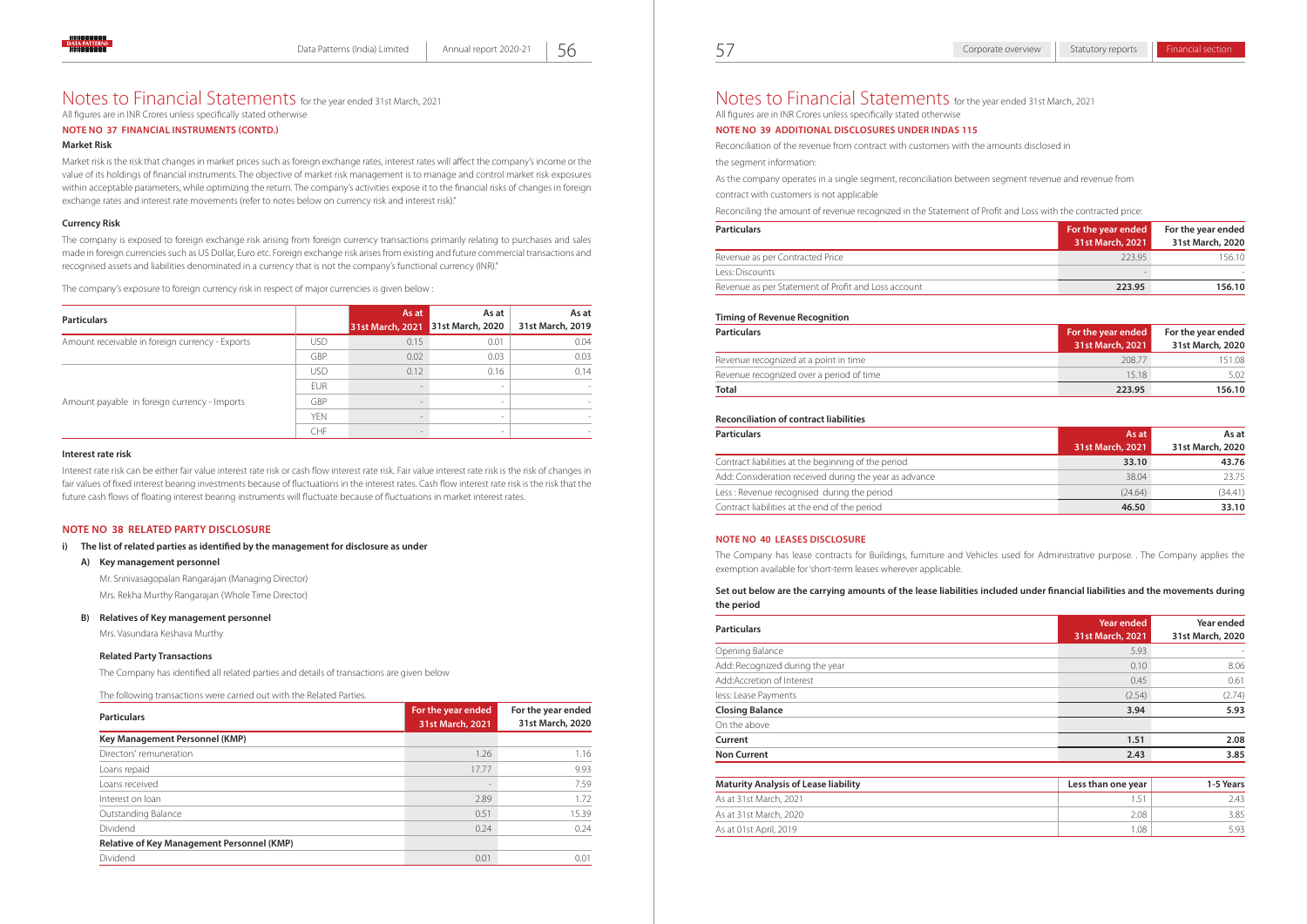# Notes to Financial Statements for the year ended 31st March, 2021 All figures are in INR Crores unless specifically stated otherwise

# **Amount recognized in the statement of Profit and Loss during the year:**

| <b>Particulars</b>                     | For the year ended<br>31st March, 2021 | For the year ended<br>31st March, 2020 |
|----------------------------------------|----------------------------------------|----------------------------------------|
| Depreciation on right -of use assets   | 2.27                                   | 2.45                                   |
| Interest expenses on Lease liability   | 0.45                                   | 0.61                                   |
| Expenses relating to short-term leases | 0.39                                   | 0.37                                   |
| Expenses related to low value assets   |                                        |                                        |
| <b>Total</b>                           | 4.11                                   | 3.43                                   |

# **NOTE NO 41 CORPORATE SOCIAL RESPONSIBILITY**

| <b>Particulars</b>                                               | <b>For the year ended</b><br>31st March, 2021 | For the year ended<br>31st March, 2020 |
|------------------------------------------------------------------|-----------------------------------------------|----------------------------------------|
| Gross amount required to be spent by the company during the year | 0.29                                          | O 10                                   |
| Amount spent                                                     | 0.05                                          |                                        |

# **NOTE NO 42 IMPACT ON ACCOUNT OF COVID 19:**

In view of the Government of India's Order under the Disaster Management Act, 2005 to implement complete lock down in all parts of India with effect from 25th March, 2020 to contain spread of COVID-19 virus, the operations of the Company was shut down.This has impacted the normal business operations of the Company by way of interruption in production, supply chain disruption, unavailability of personnel,closure/lock down of production facilities, sales and profitability.

Place: Chennai Place: Chennai Place: Chennai Place: Chennai Place: Chennai Place: Chennai Date: 11th August, 2021 Date: 11th August, 2021 Date: 11th August, 2021

In the preparation of financial statements, the company has considered probable effects from the pandemic relating to COVID-19 on the carrying amount of the Inventories, Receivables, other assets and revision in cost estimates for completing the contract / penalties for non fulfillment of contractual obligations. Major customers of the company are from Indian defence services. Since the supplies are based on firm and fixed contracts there is no impact on the business due to this pandemic. Further as the major amount of receivable is from Ministry of Defence, Government of India, Government and Government related entities the company expects that the balances are realisable.

The extent of the impact of COVID-19 on the future operational and finance performance will depend on certain developments including the duration and spread of the out break, the future impact on employees and vendors, all of which are uncertain and cannot be predicted. As the impact of COVID-19, if any, on the future operational and financial performance of the company may be different from management estimates in this regard, the company will continue to closely monitor any changes as they emerge.

# **NOTE NO 43 EVENTS OCCURING AFTER THE REPORTING PERIOD**

The Board of Directors have recommended a dividend of Rs. 65.30/- per share on equity shares of Rs.10/- each for the Financial Year 2020-21 subject to approval of Members at the Annual General Meeting.

# **NOTE NO 40 LEASES DISCLOSURE (CONTD.)**

For and on behalf of the Board

**For R.G.N. Price & Co Srinivasagopalan Rangarajan Rekha Murthy Rangarajan** Chartered Accountants DIN : 00643456 DIN : 00647472

FR No.002785S

**K Venkatakrishnan** Partner M.No. 208591

# **Indian economic review**

The Indian economy passed through one of the volatile periods in living memory in FY 2020-21.

The Indian government announced a complete lockdown in public movement and economic activity from the fourth week of March 2020. As economic activity came to a grinding halt, the lockdown

had a devastating impact on an alreadyslowing economy as 1.38 Billion Indians were required to stay indoors - one of the blown economic recovery. most stringent lockdowns enforced in the world. The Indian economy de-grew 23.9% in the first quarter of FY2020-21, the sharpest de-growth experienced by the country since the index was prepared. India's relief

consumption, following the lifting of social distancing controls, translated into a full-

The result is that India's GDP contracted 7.3 % during FY2020-21, largely on account of the sharp depreciation of the first two quarters.

# **Y-o-Y growth of the Indian economy**

|                     | FY2018-19 | <b>FY2018-19</b> | FY2019-20 | <b>FY2020-21</b> |
|---------------------|-----------|------------------|-----------|------------------|
| Real GDP growth (%) |           | U.               | 4         | ر ،              |

(Source: Economic Times, IMF, EIU, Business Standard, McKinsey, Company commissioned industry report by Frost & Sullivan)

# **Management**  discussion & analysis

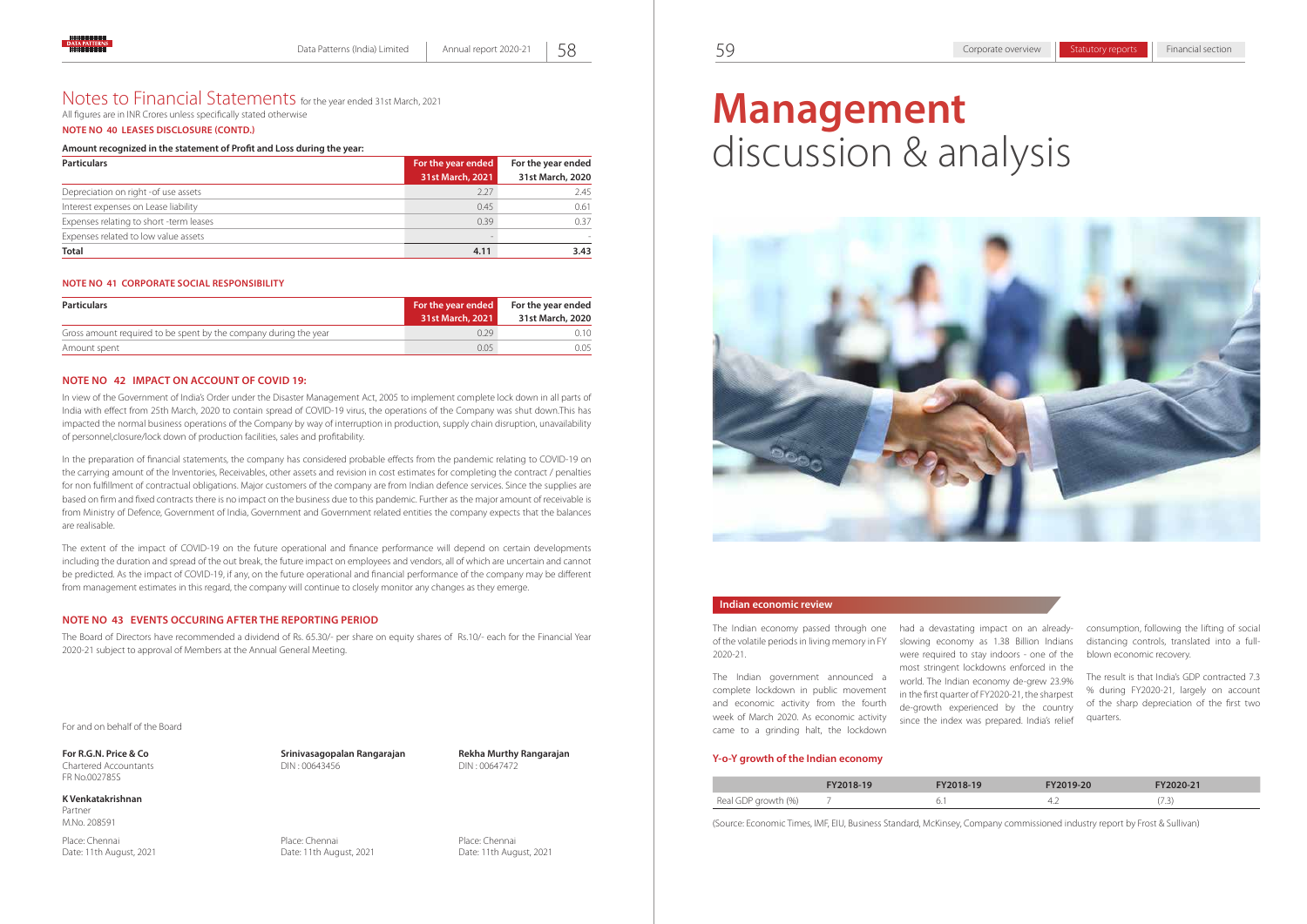# **Indian economic reforms and recovery**

# **Indian Defence & Aerospace segment landscape**

There were a number of positive features of the Indian economy during the year under review.

India reported improving Goods and Services Tax (GST) collections month-onmonth in the second half of FY2020-21.

The per capita income was estimated to have declined 5% from Rs. 1.35 Lakh in FY2019-20 to Rs. 1.27 Lakh in FY2020-21, which was considered moderate in view of the extensive demand destruction in the first two quarters of FY2020-21.

A slowdown in economic growth and inflation weakened the country's currency rate nearly 2.83% in 2020 from Rs. 71.28 to Rs. 73.30 to a US dollar before recovering towards the close of the financial year.

Despite the gloomy economic scenario, foreign direct investments (FDI) in India increased 13% to USD57 Billion in 2020.

India jumped 14 places to 63 in the 2020 World Bank's Ease of Doing Business ranking and was the only country in the emerging market basket that received positive FPIs of USD23.6 Billion in 2020.

The Indian government initiated structural reforms in agriculture, labour laws and medium-small enterprise segments. The labour reforms were intended to empower MSMEs, increase employment, enhance labour productivity and wages.

The Government relaxed Foreign Direct Investment (FDI) norms for sectors like defence, coal mining, contract manufacturing and single-brand retail trading.

The Union Cabinet approved the productionlinked incentive (PLI) scheme for 10 sectors: pharmaceuticals, automobiles and auto components, telecom and networking

products, advanced chemistry cell batteries, textile, food products, solar modules, white goods and specialty steel. These incentives could attract outsized investments, catalysing India's growth journey.

leasing and waiver of offset requirements in government-to-government deals appear promising. The Ministry of Defence aims at doubling defence production and increasing defence exports five-fold by 2025 through the increased participation of private players and privatisation of Ordinance Factory Board. A successful implementation of these measures could have an enduring effect on the defence industry and competitive landscape. (Source: IBEF, Research and Markets, janes.com)

India's foreign exchange reserves continue to be in record setting mode – FY21 saw USD101.5 Billion dollars accretion in reserves, the steepest rise in foreign exchange reserves in any financial year; India's forex reserves are ranked third after Japan and China and can cover more than a year's import payments.

• The Government permitted 100% foreign direct investment in the Indian Defence sector, 79% under the automatic route and beyond that through the Government route

### **Outlook**

The Indian economy is projected to grow in the high single-digit percentages in FY2021-22 as per institutional estimates, a reduction caused by the second surge of the pandemic.

• The budgetary allocation in the Union Budget FY2020-21 for Defence Research and Development Organisation (DRDO)

 $\bullet$  To encourage indigenous defence manufacture, the Indian Government banned 101 Defence items from imports

• The Indian Government widened opportunities for the private sector by proposing Defence industrial corridors in Uttar Pradesh and Tamil Nadu

• The Government removed offset clauses, which are expected the moderate the cost of procurement from international institutions

• The Government is concentrating on the advancement of sectors like ammunition,

is anticipated to reach USD70 Billion by 2030, steered by adequate demand for modern infrastructure and government thrust. Indian defence manufacturing sector witnessed a CAGR of 3.9% between 2016 and 2020. The industry is expected to accelerate following increasing concerns of national security. 20, representing 86% and 88% of total The Indian Defence market represents an accessible cumulative revenue generation opportunity of USD306.95 Billion between 2021 and 2030. The Indian Government aims to enhance its defence production target to USD25 Billion, including exports of USD5 Billion. Indian Defence exports declined

• DRDO announced the indigenous manufacture of 108 systems and subsystems

• The budgetary allocation for NSIL, the commercial arm of ISRO, increased 138 times from Rs. 10 crores in FY2019-20 to Rs. 700 crores in FY 21. (Sources: IBEF, Financial Express)

The Indian Defence and Aerospace segment by 7.5% to Rs 84.34 Billion in FY2020-21 as against Rs. 91.11 Billion recorded in FY2019- 20. The private players in the defence segment are enjoying a growing exposure; private sector sales based on export authorisations stood at Rs. 72.71 Billion in FY2020-21 and Rs. 80.07 Billion in FY 2019 exports in those two years respectively.

• Higher use of space launch vehicles for satellites and testing applications, introduction of space tourism and development of satellite internet system

**Introduction of draft SPACE COM policy** and the government's permission related to the entry of the private sector in the development of satellites and launch vehicles

 $\bullet$  ISRO's announcement to provide  $\sim$ 70% mandate of all upcoming space missions to

• The Ministry of Defence's removal of limitations on procurement norms, making it easier for Indian companies and start-ups to deliver equipment and components to

● ISRO plans to launch 500 PSLVs in five years. ISRO's commercial arm New Space India Limited (NSIL) plans to invest ~Rs. 10,000 crores in five years

• The Indian space sector could ride the global space industry, projected to generate USD1 Trillion revenues by 2040

The Indian Defence and Aerospace markets, are at the cusp of change, following the introduction of policy changes that will help reduce programme delays and accelerate acquisition. Provisions like equipment

procurement will see a large portion of defence electronics sourced locally, and as such platform recapitalisation programmes across all three forces such as new combat aircraft acquisition, submarine building and T-72 replacement will be key contributors to future market valuation of this product segment

# **Government initiatives**

Exchange rate variation for the private sector in India is evenly placed with Defence public sector undertakings

In the Union Budget 2021, the Defence sector was allocated Rs. 4.78 Lakh Crore as against Rs. 4.71 Lakh Crore allocated in the Union Budget of FY2019-20

### increased 8% to Rs. 11,375 Crore

surveillance and tracking systems. The sector's growth may be catalysed by DRDO's focus on ballistic missiles, quick reaction surface-to-air missiles, anti-tank missiles and rocket systems

### **Growth drivers**

### private players over five years

the army

 Despite an economic slowdown in 2020, the global space industry attracted record investments of USD 25.6 Billion, the third highest in the decade, with trickle-down implications for India

*(Sources: Economic times, Business Standard, Morgan & Stanley, Geospatial world.net)*

# **Indian Defence Electronics market**

The Indian Defence Electronics market was valued at USD 8.09 Billion between 2016 and 2020 growing at a CAGR of 4.5% during the period. The market is evaluated to be worth ~ USD 1.88 Billion in 2021 and is expected to reach ~ USD 6.99 Billion by 2030. The Indian large scale indigenisation effort over the next decade leading to improved manufacturing

Defence Electronics segment will witness a to increase in the future. However, at present and quality standards. This will enhance the indigenisation efforts continue, future presence of Indian components in global supply chains which are already being used in Israeli UAS and European combat aircrafts. At present Defence Electronics make up only 25-35% of the cost of platforms used by the Indian armed forces, which is expected over 60% of the electronic components used are supplied by foreign OEM's. As

**Capital Outlay on Defence Services** 

|                   |                   |           |               |                             | (USD Billion) |
|-------------------|-------------------|-----------|---------------|-----------------------------|---------------|
| Year              | <b>Capital BE</b> | Increase  | *Age Increase |                             |               |
| FY2019-20         | 1,03,397.31       | 9412.18   | 10.01         | 2020                        | 4.5           |
| FY2020-21         | 1,13,734.00       | 10,339.69 | 10.00         | 2027                        |               |
| FY2021-22         | 1,35,060.72       | 21,326.72 | 18.75         | (Estimated)                 | 7.2           |
| Source: (PIB.gov) |                   |           |               | Source: (Business wire.com) |               |

### **Global rocket propulsion market size**

(USD Billion)